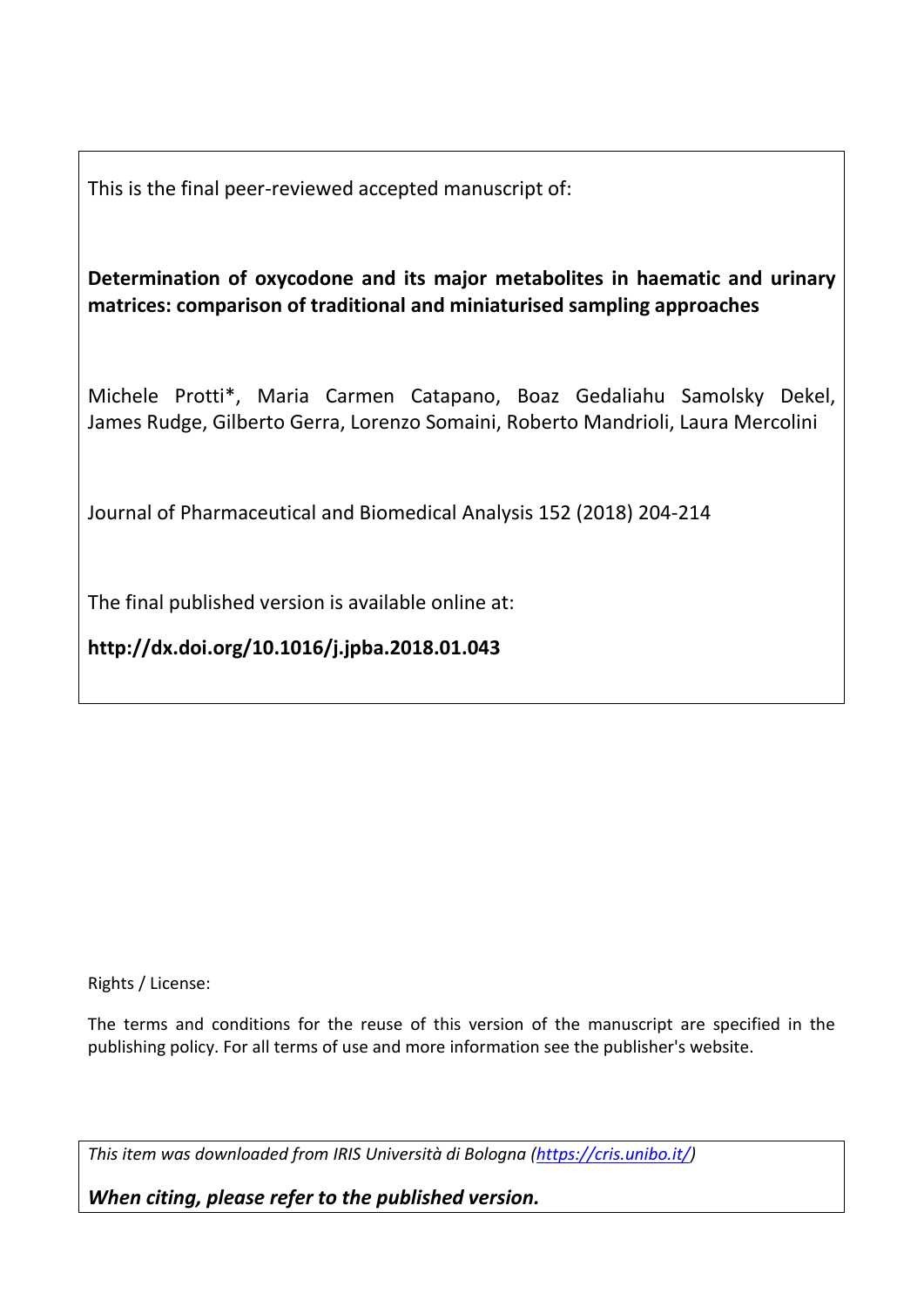# **Determination of oxycodone and its major metabolites in haematic and urinary matrices: comparison of traditional and miniaturised sampling approaches**

Michele Protti<sup>1,\*</sup>, Maria Carmen Catapano<sup>1,2</sup>, Boaz Gedaliahu Samolsky Dekel<sup>3</sup>, James Rudge<sup>4</sup>, Gilberto Gerra<sup>5</sup>, Lorenzo Somaini<sup>6</sup>, Roberto Mandrioli<sup>7</sup>, Laura Mercolini<sup>1</sup>

<sup>1</sup> Pharmaco-Toxicological Analysis Laboratory, Department of Pharmacy and Biotechnology, Alma Mater Studiorum - University of Bologna, Bologna, Italy.

<sup>2</sup> Department of Pharmacology and Toxicology, Charles University, Hradec Králové, Czech Republic.

<sup>3</sup> Department of Medicine and Surgery Sciences, Alma Mater Studiorum - University of Bologna, Bologna, Italy.

4 Neoteryx LLC, Torrance, CA, USA.

<sup>5</sup> Drug Prevention and Health Branch, Division for Operations, United Nation Office on Drugs and Crime, Vienna, Austria.

<sup>6</sup> Addiction Treatment Centre, Local Health Service, Cossato, Biella, Italy.

<sup>7</sup> Department for Life Quality Studies, Alma Mater Studiorum - University of Bologna, Rimini, Italy.

\* Corresponding Author: Dr. Michele Protti, Ph.D. Research Group of Pharmaco-Toxicological Analysis (PTA Lab) Department of Pharmacy and Biotechnology (FaBiT) Alma Mater Studiorum - University of Bologna Via Belmeloro 6, 40126 Bologna, Italy Tel.: +39 0512099740 E-mail: michele.protti2@unibo.it

*This item was downloaded from IRIS Università di Bologna [\(https://cris.unibo.it/\)](https://cris.unibo.it/)*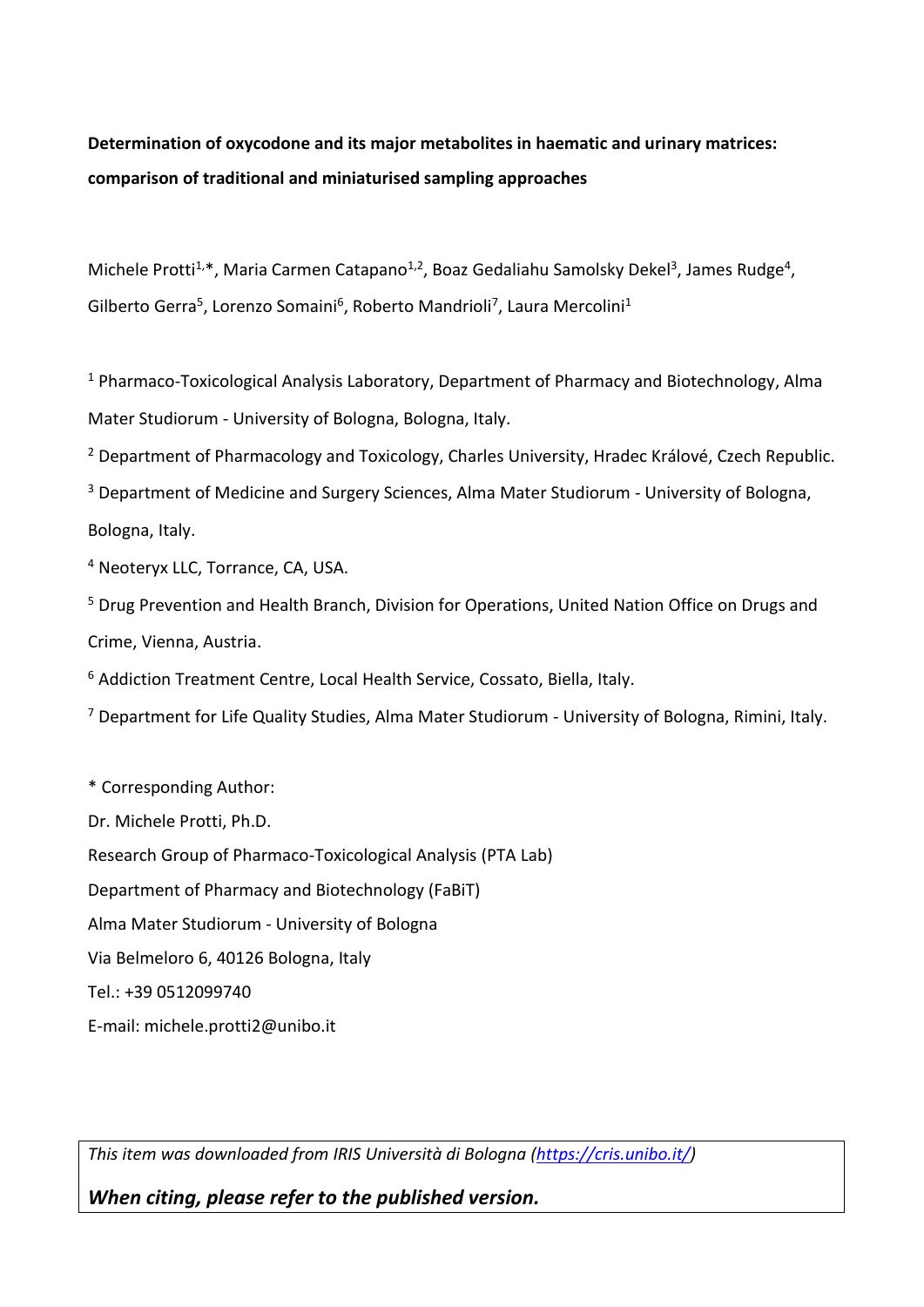

*This item was downloaded from IRIS Università di Bologna [\(https://cris.unibo.it/\)](https://cris.unibo.it/)*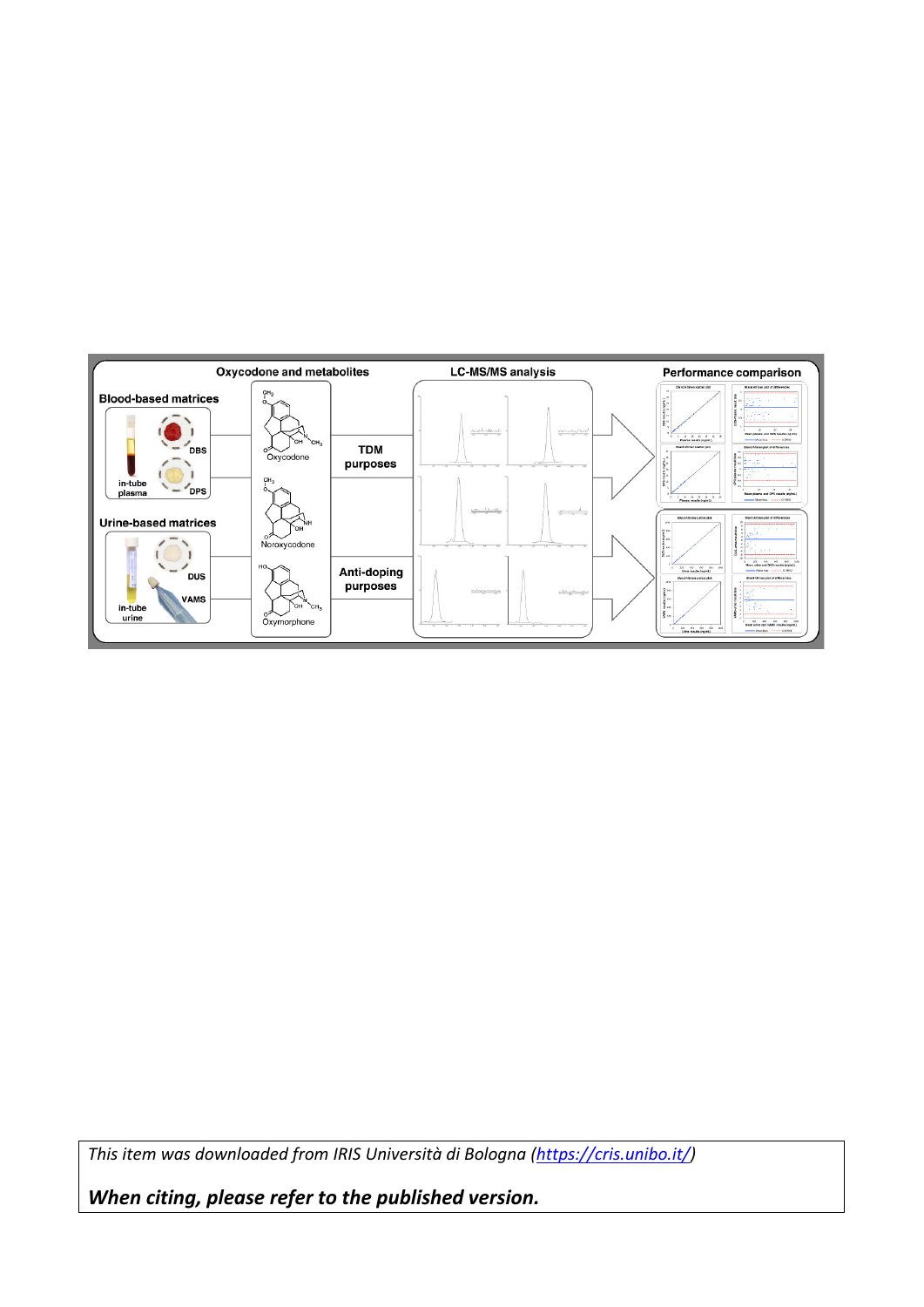#### **ABSTRACT**

Oxycodone is a widely prescribed, full agonist opioid analgesic. As such, it is used clinically to treat different kinds of painful conditions, with a relatively high potential for doping practices in athletes. In this paper, different classic and innovative miniaturised matrices from blood and urine have been studied and compared, to evaluate their relative merits and drawbacks within therapeutic drug monitoring (TDM) and to implement new protocols for anti-doping analysis. Plasma, dried blood spots (DBS) and dried plasma spots (DPS) have been studied for TDM purposes, while urine, dried urine spots (DUS) and volumetric absorptive microsamples (VAMS) from urine for anti-doping.

These sampling techniques were coupled to an original bioanalytical method based on liquid chromatography-tandem mass spectrometry (LC-MS/MS) for the evaluation and monitoring of the levels of oxycodone and its major metabolites (noroxycodone and oxymorphone) in patients under pain management and in athletes. The method was validated according to international guidelines, with good results in terms of precision, extraction yield and accuracy for all considered micromatrices. Thus, the proposed sampling, pre-treatment and analysis are attractive strategies for oxycodone determination in human blood and urine, with advanced options for application to derived micromatrices. Microsampling procedures have significant advantages over classic biological matrices like simplified sampling, storage and processing, but also in terms of precision (< 9.0% for DBS, < 7.7 for DPS, < 7.1 for DUS, < 5.3 for VAMS) and accuracy (> 73% for DBS, > 78% for DPS, > 74% for DUS, > 78% for VAMS). As regards extraction yield, traditional and miniaturised sampling approaches are comparable (> 67% for DBS, > 74% for DPS, > 75% for DUS, > 75% for VAMS). All dried matrices have very low volumes, which leads to a significant advantage in terms of analysis feasibility. On the other hand, this also leads to a corresponding decrease in the overall sensitivity.

#### **Keywords:**

Oxycodone; Bioanalysis; Volumetric absorptive microsampling; Blood and urine microsamples; Therapeutic drug monitoring; Anti-doping analysis.

*This item was downloaded from IRIS Università di Bologna [\(https://cris.unibo.it/\)](https://cris.unibo.it/)*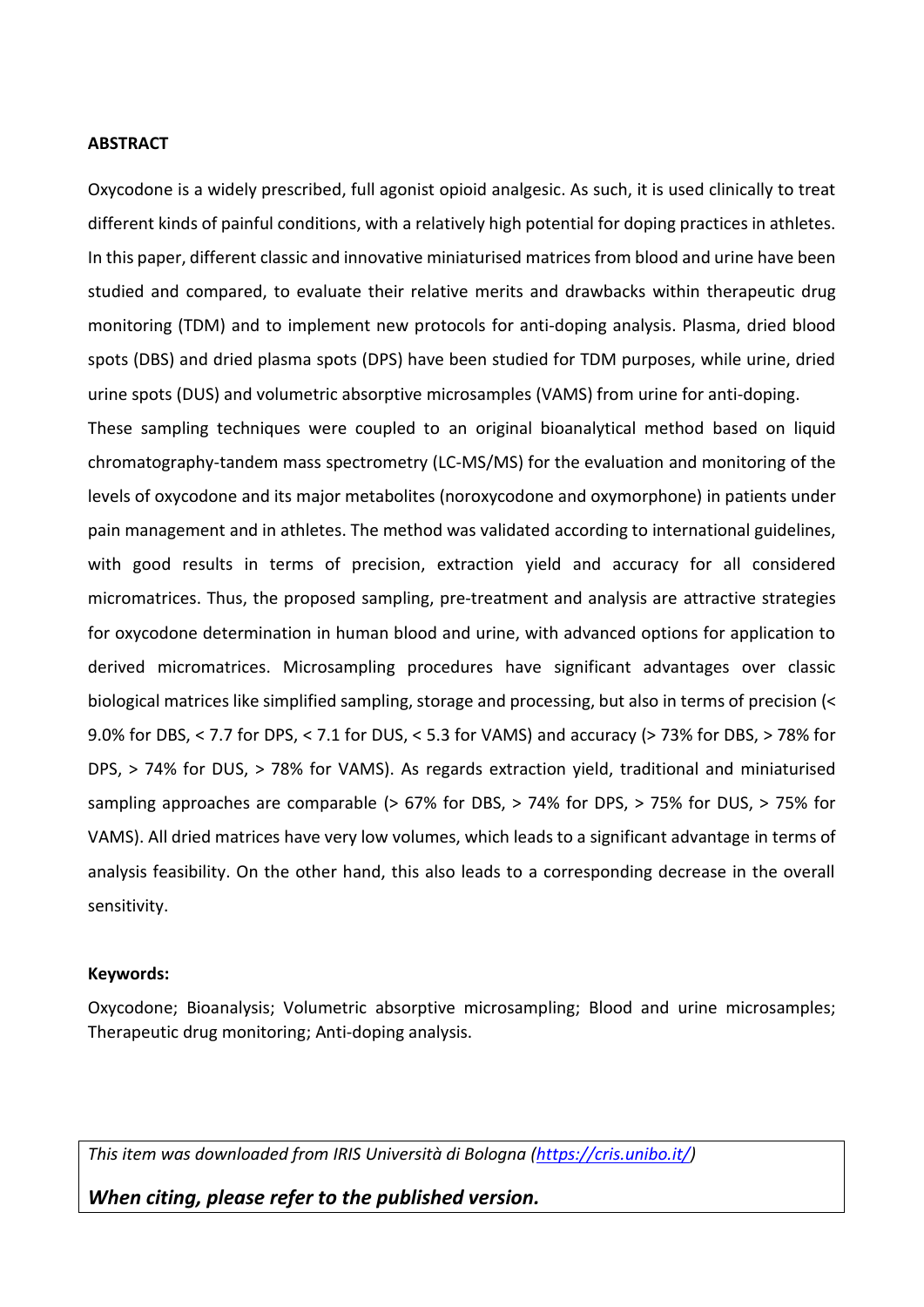#### **1. INTRODUCTION**

<span id="page-4-0"></span>Opioids represent a highly effective class of drugs widely prescribed for the treatment of moderate to severe pain [1]. They include natural (e.g. morphine), semi-synthetic (e.g. oxycodone, OXC) and synthetic (e.g. fentanyl) compounds. Regarding semi-synthetic opioids, one of the most important representatives is certainly OXC ((5*R*,9*R*,13*S*,14*S*)-4,5-epoxy-14-hydroxy-3-methoxy-17 methylmorphinan-6-one, Figure 1a), which is synthesised from thebaine [2]. The first clinical use of OXC dates back to the early 20<sup>th</sup> century, but in the last few years it has become the most prescribed narcotic medication for treating moderate to severe pain [3]. OXC is *N*-demethylated to noroxycodone ((1S,5R,13R,17S)-17-hydroxy-12-oxa-4-azapentacycloocatadeca-7(18),8,10-trien-14 one, NOC, Figure 1b) and *O*-demethylated to oxymorphone  $(4.5\alpha$ -epoxy-3,14-dihroxy-17methylmorphinan-6-one, OMR, Figure 1c) [4]. *N*-demethylation is carried out by cytochrome P450 subtype 3A4 (CYP3A4), while CYP2D6 catalyses the *O*-demethylation pathway [5] (Figure 1). Both NOC and OMR have antinociceptive properties, but NOC activity is considerably lower than that of OXC. OMR potency is similar to that of OXC; however, its plasma levels are usually much lower and its contribution to the overall analgesic effects is still debated [\[4\]](#page-4-0). Due to its full opioid agonist activity, OXC can potentially lead to severe side effects, addiction, misuse and withdrawal upon discontinuation [6]. For these reasons, two main areas of OXC use monitoring and control can be individuated. Firstly, chronic pain patients treated with OXC can greatly benefit from Therapeutic Drug Monitoring (TDM), with the determination of blood or plasma levels and their correlation to side, toxic and therapeutic effects [7, 8]. Unfortunately, in these last few years several public health problems occurred, particularly in the USA: skyrocketing numbers of side effects, with many fatal cases; correspondingly increasing numbers of misuse cases; thousands of patients in need of addiction treatment [9]. Monitoring the use and potential abuse of OXC during therapy is one of the main actions taken to minimise the risk of addiction and is now becoming a pressing necessity [10], which has often to be carried out in less than optimal settings and conditions.

Secondly, reliable methods to detect this drug use are very important in the field of anti-doping control, in order to reveal possible frauds carried out by professional or amateur athletes.

*This item was downloaded from IRIS Università di Bologna [\(https://cris.unibo.it/\)](https://cris.unibo.it/)*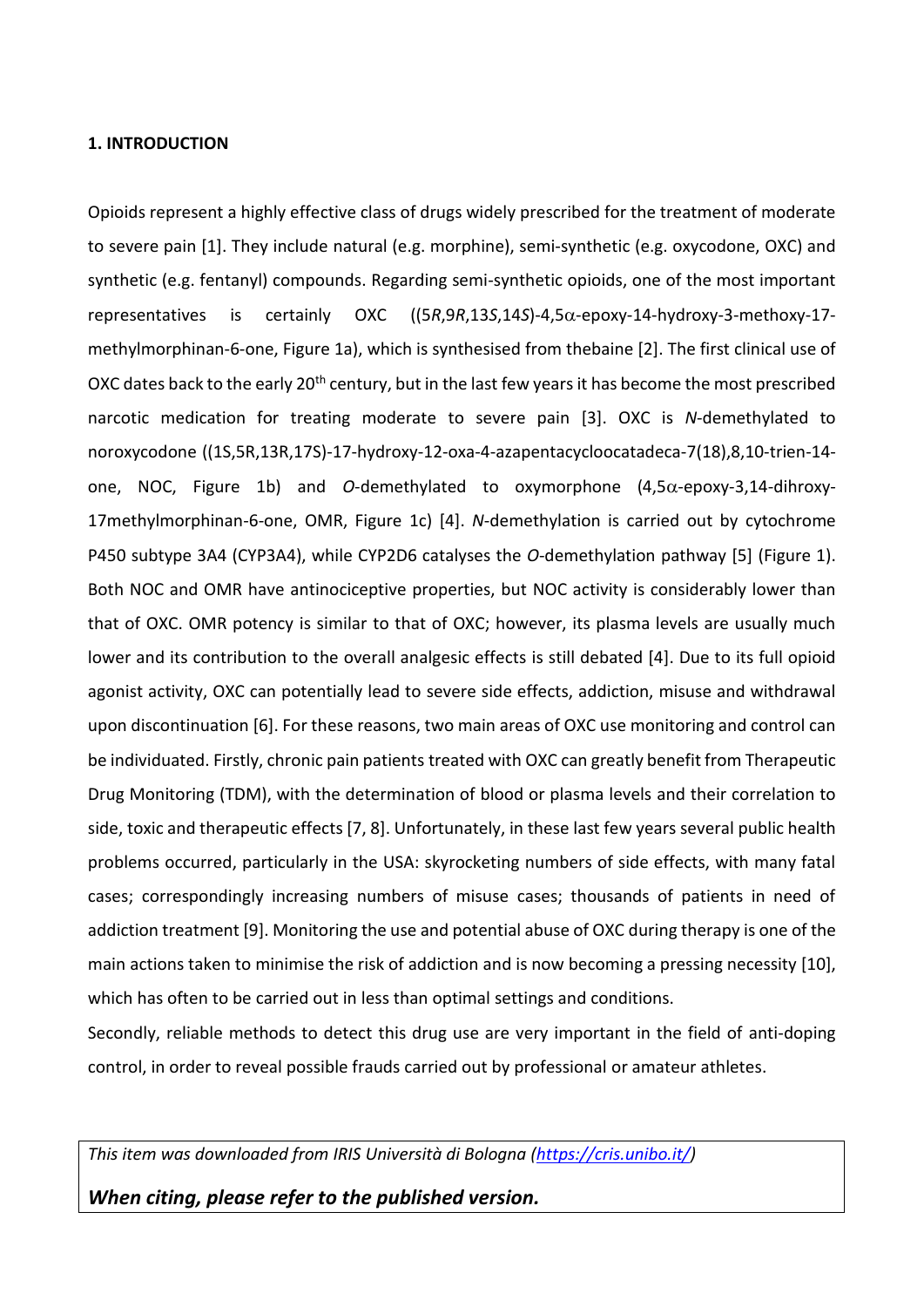Since both these two application fields are currently dominated by traditional sampling methods and procedures, aim of this study was the development and application of innovative collection methods for OXC, NOC and OMR determination in biological microsamples, to be compared to classic ones. In particular, TDM is normally carried out on blood samples drawn from patients, from which plasma or serum is then obtained and finally analysed [11]. We have implemented two original sampling procedures based on dried blood spots (DBS) and dried plasma spots (DPS): they sample microamounts of hematic matrix and facilitate pre-treatment, also allowing the easy handling, storage and transportation of many samples with reduced requirements for safety, refrigeration and space [12].

Regarding illicit uses of OXC, doping is one of the areas of concern, where the large majority of assays are carried out in urine. Thus, two different microsampling strategies have been devised and tested for this purpose: dried urine spots (DUS) and volumetric absorptive microsamples (VAMS). DUS provide advantages over classic urine samples that are similar to those of DBS or DPS in comparison to plasma [13]. On the other hand, VAMS are obtained by means of innovative samplers that can produce highly-reproducible dried specimens, overcoming some specific disadvantages of dried sample spots, such as area bias and homogeneity issues [14, 15]. Although VAMS approach has been proposed for blood, information on its application to other biological matrices is rather sparse [16]. This study, in fact, represents one of the first attempts to explore VAMS suitability as an approach to urine sampling for anti-doping purposes.

<span id="page-5-1"></span>Both blood-based and urine-based samples were analysed using an original, fully validated LC-MS/MS method, providing high sensitivity and selectivity.

<span id="page-5-0"></span>Numerous analytical methods have been published for the determination of OXC in biological fluids (among the most recent ones: [17-24]. However, methods suitable for both human blood- and urine-based matrices are very few [\[18\]](#page-5-0), as are those dealing with micromatrices [\[17\]](#page-5-0). None of them includes the comparison of different, original microsampling procedures with significant advantages over traditional ones, such as those proposed in this paper.

*This item was downloaded from IRIS Università di Bologna [\(https://cris.unibo.it/\)](https://cris.unibo.it/)*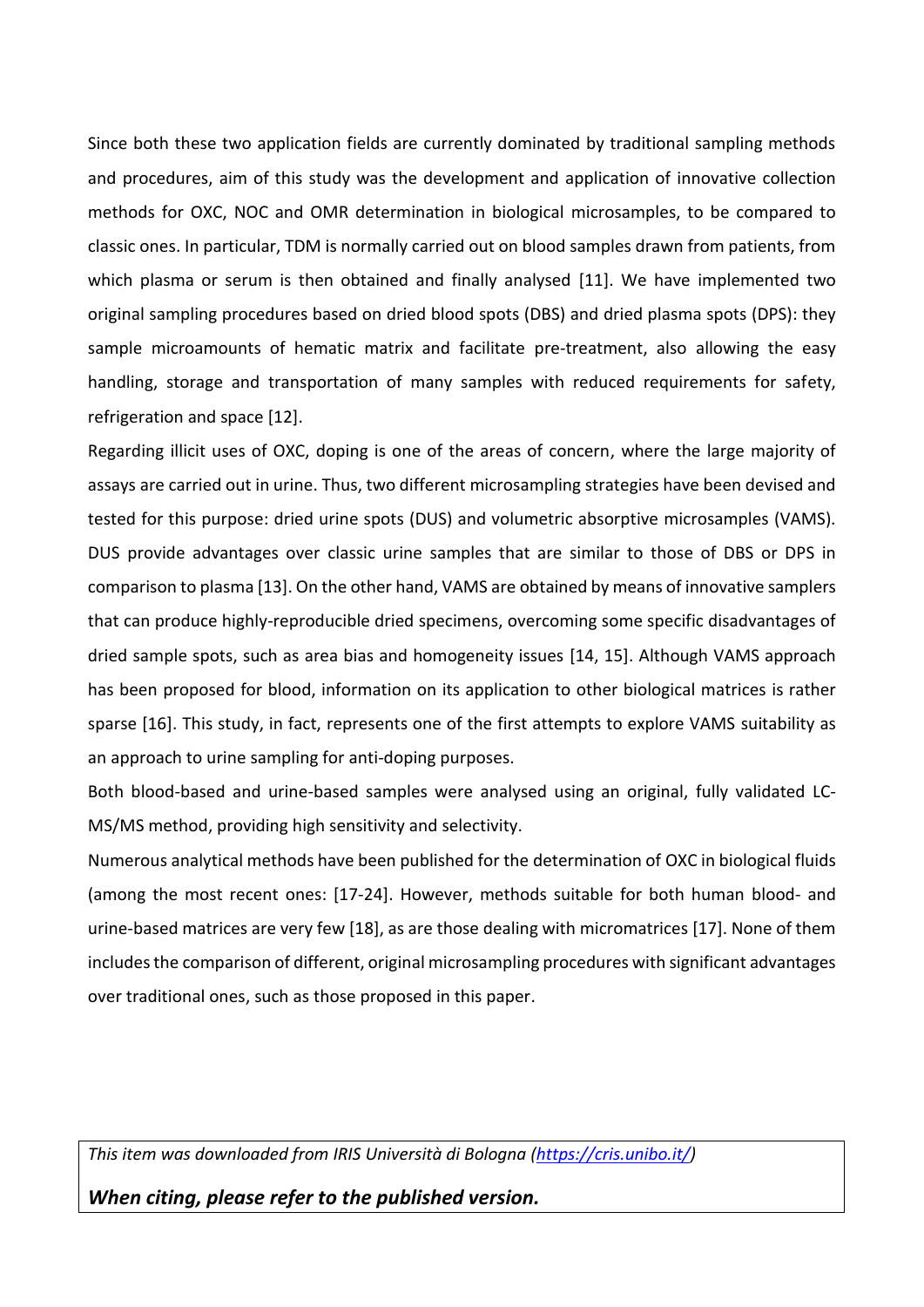

(b) Noroxycodone (NOC) (c) Oxymorphone (OMR)

Figure 1. Chemical structures of (a) OXC, (b) NOC, (c) OMR.

*This item was downloaded from IRIS Università di Bologna [\(https://cris.unibo.it/\)](https://cris.unibo.it/)*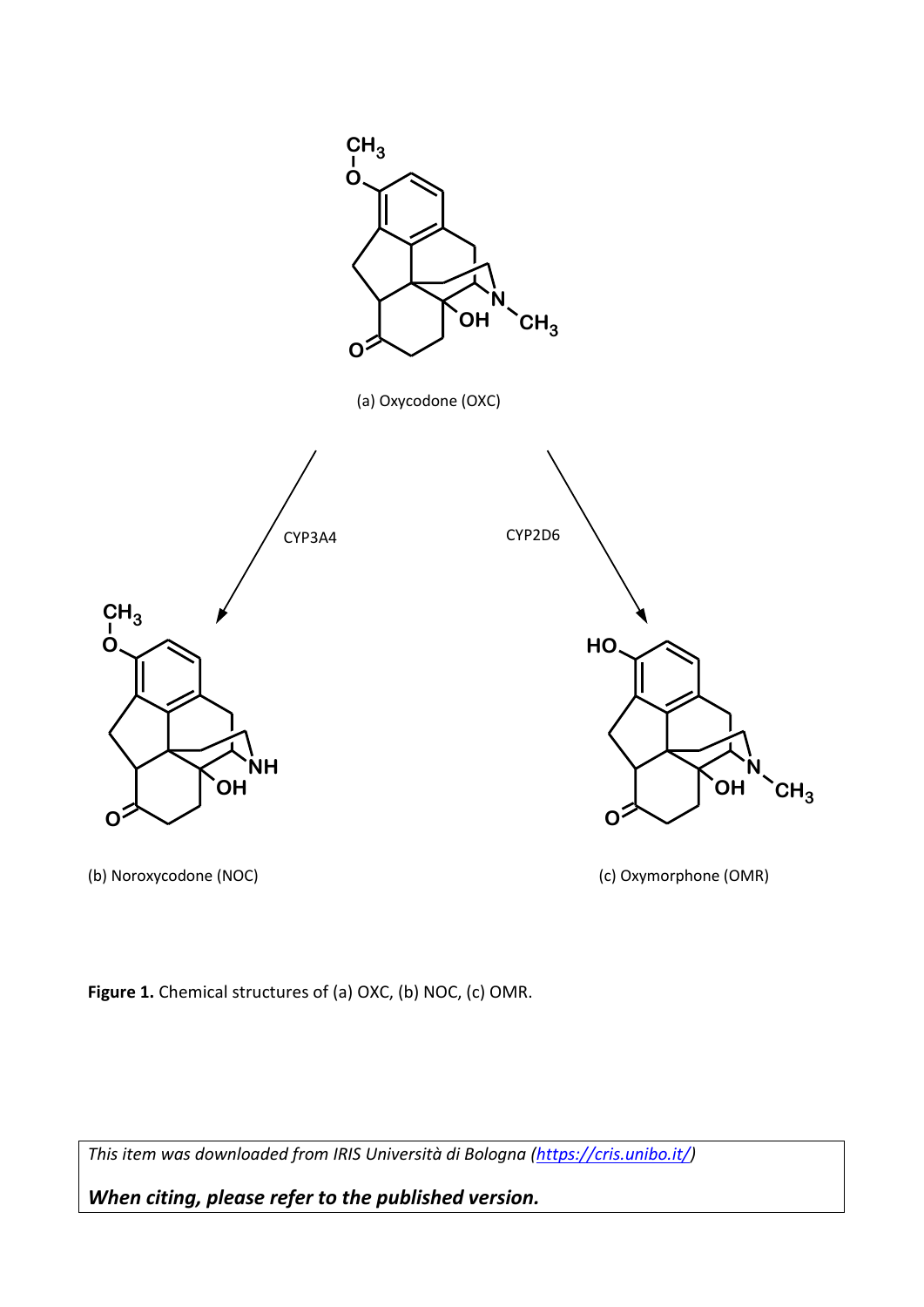# **2. EXPERIMENTAL**

# **2.1 Chemicals, solutions and equipment**

Stock methanolic solutions of OXC, NOC and OMR (1 mg/mL), OXC-D<sub>3</sub>, NOC-D<sub>3</sub> and OMR-D<sub>3</sub> (0.1 mg/mL, used as the Internal Standards, ISs) were purchased from Cerilliant Corporation (Round Rock, TX, USA). HPLC-grade (> 99.8%) methanol, acetonitrile, >98% formic acid (FA), Whatman 903 protein saver and Whatman FTA™ DMPK-B IND cards were purchased from Sigma-Aldrich (St. Louis, USA). Ultrapure water (18.2 M $\Omega$  cm) was obtained by means of a MilliQ apparatus by Millipore (Milford, MA, USA). Analyte and IS standard solutions were obtained by diluting stock solutions with a 5:95 (V/V%) mixture of 0.1% FA in acetonitrile and 0.1% FA in water. Stock solutions were stable for two months when stored at -20°C (as assessed by HPLC assays); standard solutions were prepared fresh every day. All solutions were stored in Waters (Milford, MA, USA) amber glass vials during all procedures. A Whatman (Maidstone, MA, USA) Harris Uni-Core Punch, 7 mm was used for punching the dried matrix spot (DMS) discs out of the spotting cards. Mitra® VAMS<sup>™</sup> microsamplers (10 µL) were provided by Neoteryx (Torrance, CA, USA).

# **2.2 Sample collection and pre-treatment**

# **2.2.1 Blood-based matrices**

# *2.2.1.1 Plasma*

Blood was collected in glass tubes containing anticoagulant and then centrifuged at 1400*×g* for 15 min at 4°C; the supernatant (plasma) was then transferred to polypropylene tubes and stored at - 20 °C until analysis. These samples were obtained from drug-free healthy volunteers ("blank" samples), while real samples were from patients receiving OXC for pain management therapy. A 5-μL aliquot of analyte standard and/or IS mixtures at known concentrations and 100 µL of methanol were added to 100  $\mu$ L of plasma; the vial was then vortex-mixed and centrifuged at 1400*×g* for 5 min. The supernatant was collected and a 10-µL aliquot was directly analysed in LC-MS/MS.

*This item was downloaded from IRIS Università di Bologna [\(https://cris.unibo.it/\)](https://cris.unibo.it/)*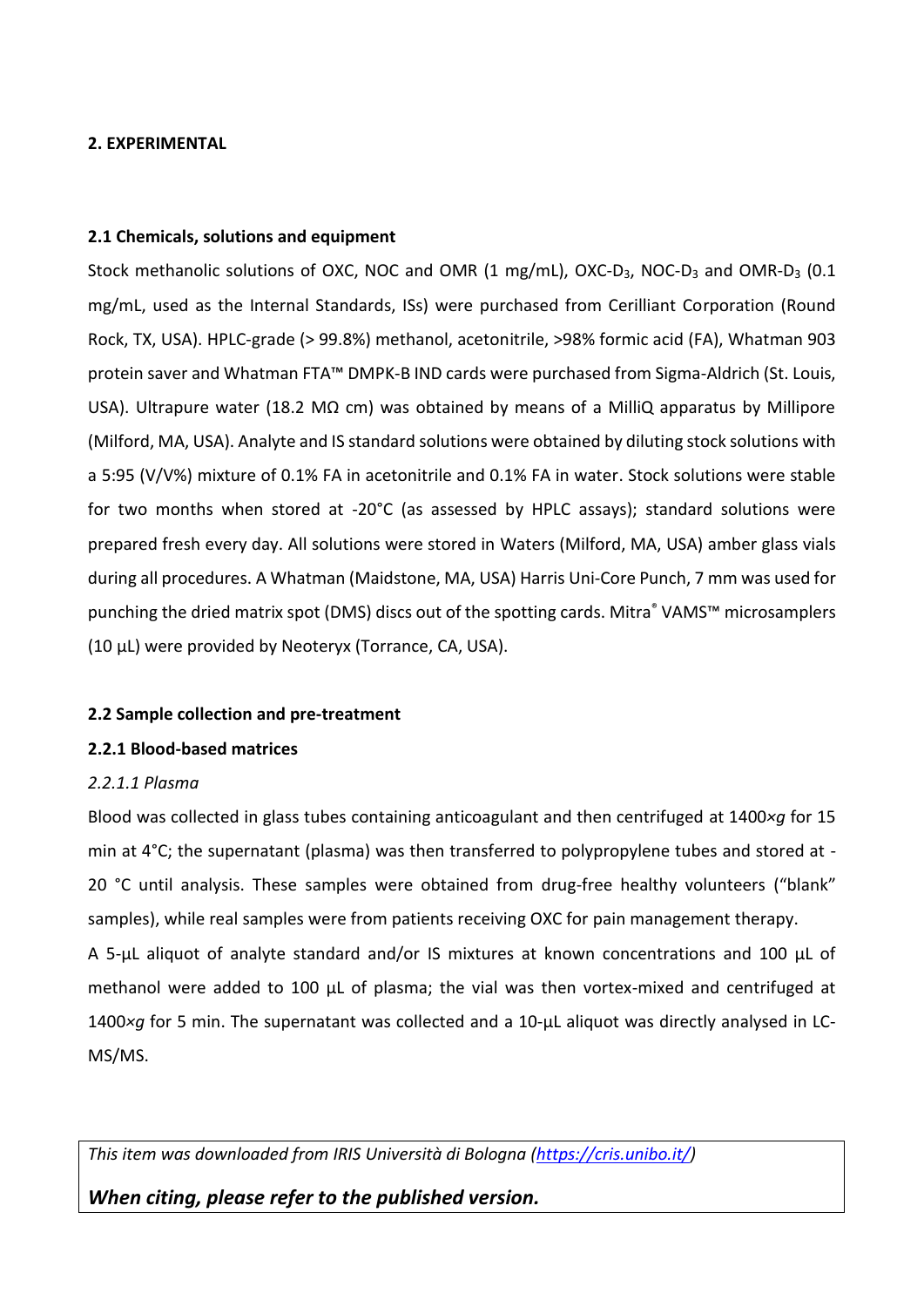# *2.2.1.2 Dried blood spots (DBS)*

A hand fingertip was punctured with a sterile, disposable finger pricker and blood drops were collected on a Whatman 903 card. As soon as the blood was completely absorbed, 5 µL of analyte standard and/or IS mixtures at known concentrations were carefully transferred onto each spot. The spots were dried by microwave-assisted drying (MAD) treatment at 700 W for 1.5 minutes then stored in the dark in sealed plastic bags containing silica gel, until analysis.

To extract the analytes and the ISs, a 7-mm diameter circle was punched out from the card with a punching tool and transferred into a vial with 500 µL of methanol. The vial was then subjected to ultrasound-assisted extraction (UAE) for 1 min and centrifuged at 1400×*g* for 1 min. The supernatant was brought to dryness, re-dissolved in 50 μL of 5:95 (V/V%) mixture of 0.1% FA in acetonitrile and 0.1% FA in water and a 10-μL aliquot was injected into the LC-MS/MS system.

# *2.2.1.3 Dried plasma spots (DPS)*

Aliquots of 10 µL of plasma (either blank or from patients) were transferred onto a Whatman FTA™ DMPK-B IND card by means of micropipetting. All the subsequent procedures were the same described for DBS, except the whole spots were completely punched out with a punching tool before extraction.

# **2.2.2 Urine-based matrices**

Urine samples, used as blank matrices, were obtained from drug-free healthy volunteers, while real ones from volunteer athletes, positive to OXC. Urine aliquots of 200 µL were spiked with 10 µL of analyte standard and/or IS mixtures at known concentrations and incubated with 200 µL of 0.1 M sodium acetate buffer (with 5000 UI/mL β-glucuronidase, pH 5.0) at 60°C for 2.5 h, according to the hydrolysis protocol developed by C. Aurand and K. Brown [25] with minor modifications. Then, urine mixtures were subjected to different pre-treatment procedures according to the desired matrix: urine, DUS, VAMS.

# *2.2.2.1 Urine*

*This item was downloaded from IRIS Università di Bologna [\(https://cris.unibo.it/\)](https://cris.unibo.it/)*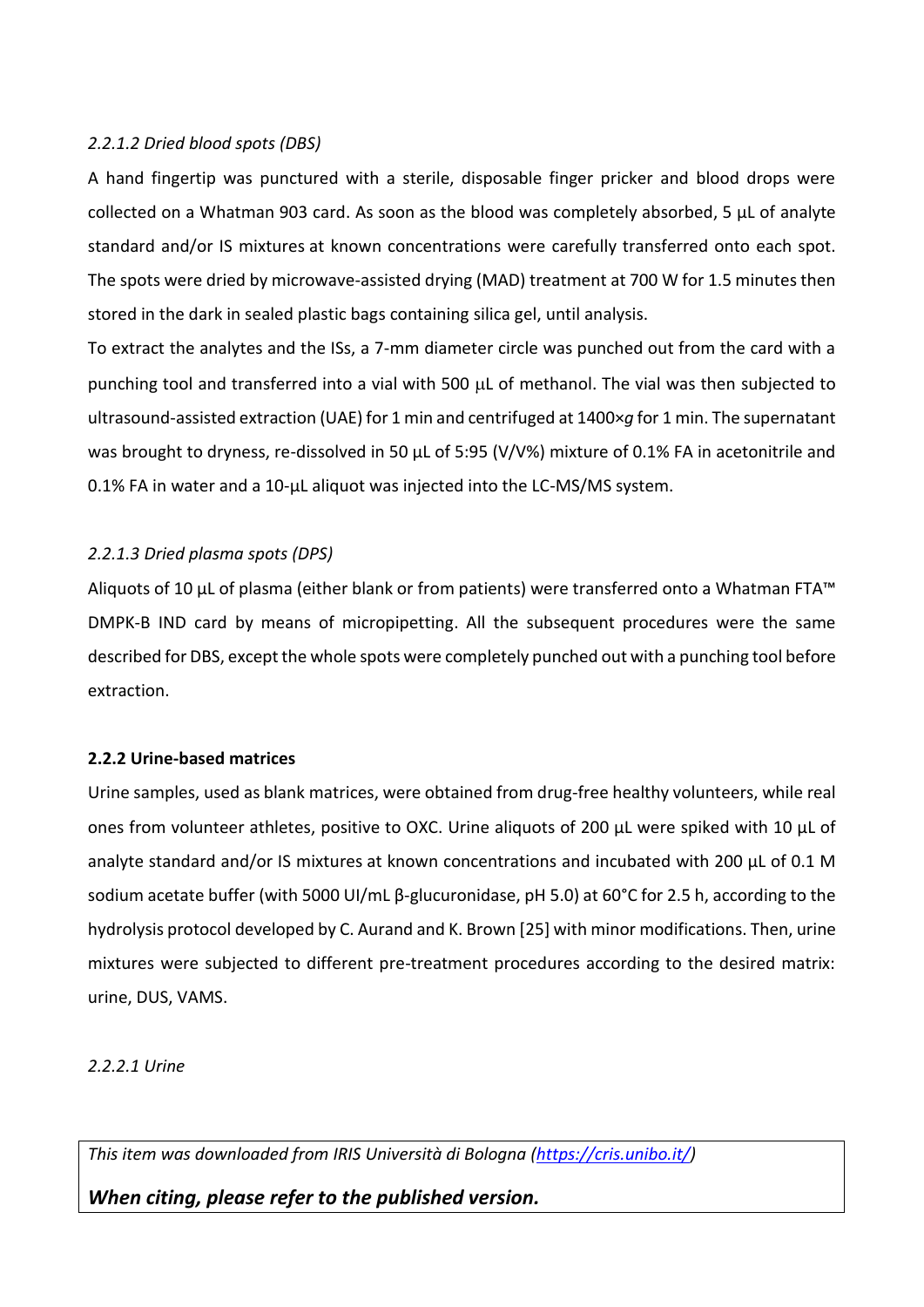The mixture was alkalinised with 100 µL of 2 M NaOH, resulting in final pH values in the 11-13 range. It was extracted three times with 2 mL of an ethyl acetate/n-hexane (20:80, V/V%) mixture. The organic layers were merged and evaporated to dryness under a nitrogen stream, then re-dissolved with 50 μL of 5:95 (V/V%) mixture of 0.1% FA in acetonitrile and 0.1% FA in water and a 10-μL aliquot was processed by LC-MS/MS.

# *2.2.2.2 Dried urine spots (DUS)*

Aliquots of 20 µL of mixture were transferred onto a Whatman FTA™ DMPK-B IND card by means of micropipetting, the obtained spots were dried by MAD at 700 W for 1.5 minutes, then stored in the dark with suitable desiccant until analysis. To extract the analytes and the ISs, a whole DUS was punched out from the card, extracted with 250  $\mu$ L of 0.1% FA in methanol by UAE (15 min) and microwave-assisted extraction (MAE) at 210 W for 20 s. The solution was brought to dryness under a nitrogen stream, re-dissolved with 50 μL of 5:95 (V/V%) mixture of 0.1% FA in acetonitrile and 0.1% FA in water and a 10-μL aliquot was injected into the LC-MS/MS system.

# *2.2.2.3 Volumetric absorptive microsampling (VAMS)*

A VAMS microsampler is a polypropylene rod (about 4 cm of length) with a small globous tip of a proprietary polymeric porous material (about 2-mm diameter). The surface of the sample mixture was touched with 10-µL VAMS microsamplers for 5 s, dried at room temperature (RT) for 1h and stored at RT, in the dark for 2 months at most. To extract the analytes and the ISs, the microsampler tip was detached from the handler and subjected to UAE for 20 min in 100 µL of MeOH. The resulting solution was brought to dryness under a nitrogen stream, re-dissolved with 25 μL of 5:95 (V/V%) mixture of 0.1% FA in acetonitrile and 0.1% FA in water and a 10-μL aliquot was analysed by LC-MS/MS.

# **2.3 LC-MS/MS analysis**

All plasma- and urine-based samples were processed with the same original LC-MS/MS method, developed on a Waters Alliance e2695 system coupled to a Waters Micromass Quattro Micro triple quadrupole mass analyser.

*This item was downloaded from IRIS Università di Bologna [\(https://cris.unibo.it/\)](https://cris.unibo.it/)*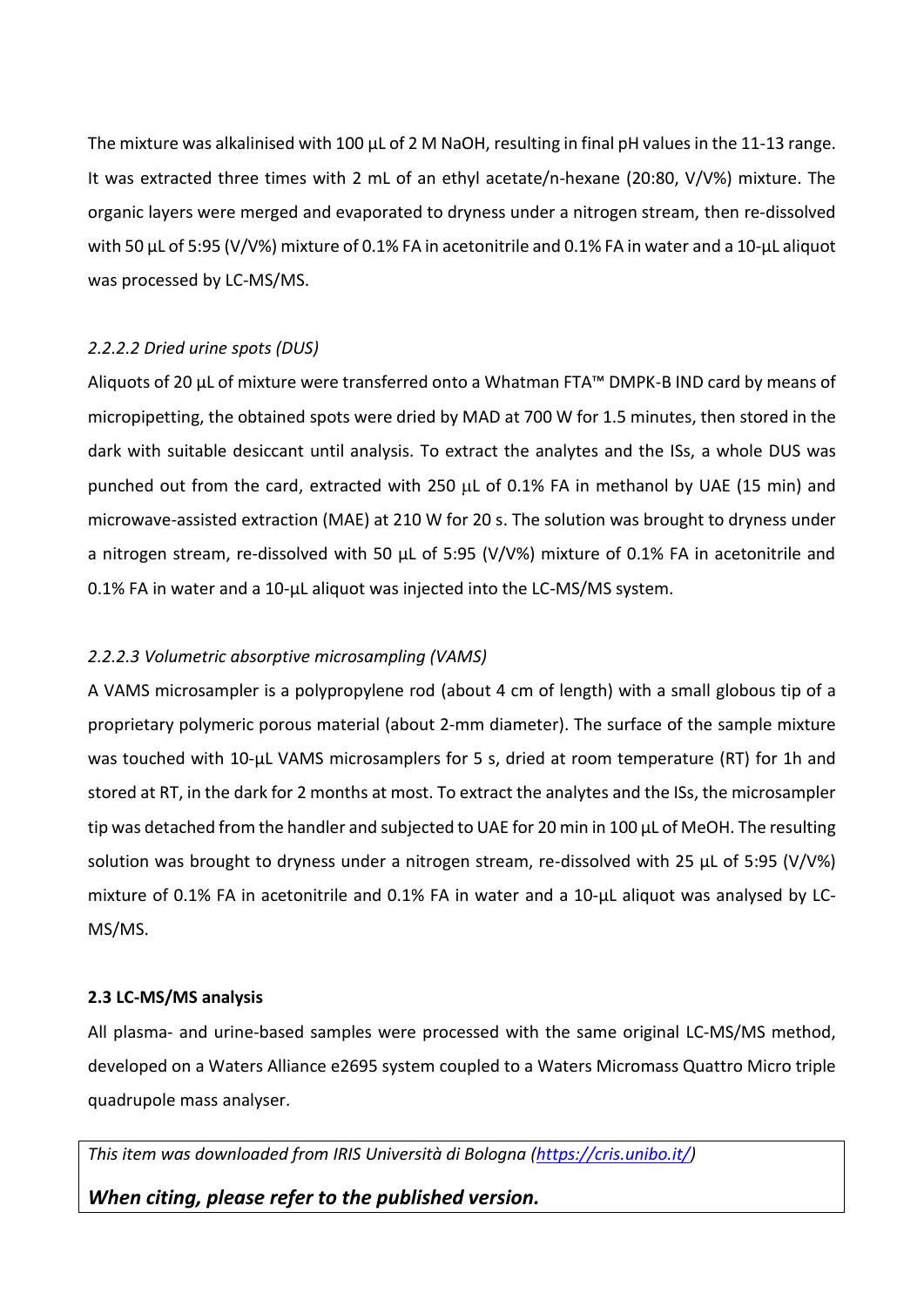# **2.3.1 LC conditions**

The chromatographic separation was carried out on a Waters Sunfire C18 (2.1 mm × 50 mm, 3.5 µm) reversed-phase column, maintained at RT and equipped with a guard column. The mobile phase was a mixture of 0.1% FA in acetonitrile (solvent A) and 0.1% FA in water (solvent B) flowing at a 0.4 mL/min rate in gradient mode. The gradient was programmed as follows:

- from 0.0 to 2.0 min, isocratic elution at 2% of solvent A;
- from 2.0 to 3.0 min, linear gradient from 2% to 10% of solvent A;
- from 3.0 to 5.5 min, isocratic elution at 10% of solvent A;
- from 5.5 to 8.0 min, linear gradient from 10% to 2% of solvent A;
- from 8.0 to 10.0 min, column equilibration with isocratic elution at 2% of solvent A.

### **2.3.2 MS/MS conditions**

Tandem mass spectrometry acquisition was carried out in multiple reaction monitoring (MRM), using an electrospray ionisation source operating in positive mode (ESI+). The optimised parameters were as follows: ion source voltage 3.8 kV, ion source temperature 125°C, desolvation gas temperature 200°C; desolvation gas flow rate 250 L/h. Nitrogen was used as the desolvation gas and was generated from pressurised air by an N2 LC-MS (Claind, Lenno, Italy) nitrogen generator; collision gas was 99.995% argon (SIAD, Bergamo, Italy). The precursor ion and the product ions, with dwell time, cone voltage and collision energy, were optimised by analyte and IS solution infusion at 10 μL/min. Cone voltage was set to 27 V for OXC, NOC, OXC-D<sub>3</sub> and NOC-D<sub>3</sub>; 29 V for OMR and OMR-D<sub>3</sub>. Collision energy was 27 eV for OXC and OXC-D<sub>3</sub>, 23 eV for NOC and NOC-D<sub>3</sub>, 25 eV for OMR and OMR-D<sub>3</sub>. For all analytes and ISs, the quasi-molecular [M+H]<sup>+</sup> ion was selected and acquired and the chosen transitions were:  $m/z$  316.6  $\rightarrow$  242.1 for OXC,  $m/z$  302.6  $\rightarrow$  227.8 for NOC and OMR,  $m/z$  $319.6 \rightarrow 245.1$  for OXC-D<sub>3</sub>, m/z 305.6  $\rightarrow$  230.8 for NOC-D<sub>3</sub> and OMR-D<sub>3</sub>. The dwell times per channel were set at 300 ms for each analyte and ISs. Data were acquired and processed by using Waters MassLynx 4.1 software.

# **2.4 Method validation**

*This item was downloaded from IRIS Università di Bologna [\(https://cris.unibo.it/\)](https://cris.unibo.it/)*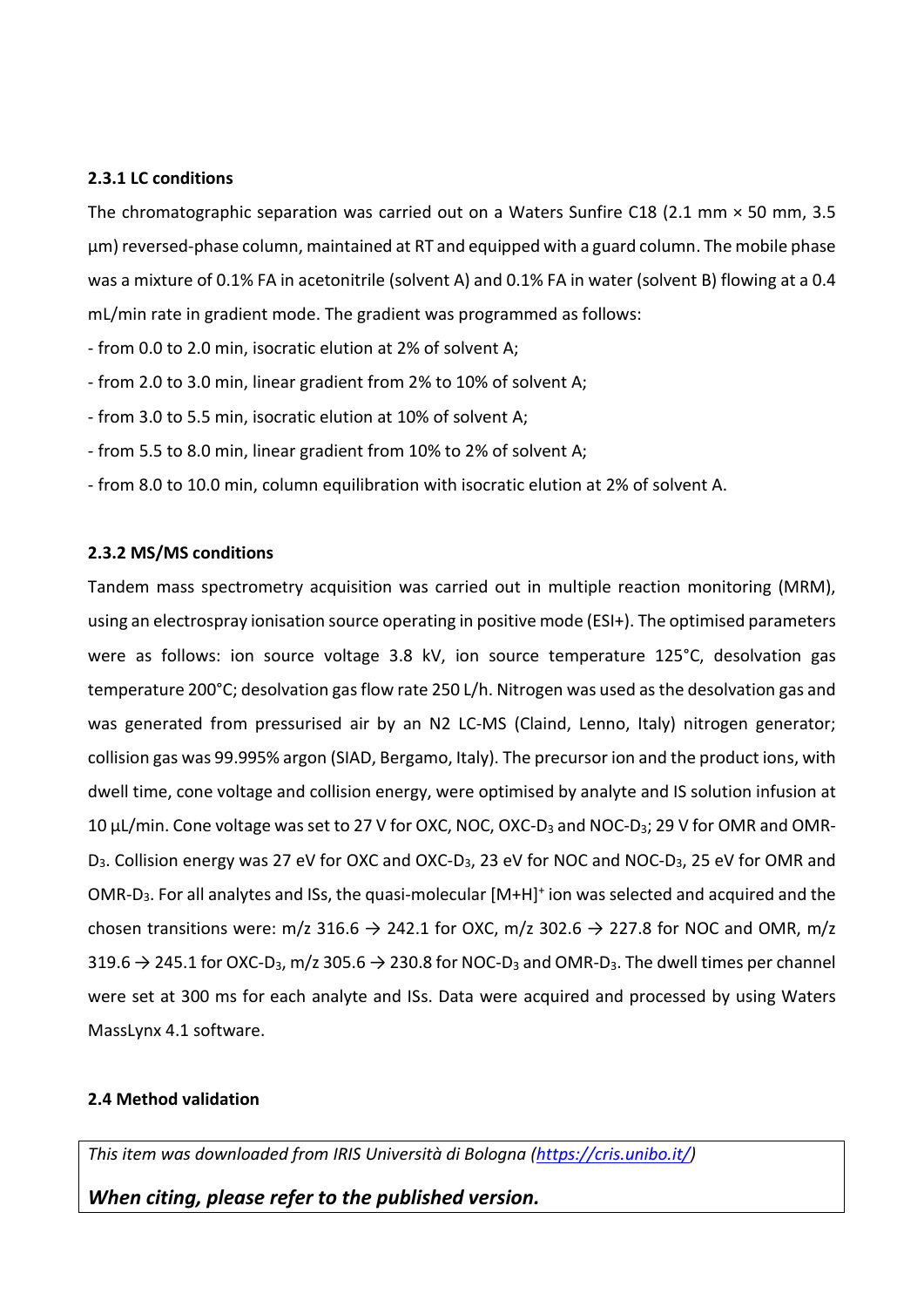According to official guidelines [26] the following validation parameters were tested: linearity, absolute recovery, precision, matrix effect, selectivity, stability and accuracy.

# **2.4.1 Linearity range, LOQ and LOD**

Calibration samples were prepared by adding different known concentrations of analyte and IS to blank matrices. The resulting samples were subjected to sample preparation and analysis carried out in triplicate for each concentration. The obtained analyte/IS peak area ratios were plotted against the corresponding nominal concentrations and the calibration curves set up by least-square method. Verification of the quality of fit to the calibration curves was evaluated by comparing backcalculated concentrations to the nominal ones and by using both coefficient of determination (*r* 2 ) and lack of fit test significance ( $p \le 0.05$ ). Limit of quantitation (LOQ) is defined as the lowest concentration of analyte in a sample which can be reliably quantified with an acceptable accuracy and precision, while limit of detection (LOD) is the lowest concentration that can be detected. LOQ and LOD values for each analyte were determined by analysing 7 samples at different concentrations and assessed as the concentrations which gave rise to peaks whose heights are 10 and 3 times the baseline noise, respectively.

# **2.4.2 Absolute recovery and precision**

Absolute recovery and precision were evaluated by adding known amounts of the analytes (at three different concentrations, corresponding to the lower limit, a middle point and a high value of each calibration curve) and of ISs (at constant concentration) to blank samples, then subjecting them to sample pre-treatment and LC–MS/MS. The analyte and IS absolute peak areas were compared to those of injected standard solutions at the same concentrations and the absolute recovery was calculated. The assays described above were repeated six times within the same day to obtain intraday precision and six times over six different days to evaluate interday precision, in both cases expressed as percentage relative standard deviation (RSD%).

# **2.4.3 Matrix effect**

*This item was downloaded from IRIS Università di Bologna [\(https://cris.unibo.it/\)](https://cris.unibo.it/)*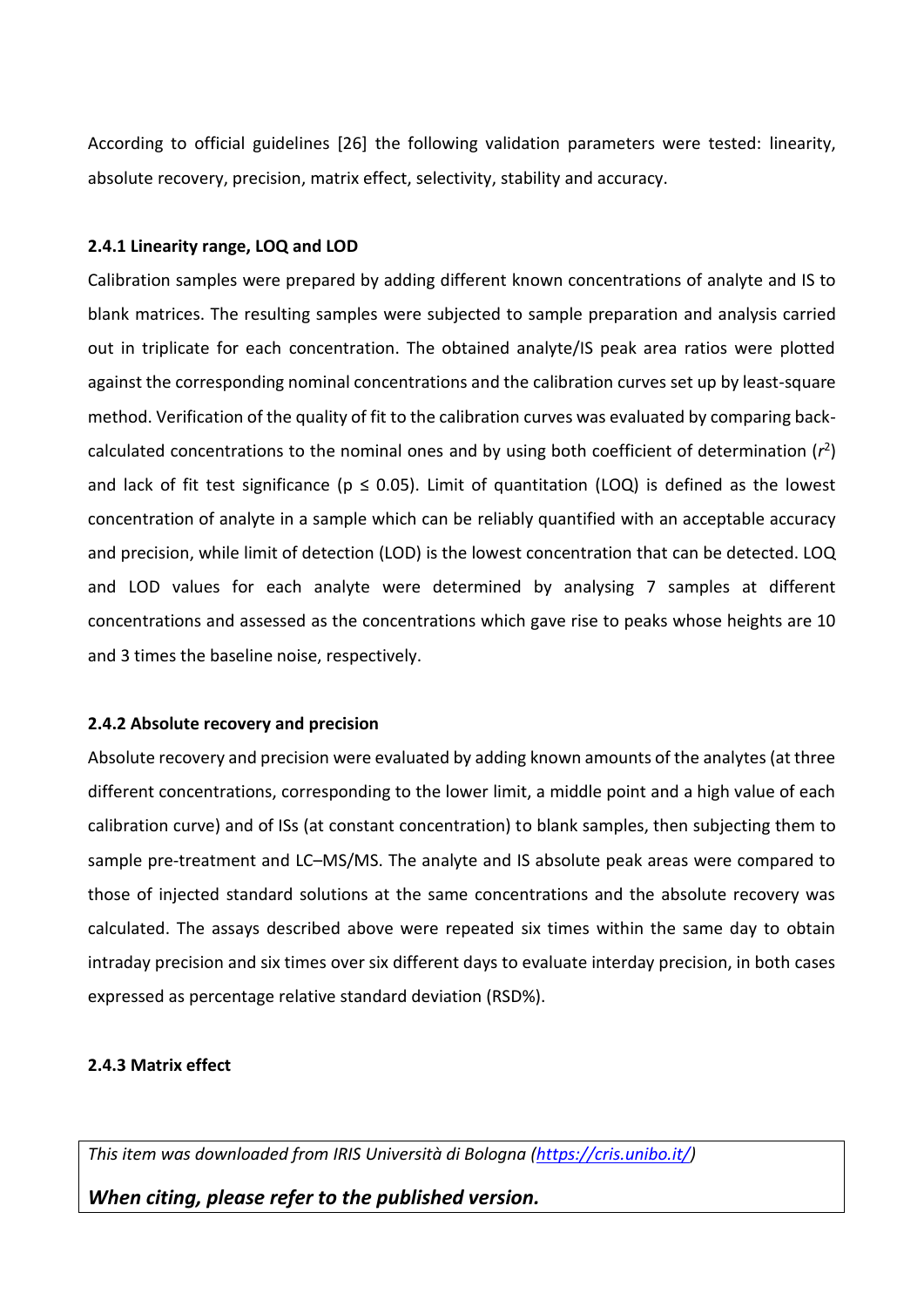IS-corrected matrix effect of dried microsamples was evaluated on blank sample extracts from 6 different sources, fortified post-extraction by adding known amounts of the analytes. Mean analyte/IS peak area ratios of each extract were then compared with analyte/IS peak area ratio from analyte solution prepared in mobile phase and the resulting percentage ratios were calculated. Moreover, angular coefficients (slopes) of the calibration curves for each analyte obtained from standard solutions were statistically compared (significance level p ≤ 0.05) with those obtained from each spiked matrix extract.

### **2.4.4 Selectivity**

Method selectivity was assessed by individually analysing blank samples from 6 different healthy volunteers not subjected to any pharmacological therapy. The resulting chromatograms were checked for possible endogenous interference and the acceptance criterion was no peak whose signal exceeded the LOD for the analytes, or 5% of the signal/noise ratio for the ISs.

### **2.4.5 Stability**

The stability of the analytes in the different matrices was assessed as follows. For the "wet" matrices (plasma, urine), blank samples were spiked at a 20 ng/mL level, then stored at -80°C for 2 months. At regular intervals (1 week), a different sample vial was thawed, subjected to pre-treatment and analysed. For dried matrices (DBS, DPS, DUS, VAMS), blank samples were spiked at a 20 ng/mL level, then stored at RT for 2 months. At regular intervals (1 week), a different sample was subjected to pre-treatment and analysed. The measured analyte concentrations were compared to those of the same samples extracted and analysed immediately after biosampling (wet matrices), or after biosampling and drying (dried matrices).

# **2.4.6 Accuracy**

Known amounts of the analytes at three levels (lower limit, middle point and high value of each calibration curve) and of ISs at constant levels were added to real samples whose analyte content was already known. The spiked samples were prepared and analysed to obtain the mean recovery

*This item was downloaded from IRIS Università di Bologna [\(https://cris.unibo.it/\)](https://cris.unibo.it/)*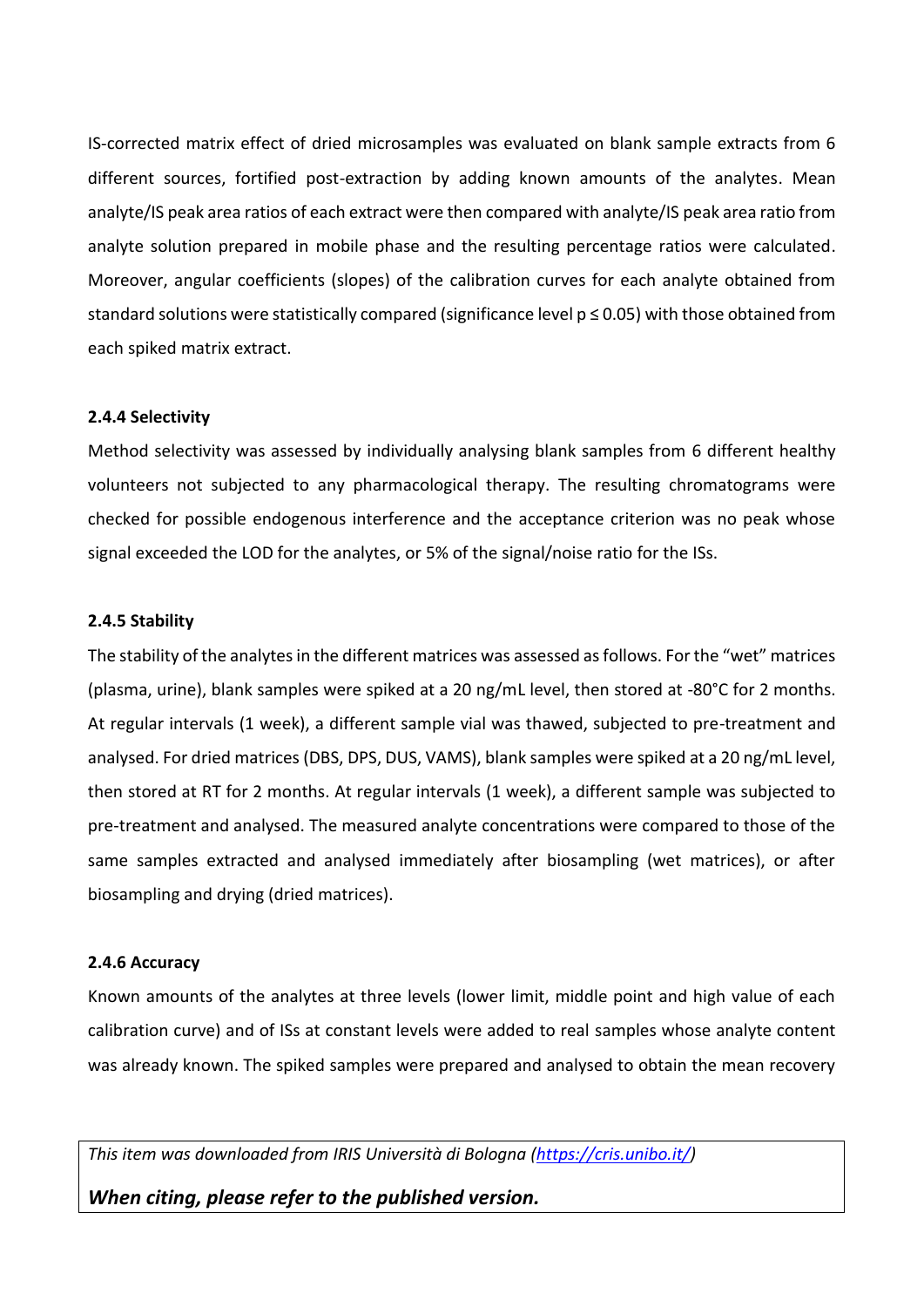(%) and repeated three times during the same day to calculate the corresponding standard deviation (SD).

# **2.5 Data comparisons**

All results obtained on real samples from OXC-treated patients (blood-based matrices) and OXCtaking subjects (urine-based matrices) were compared by plotting the results for each micromatrix (DBS or DPS, DUS or VAMS) as a function of the results for the corresponding classic matrix (plasma, urine). Then, the least-square method was applied and linearity correlation coefficient, slope and variance of each line were calculated. Moreover, Bland Altman analysis was performed to compare data sets. Statistical analysis was carried out using Data Analysis ToolPak and XLSTAT for Microsoft Excel.

*This item was downloaded from IRIS Università di Bologna [\(https://cris.unibo.it/\)](https://cris.unibo.it/)*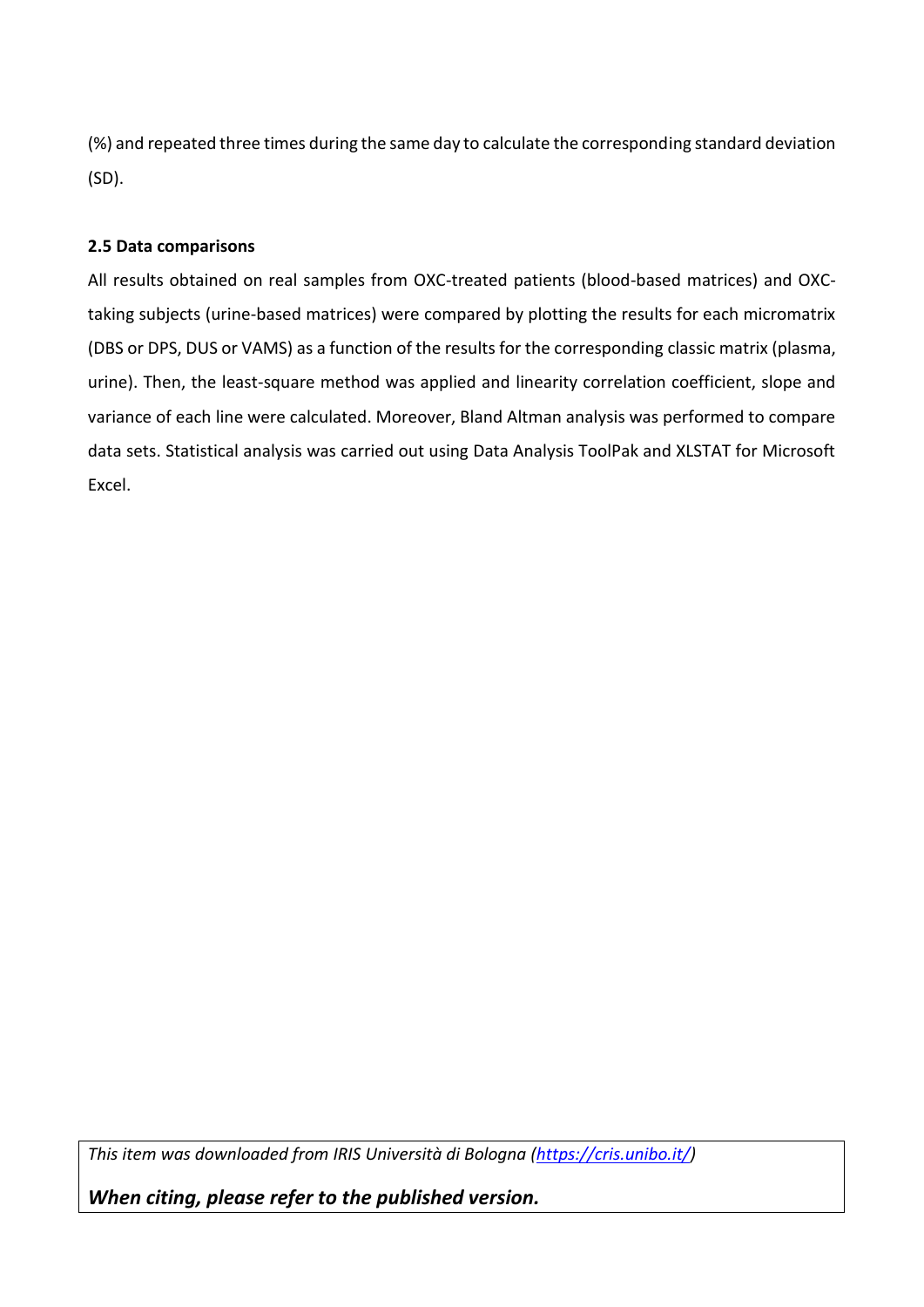#### **3. RESULTS AND DISCUSSION**

#### **3.1 LC-MS/MS analysis**

Optimised mass spectrometry conditions have been obtained by syringe infusion of analyte solutions directly into the ESI source, thus obtaining MS and MS/MS spectra whose parameters are reported in Section 2.3.2. A suitable chromatographic setup was investigated to obtain good resolution and short retention times (while avoiding co-elution with the residual matrix components): a reversed phase column (C18, 50 mm × 2.1 mm, 3.5 μm) was chosen while a gradient elution was applied, starting at 2% organic modifier and going up to 10% over 1 min and flowing at a constant rate of 0.4 mL/min. Baseline separation was achieved in less than 8 min, considering that chromatographic resolution of NOC and OMR is mandatory as both exhibit the same transition mode.

### **3.2 Pre-treatment of blood-based matrices**

Different procedures were tested in order to compare the performance and suitability of the three blood-based matrices (plasma, DBS, DPS). For plasma, liquid-liquid extraction (LLE), plasma protein precipitation (PPP) and solid phase extraction (SPE) were tried, using different solvents/reagents (for LLE and PPP) and different kinds of cartridges and procedures (for SPE). Complete comparison data is not reported, however the best results, in terms of speed-cost-purification balance were obtained using PPP. Pure methanol in a 1:1 volume ratio allowed to obtain the highest extraction yields and a reasonably low matrix effect. The effect of vortex mixing time on extraction yields was also tested: 1 min was chosen since longer times did not lead to significant improvements. Pretreatment optimisation on DBS and DPS is usually simpler and more straightforward than on plasma. In fact, the simple, unmanaged transfer, absorption and drying of the fluid sample onto the card is in itself a pre-treatment of sort. Each DMS techniques has different pros and cons: DBS are easy to produce from a minimally invasive fingerprick and do not need any matrix handling before absorption on the card; however, they also suffer from volume and spot size variability due to haematocrit, and also from a more complex matrix (and thus potentially higher matrix effect/interference) when compared to DPS.

*This item was downloaded from IRIS Università di Bologna [\(https://cris.unibo.it/\)](https://cris.unibo.it/)*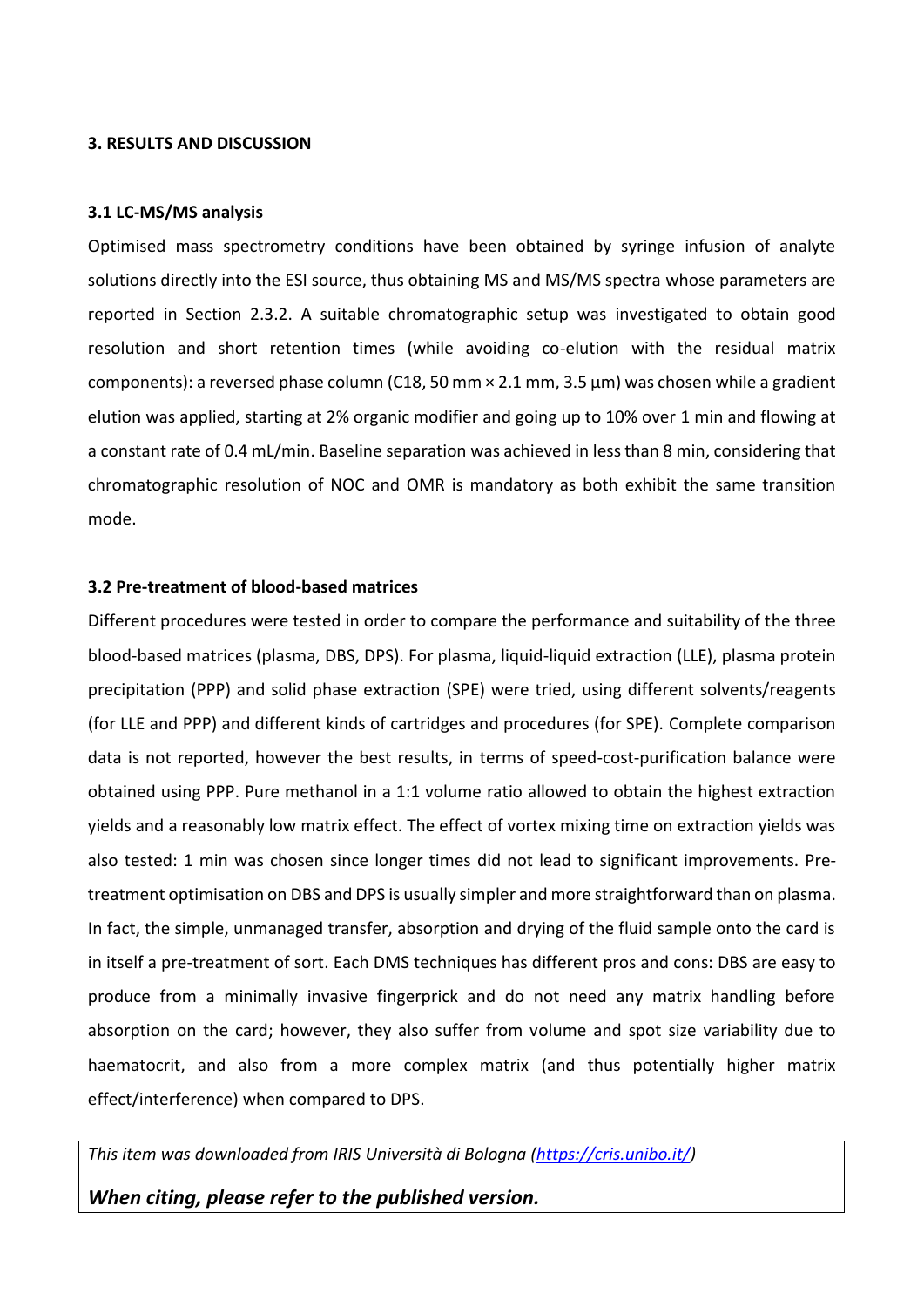Drying time was the first tested parameter, both at RT and using MAD under different conditions. At RT, complete drying (i.e., constant weight) was achieved in under 1 h for both DMS; however, MAD drastically reduced drying times, with best results obtained using a 700-W power for 1.5 min. Higher power values produced significant analyte degradation.

Regarding DBS, the problem of the blood volume corresponding to specific spot dimensions arises. As reported in previous works, it is possible to calculate this value, knowing that the area / blood volume ratio is relatively constant [27], and corresponds to about 3.5 mm<sup>2</sup>/ $\mu$ L (some variability is caused by differences in viscosity). Based on this calculation, 10 µL of blood correspond to a 7-mm diameter spot.

Typically, the analyte extraction step is carried out on both DMS types with a suitable solvent and the resulting sample can be injected as such. Alternatively, the extract can be subjected to further treatment procedures (LLE, SPE). In this case, also thanks to the high sensitivity and selectivity of the LC-MS/MS method, solvent extraction was the only step needed and the solvent type and volume the only tested parameters. The obtained results were comparable: acetonitrile, acidified methanol and acetonitrile, and organic solvent/water mixtures were unsuitable, since acetonitrile provided low extraction yields, while acidified solvents and mixtures caused a relatively high matrix effect. Pure methanol, on the other hand, proved to be a very efficient extractor, and also provided the cleanest solutions.

Different extraction volumes were also tried and it was ascertained that extraction yields did not improve when the volume exceeded 500 µL; this volume was used for all subsequent assays. As regards the extraction mode, UAE, MAE and a sequential combination of both modes [28] were tested: while UAE gave better results with respect to MAE, the combination of UAE and MAE did not appreciably improve extraction performances when compared to UAE alone, thus the latter was chosen.

The extracted solution was then dried under vacuum and re-dissolved in 50 µL of an acidified water/acetonitrile mixture to avoid excessive dilution.

### **3.3 Pre-treatment of urine-based matrices**

*This item was downloaded from IRIS Università di Bologna [\(https://cris.unibo.it/\)](https://cris.unibo.it/)*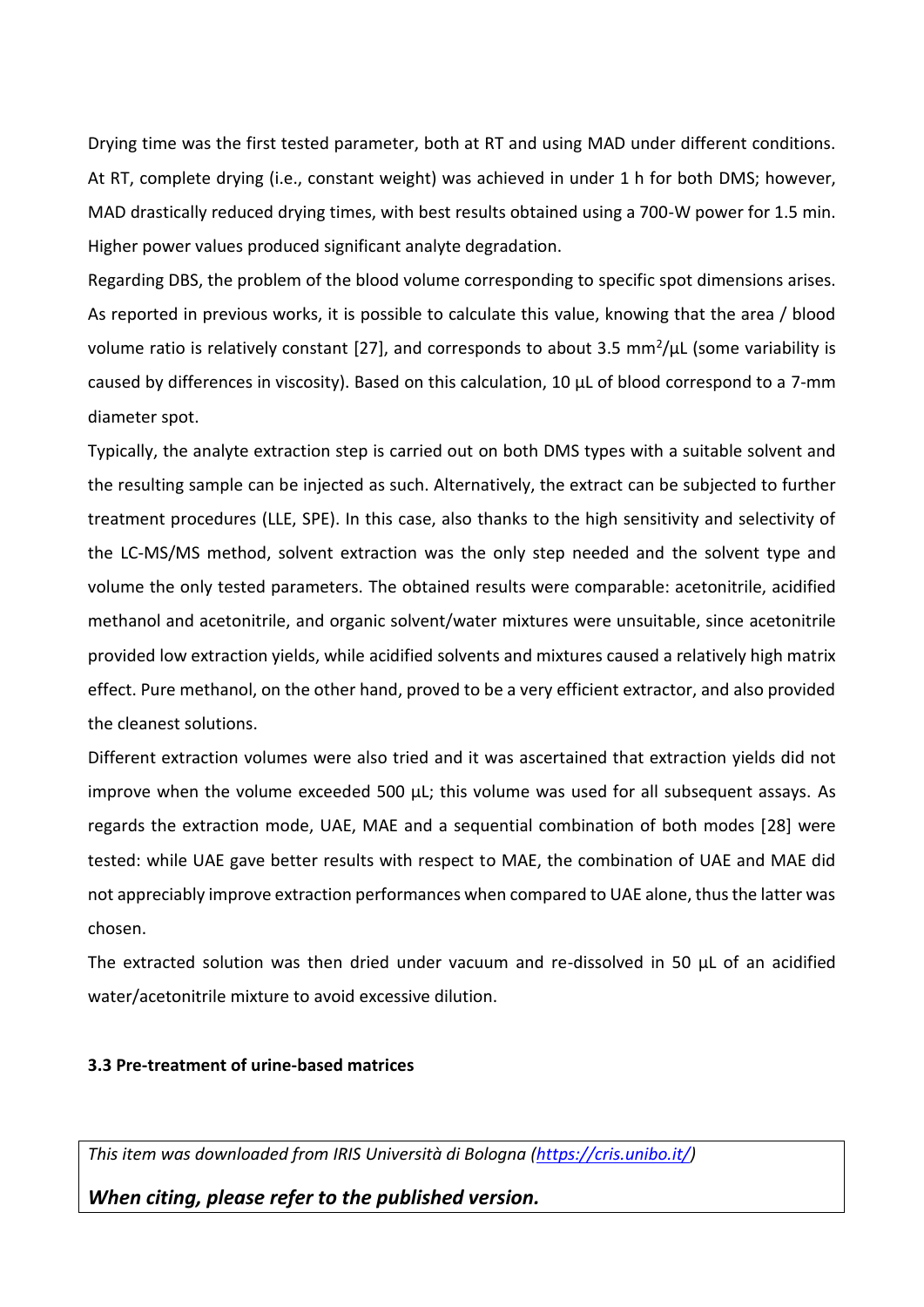After glucuronidase hydrolysis, urine samples were simply alkalinised to keep the basic analytes uncharged, then extracted with a plain organic solvent mixture. Despite the strong basicity of the mixture (pH 11-13), no unwanted analyte degradation or the formation of emulsions were observed. More detailed studies were carried out on the other two urine-based matrices.

Regarding DUS, the same accelerated drying procedure already tested for DBS and DPS was applied; it was ascertained that the same conditions (i.e., 1.5 min at 700 W) were suitable for complete drying without significant analyte loss. Then, three main parameters were studied: extraction solvent, extraction volume and extraction mode. Pure methanol and acetonitrile, different concentrations of FA in methanol or acetonitrile and water/organic solvent mixtures were tested as possible extractors. The best results in terms of extraction yields were obtained using 0.1% FA in methanol. Similarly, solvent volumes in the 50-350 µL range were tested and extraction yields did not increase when volumes exceeded 250 µL. Finally, three extraction modes were compared: UAE, MAE and a sequential combination of both modes. While the two single modes gave similar results, the combined mode provided significantly better yields.

Regarding VAMS, the first optimisation step for this innovative procedure was the evaluation of the sampling volume and its variability. In a previous paper, gravimetric experiments were carried out to establish the volume absorbed after VAMS tip exposure to biological matrices other than blood, showing how the collected volumes (9.68  $\pm$  0.84  $\mu$ L) are statistically indistinguishable from those pipetted (10.12 ± 0.26 μL), thus demonstrating a good sampling accuracy by means of VAMS devices also for urine [\[16\]](#page-5-1). Sampling time was tested in the 2-10 s range. It was verified that no significant differences exist within this time range, and this probably means that the VAMS tip reaches saturation within a very short time (< 2 s), without further changes in the next few seconds. To keep times at a minimum while avoiding measurement errors, a 5-s sampling time was set for VAMS. Drying time can also be a significant source of time consumption; tests verified that constant weight (i.e., complete water evaporation) is reached in slightly less than 1 h; the latter was chosen as the standard drying time. Then, extraction solvent and volume were also optimised; 100 µL of methanol gave the best results, although pure acetonitrile produced almost identical extraction yields (but a slightly higher matrix effect), while acidified solvents and water/organic solvent mixtures provided lower extraction yields and/or unacceptable matrix effect. Finally, as regards extraction method,

*This item was downloaded from IRIS Università di Bologna [\(https://cris.unibo.it/\)](https://cris.unibo.it/)*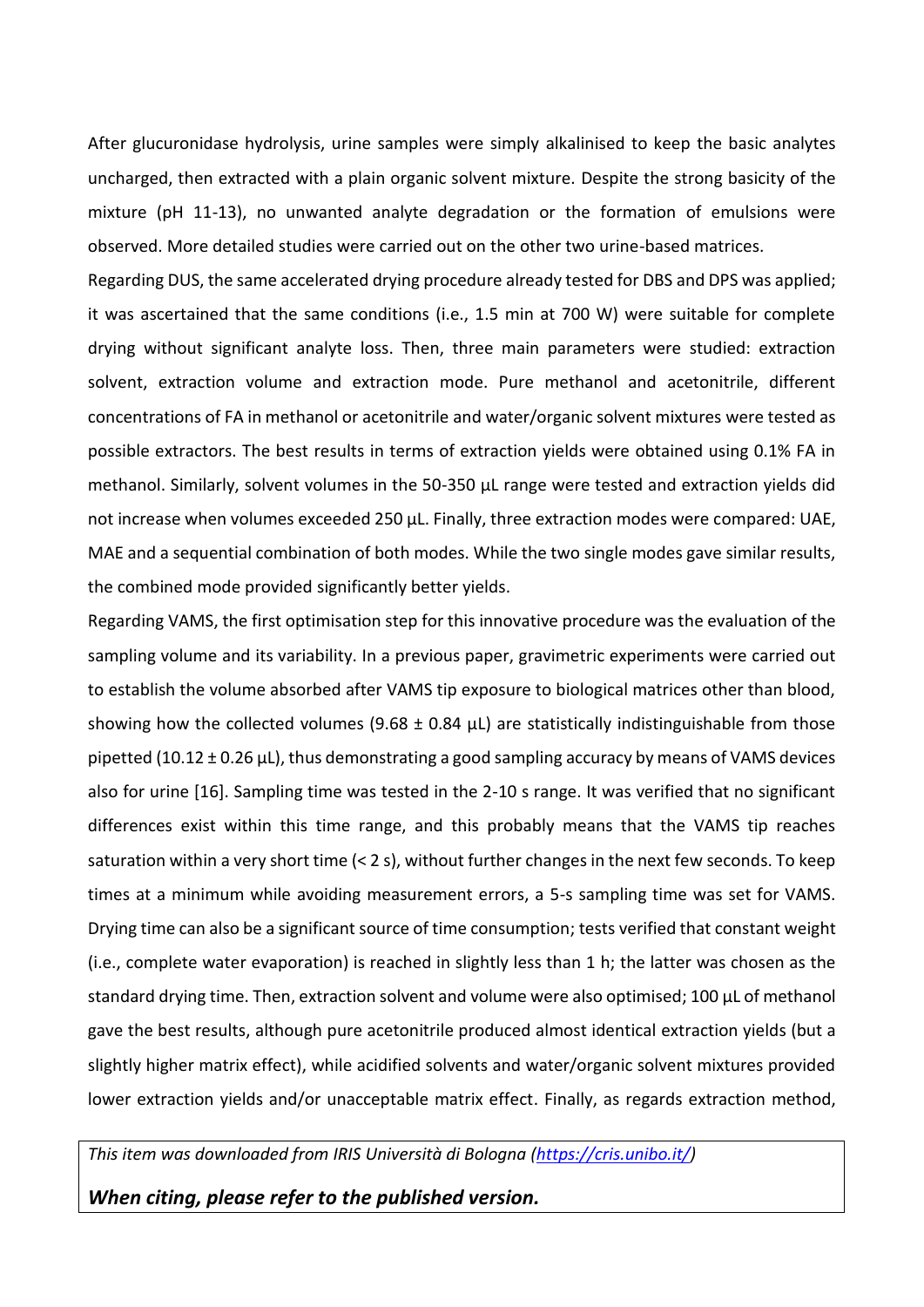UAE was chosen over MAE and a combination of the two techniques, as in the latter cases higher matrix effect was observed, although extraction yields were similar. It can be noted that urine extraction by LLE required the use of a water-immiscible solvent mixture and three extraction steps, while dried micromatrix extraction was carried out simply with water-miscible solvents (methanol, FA in methanol) in just one step. This is, at least in part, due to the matrix absorption process on the supports, which can be considered as a pre-treatment step in itself.

#### **3.4 Method validation**

#### **3.4.1 Linearity on spiked matrices**

Standard solutions of the analytes at different concentrations and ISs at constant concentrations of 30 ng/mL were added to each blank matrix and subjected to the respective pre-treatment procedure. Satisfactory linearity ( $r^2 \ge 0.9991$ ) and non-significant lack of fit test results ( $p > 0.05$ ) were obtained for all analytes over wide concentration ranges. The detailed results are reported in Table 1.

#### **3.4.2 Extraction yield and precision**

Extraction yield and precision were tested on blank matrices spiked with three different analyte concentrations (ISs at constant concentration). The resulting data were satisfactory, being always higher than 67% for both the analytes and ISs. The methodology granted also good precision, with RSD values always lower than 9.0% (Table 2).

#### **3.4.3 Matrix effect**

Possible ion suppression or matrix effects were also investigated by comparing mean analyte/IS peak area ratios of each extract with analyte/IS peak area ratio from analyte solution prepared in mobile phase. Moreover, the angular coefficients of the calibration curves for each analyte obtained from standard solutions were compared with those obtained from each spiked matrix extract. The IS-corrected matrix effect results obtained were good, and statistically ( $p > 0.05$ ) non-relevant. Assays results are reported in Supplementary Material (Table S1).

*This item was downloaded from IRIS Università di Bologna [\(https://cris.unibo.it/\)](https://cris.unibo.it/)*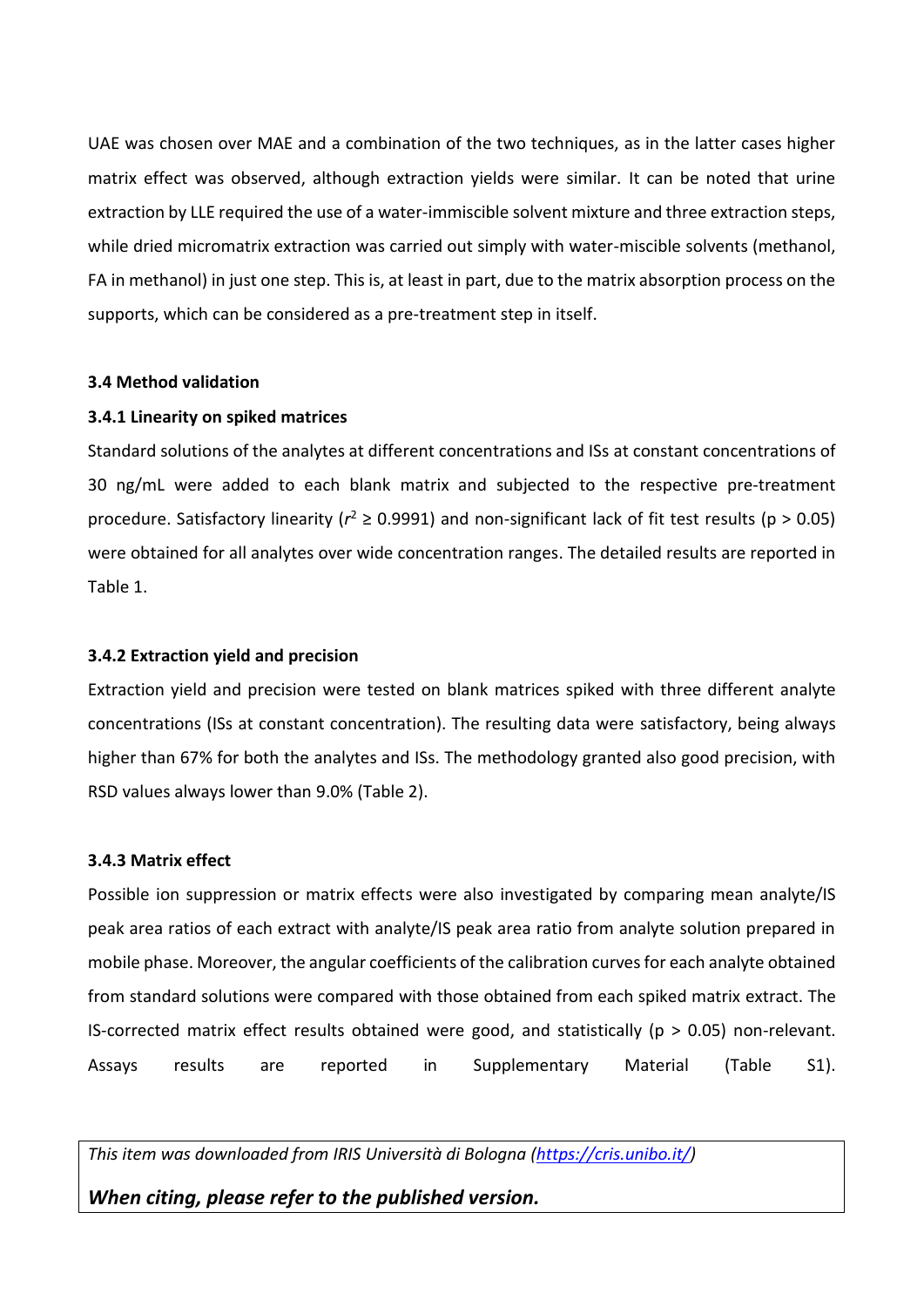## **3.4.4 Stability**

One of the most important advantages of dried micromatrices is their enhanced stability when compared to "traditional" matrices. In this case, we opted to compare the stability of the analytes in plasma and urine samples under deep-freezing conditions (-80°C) to those of the analytes in the dried matrices, but stored at RT.

Over time, all dried matrices consistently produce similar recovery values (> 93.2% after 2 months) with respect to the corresponding "wet" matrices (> 92.1% after 2 months), despite having been stored at RT. This highlights the fact that drying stops with high efficiency most enzymatic and chemical reactions that could potentially cause analyte degradation. Complete stability assays results are reported in Supplementary Material (Table S1).

### **3.4.5 Selectivity**

Six different blank samples of each matrix, taken from volunteers not undergoing any pharmacological therapy, were analysed according to the respective experimental protocols. No analyte peak larger than the LOD was detected in any matrix (data not shown). Selectivity was thus deemed very satisfactory.

# **3.5 Analysis of real blood-based samples: patients under pain management therapies**

A clinical observational study was carried out on eighteen patients undergoing pain management therapies, with moderate to severe pain, who took for at least seven days oral controlled-release OXC. According to the study protocol, all analyses were carried out on traditional, in-tube samples: the blood was centrifuged and the resulting plasma was pre-treated as reported in Section 2.2.1.1 and analysed with the described original LC-MS/MS method (Section 2.3). A plasma microsample was also pipetted from each sample and used to produce DPS. At the time of sampling, the patients were also fingerpricked and 2 blood drops were used to produce DBS. In this way, the three bloodbased matrices were sampled at the same time and in the same exact conditions in order to grant maximum result comparability. As an example, the chromatogram of a DBS sample from a patient is shown in Figure 2 (together with the corresponding blank DBS chromatogram). Complete analysis results on the three matrices are reported in Supplementary Material (Table S2). It should be noted

*This item was downloaded from IRIS Università di Bologna [\(https://cris.unibo.it/\)](https://cris.unibo.it/)*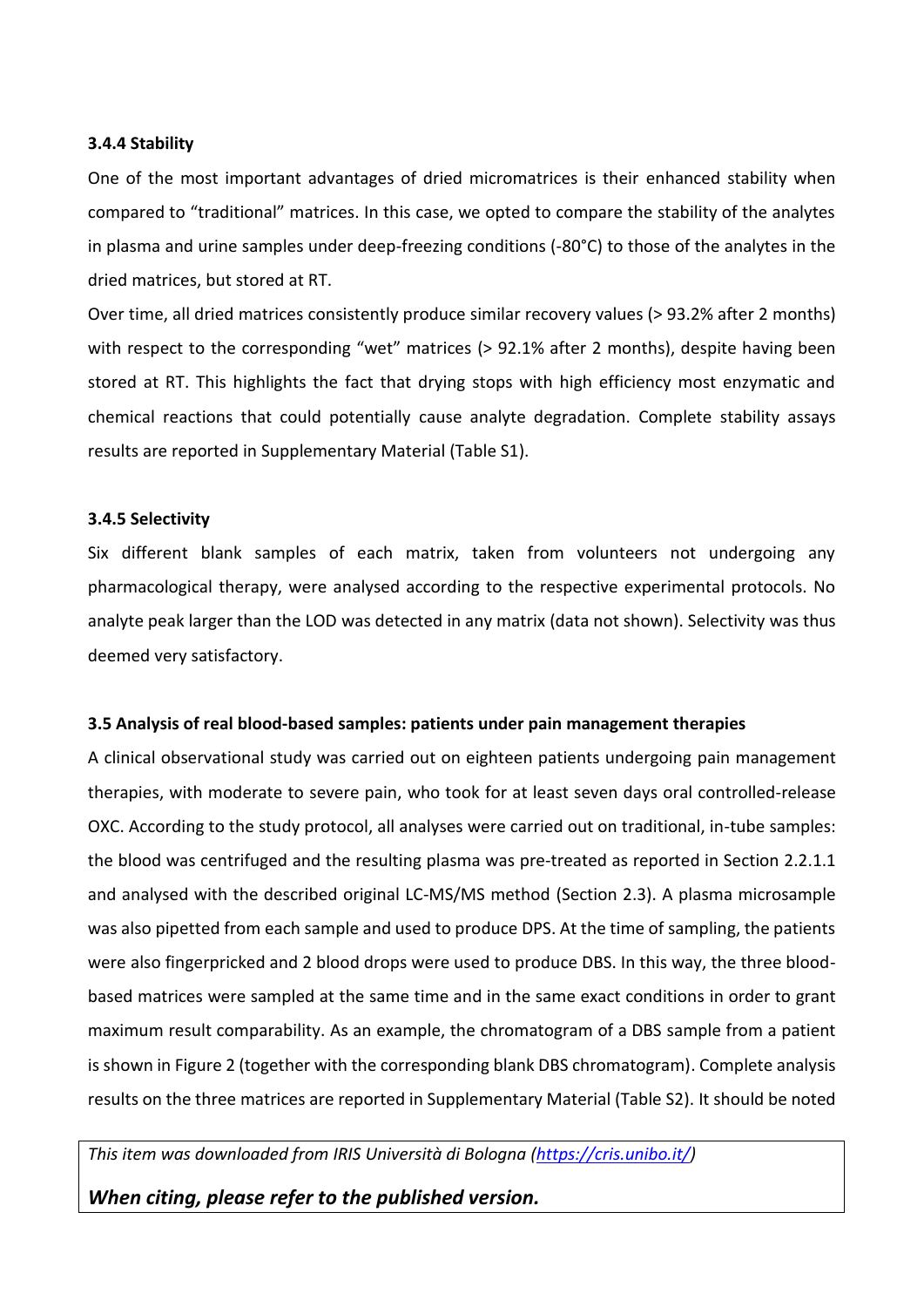that DBS samples include red blood cells (RBC), while plasma and DPS do not. For this reason, the raw results obtained from direct DBS analysis should be corrected for haematocrit and for RBC/plasma partition. The mean normal haematocrit was assumed to be 38% (V/V) in women and 48% (V/V) in men; mean analyte RBC/plasma partition coefficients have been previously found to be 1.5 for OXC and 1.7 for NOC (no value was found for OMR, it was assumed to be similar to that of NOC) [29]. The two parameters were combined to obtain different correction factors for female and male subjects, and for each analyte; these factors were applied to analyte levels found in DBS to estimate the corresponding plasma concentrations (the concentration values found in Table S2 for DBS have already been converted to equivalent plasma concentrations).

*This item was downloaded from IRIS Università di Bologna [\(https://cris.unibo.it/\)](https://cris.unibo.it/)*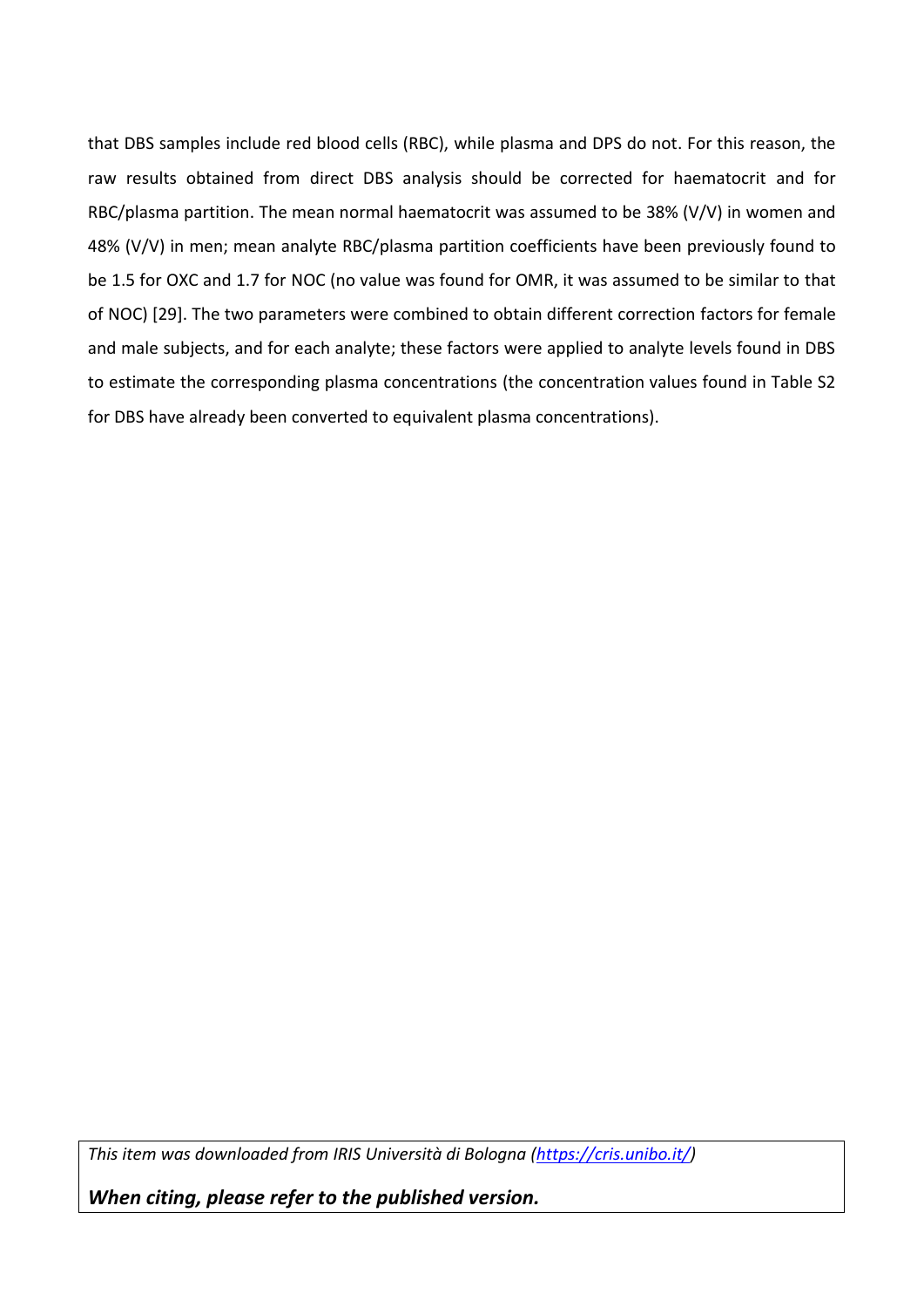

Figure 2. DBS chromatogram of a patient treated with OXC vs the corresponding blank matrix.

*This item was downloaded from IRIS Università di Bologna [\(https://cris.unibo.it/\)](https://cris.unibo.it/)*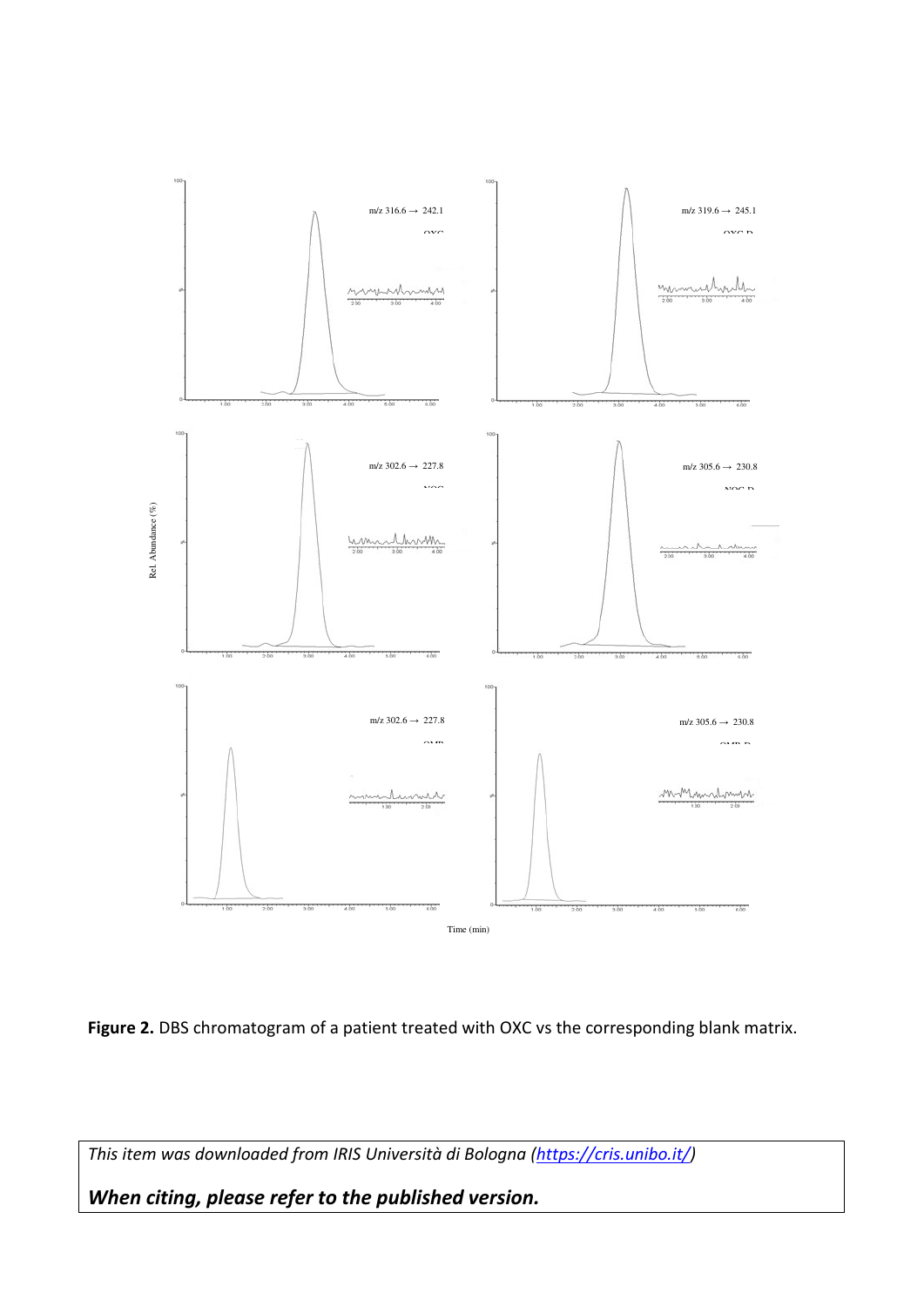# **3.5 Analysis of real urine-based samples: anti-doping analysis**

Similarly to blood-based matrices, in-tube urine samples were obtained from anonymised urine samples of volunteer athletes resulted positive to OXC. Then, the urine sample was sub-sampled for DUS and VAMS production, as described in Section 2.2.2. In this case, the three urine-based matrices were materially obtained from the same identical sample. As an example, the chromatogram of a urine VAMS sample from a subject is shown in Figure 3 (together with the corresponding blank VAMS chromatogram). Complete analysis results on the three matrices are reported in Supplementary Material (Table S3).

*This item was downloaded from IRIS Università di Bologna [\(https://cris.unibo.it/\)](https://cris.unibo.it/)*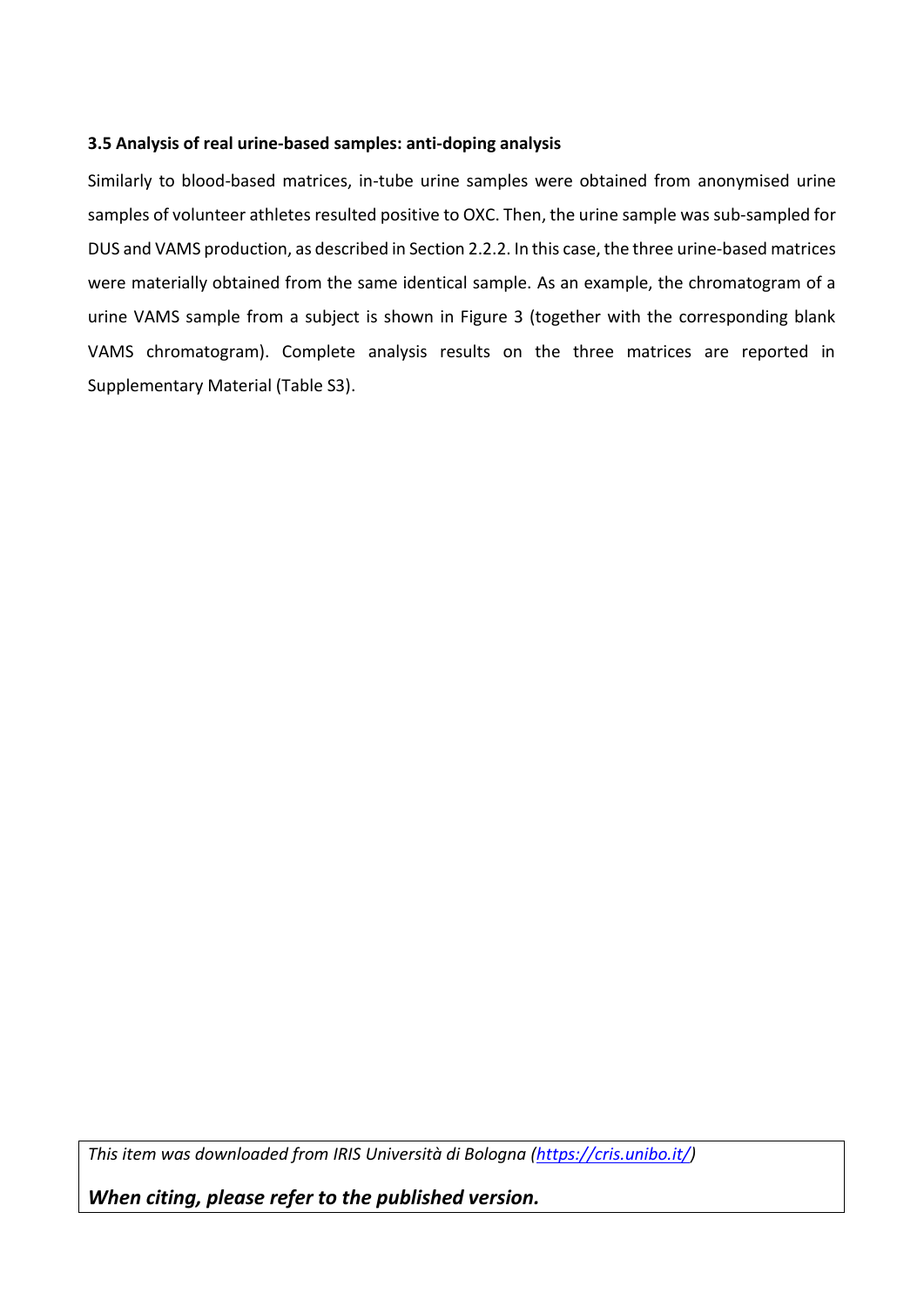

**Figure 3.** Urine VAMS chromatogram from an athlete taking OXC vs the corresponding blank matrix.

*This item was downloaded from IRIS Università di Bologna [\(https://cris.unibo.it/\)](https://cris.unibo.it/)*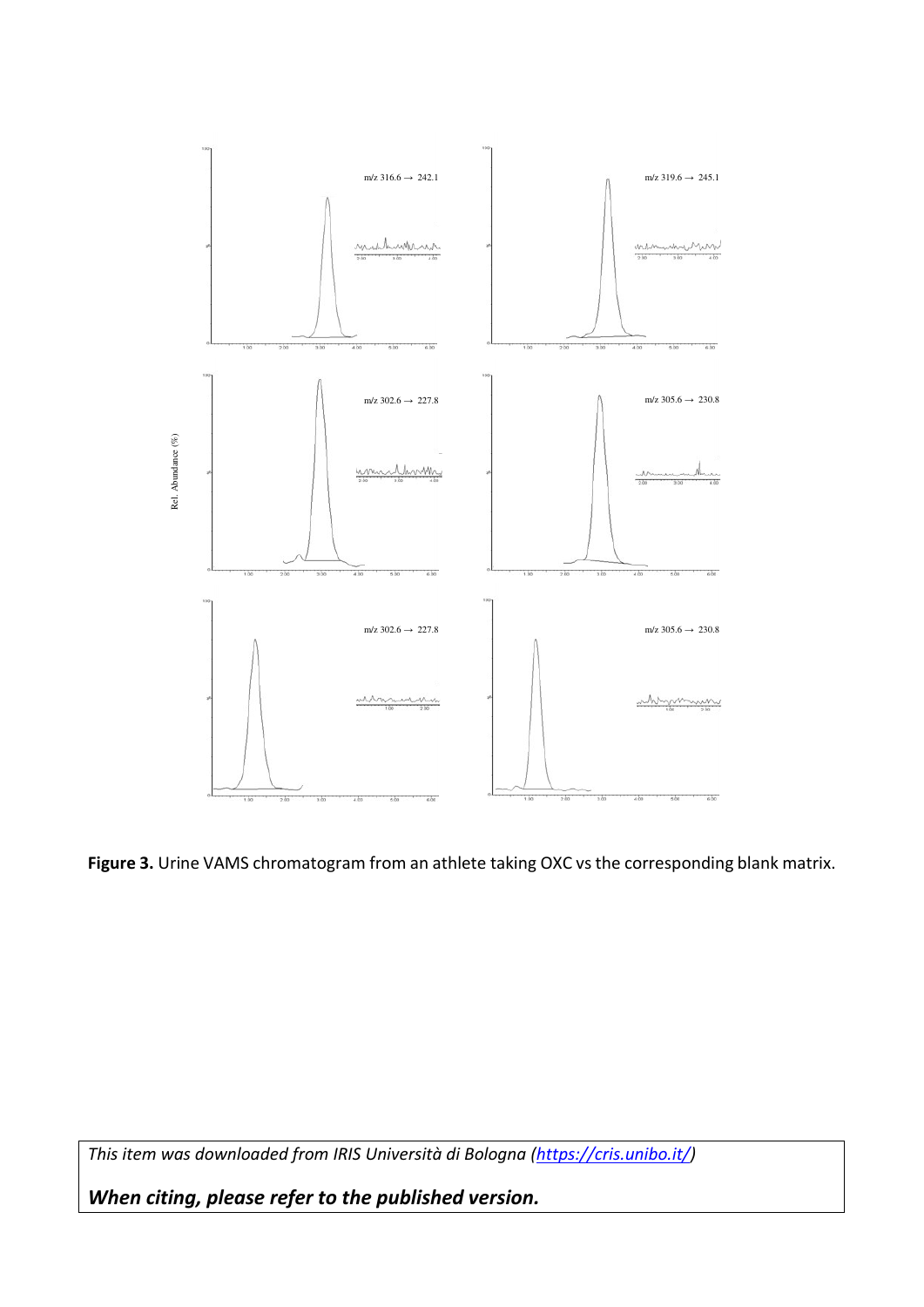### **3.6 Accuracy**

Method accuracy was generally higher for DPS (> 78%) when compared to DBS (> 73%) as regards blood-based micromatrices and for VAMS (> 78%) when compared to DUS (> 74%) as regards urinebased micromatrices. The complete results are detailed in Supplementary Material (Table S4).

# **3.7 Comparison between the "in-tube" and "dried" approach results**

The results (analyte concentrations  $\pm$  RSD%) obtained using the classic in-tube approach were compared to those obtained with each innovative dried micromatrix approach. The comparison was carried out by Bland Altman analysis and very good linear relationships were found for all dried matrices when compared to "wet" ones (0.812 ≤ slope ≤ 1.007,  $r^2$  ≥ 0.858 for DBS and DPS; 0.980 ≤ slope ≤ 1.002,  $r^2$  ≥ 0.999 for DUS and urine VAMS). All detailed linearity parameters are reported in Supplementary Material (Table S5), as are the corresponding graphs (Figure S1a-d).

Consequently, all dried matrices seem to be suitable for the proposed purpose (TDM for bloodbased ones, anti-doping tests for urine-based ones). The best correspondence with the reference classic matrix was observed for DPS as regards blood-based micromatrices and for VAMS as regards urine-based micromatrices.

Considering the mode and characteristics of each sampling approach, the following can be observed.

All dried matrices have very low volumes (10-20 µL), which leads to a significant advantage in terms of analysis feasibility, since it can be carried out even when just sample traces are available. On the other hand, this also leads to a corresponding decrease in the overall quantitation and detection limits of the method.

No clear winner has emerged when considering precision and accuracy; the sampling methods can be considered roughly equivalent in this regard.

Analyte stability is better for dried matrices, even when comparing different storage temperatures. The dried matrix approaches are clearly superior in terms of practicality and reliability, due to the "solid state" of the sample that makes it more easily and safely manageable than liquid samples. No clear winner can be declared, at this point, between DBS and DPS, nor between DUS and VAMS.

Thus, the "best" sampling procedure is the one, which best conforms to the specific needs and

*This item was downloaded from IRIS Università di Bologna [\(https://cris.unibo.it/\)](https://cris.unibo.it/)*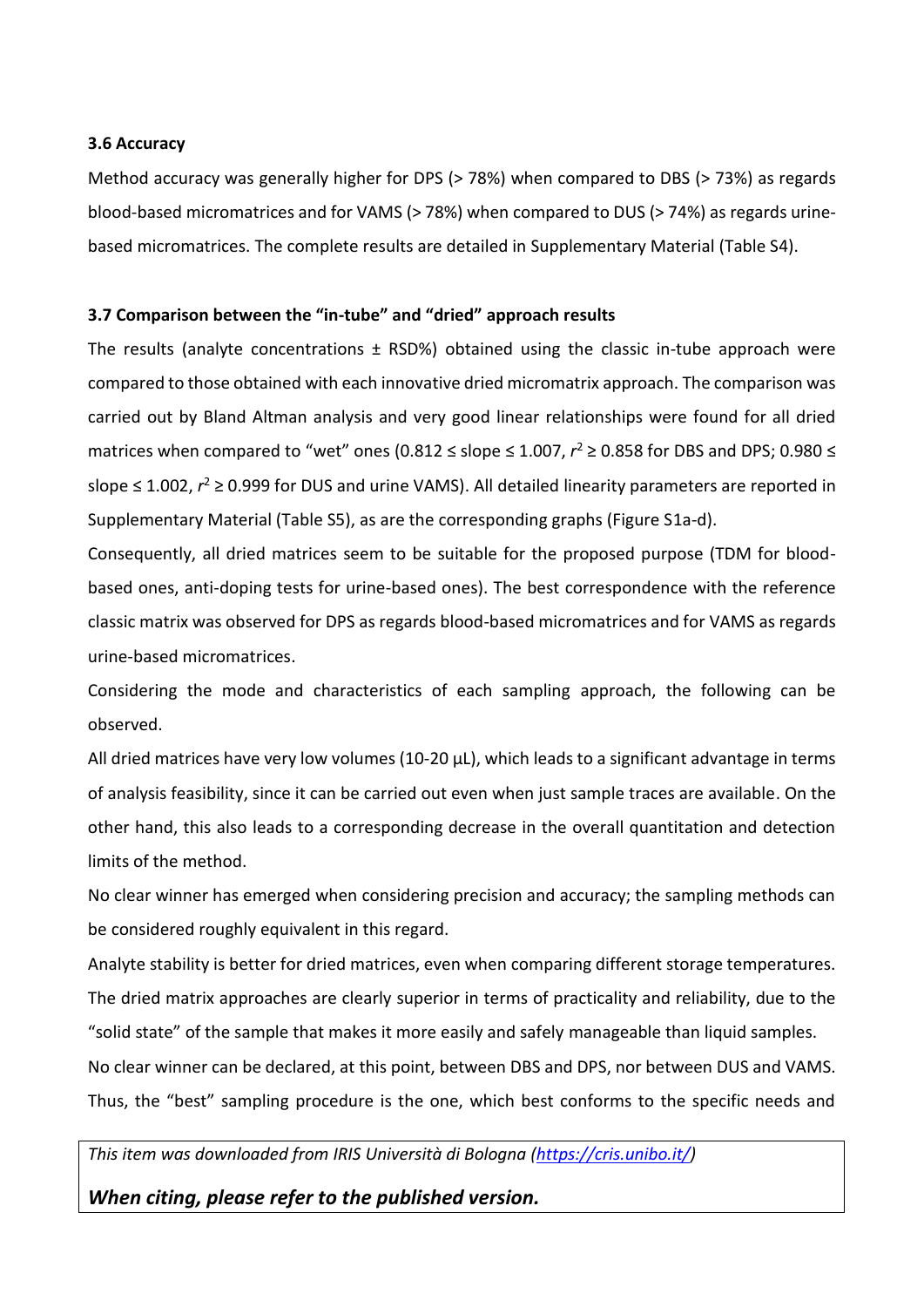characteristics of the analytes and the laboratory in the situation at hand. For example, when time sparing is paramount, a matrix amenable to MAD (e.g., DUS) could be preferred over another, although the latter VAMS is less labour-intensive and leading to slightly better results with regard to result precision and accuracy.

*This item was downloaded from IRIS Università di Bologna [\(https://cris.unibo.it/\)](https://cris.unibo.it/)*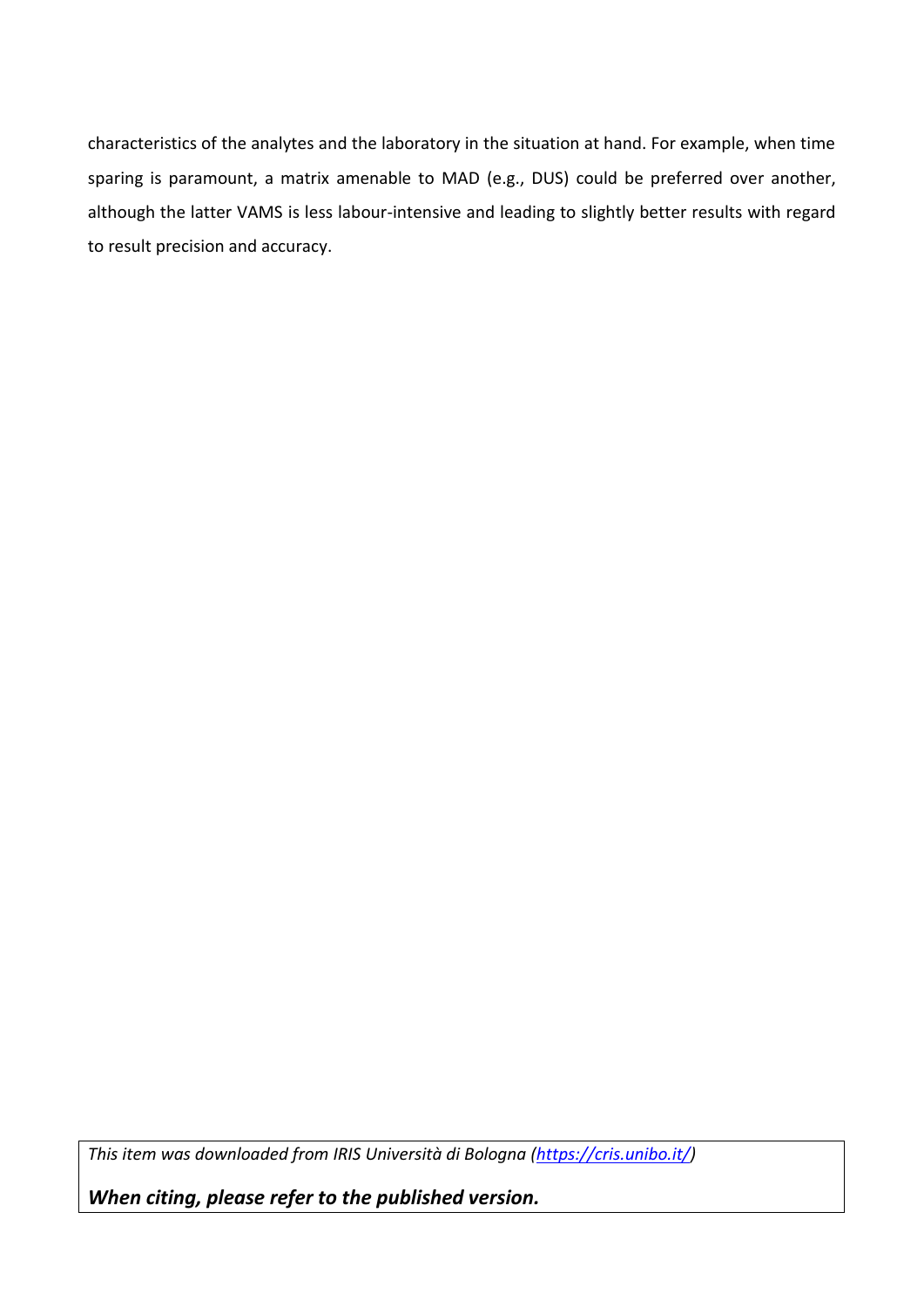### **4. Conclusion**

Rapid, sensitive and selective microsampling procedures for the measurement of OXC and its main metabolites in blood- and urine-based matrices by LC-MS/MS were developed. These methodologies were compared to the classic in-tube collection procedures and proved to be cheaper, faster and also requiring lower matrix volume from subjects. Moreover, enhanced stability has been demonstrated for all analytes in the dried micromatrices, when stored at RT for 2 months. The analytical method presented herein has been fully validated, obtaining good results: good sensitivity, with LOQ values in the order of a few ng/mL, precision was also satisfactory, with RSD values always lower than 9.0%. After validation, the microsampling procedures were successfully applied for the analysis of blood-based specimens from patient treated with OXC, and of urinebased specimens from sport amateurs who took OXC for different reasons. The data obtained with the micromatrix approaches were always in good agreement with those found with the classic intube approach.

In conclusion, the multiple approach developed in this work allows detecting plasma and urine levels of OXC and its main metabolites in a reliable way, benefiting of different classic and microsampling procedures with specific advantages and drawbacks. The most suitable collection and treatment procedure can thus be chosen, according to the practical and actual needs of patients/subjects and according to the purpose and scheduling of the analysis process.

*This item was downloaded from IRIS Università di Bologna [\(https://cris.unibo.it/\)](https://cris.unibo.it/)*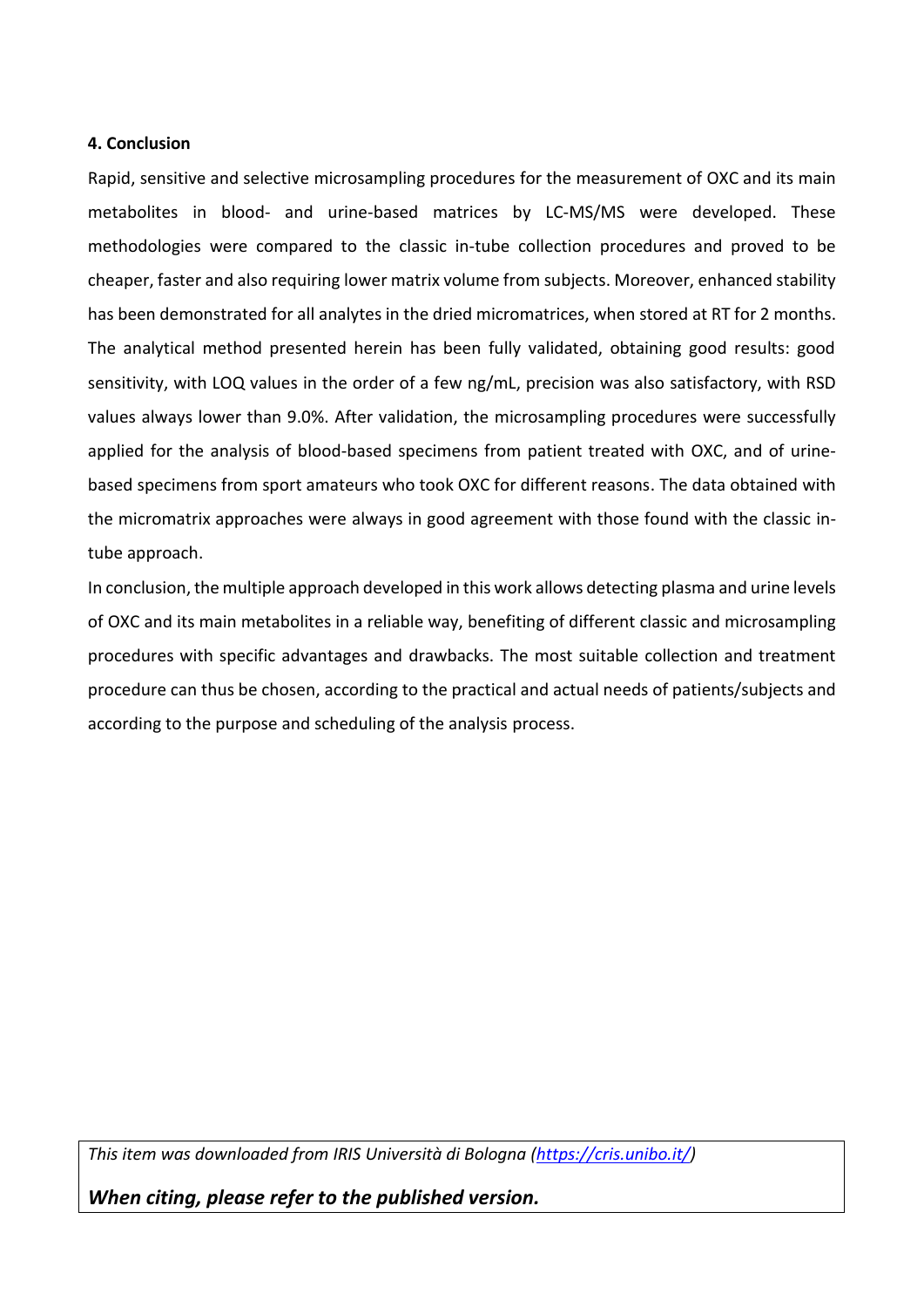# **ACKNOWLEDGMENTS**

This work was supported by Grant J52I14001600005 (Italian Ministry of Health, Section for the Monitoring and Control of Doping and the Protection of Health in Sporting Activities), within which Michele Protti was a postdoctoral fellow.

The Authors wish to acknowledge Agnese Samorì and Filippo Belluscio for their technical assistance and the volunteers who participated in this study.

# **CONFLICT OF INTEREST**

The authors declare that there are no conflicts of interest. Prof. Roberto Mandrioli received funding from Mundipharma Pharmaceuticals (Milan, Italy) to carry out previous analytical studies on oxycodone and metabolites in biological fluids but not to perform these experiments.

*This item was downloaded from IRIS Università di Bologna [\(https://cris.unibo.it/\)](https://cris.unibo.it/)*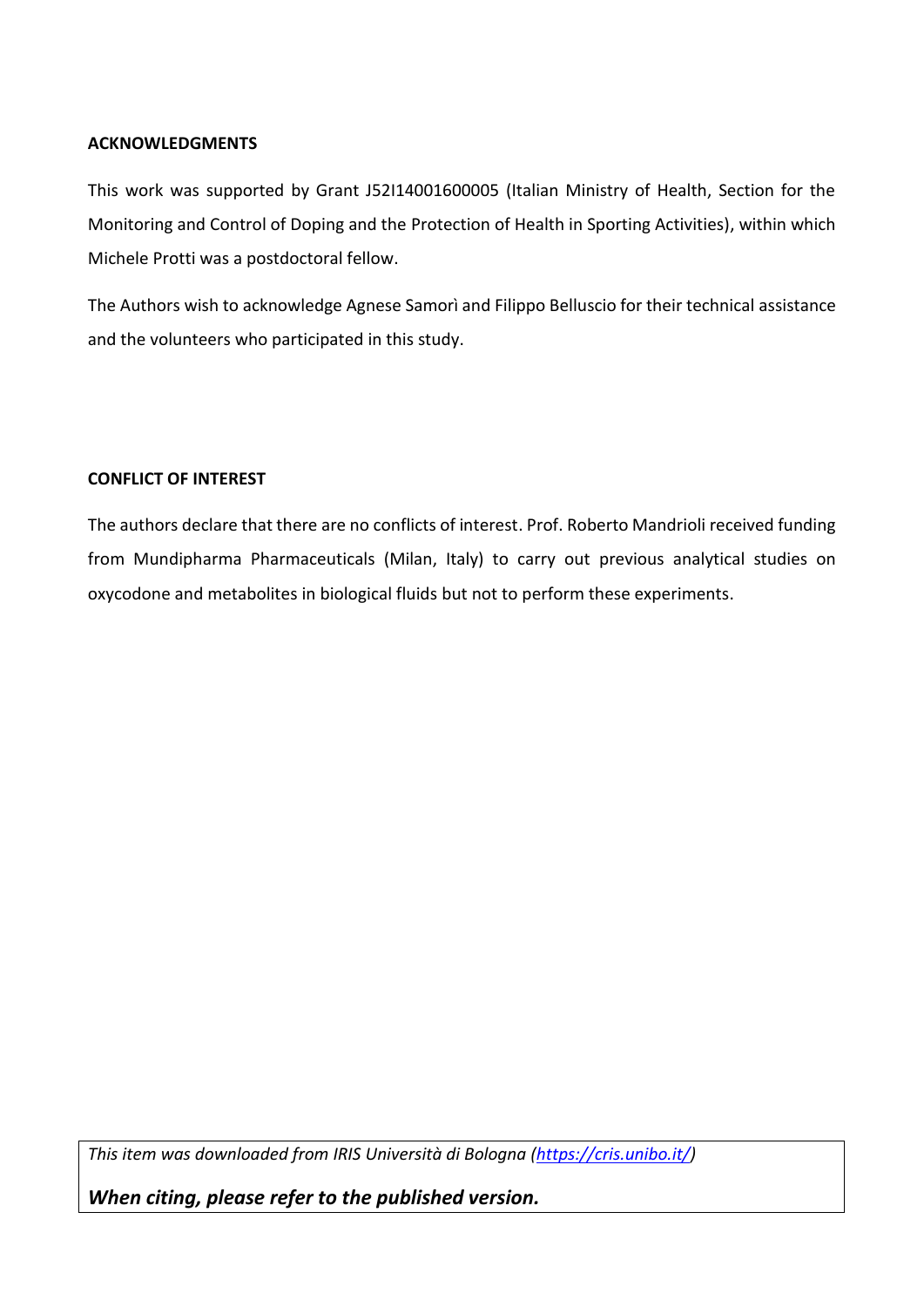#### **5. REFERENCES**

<u>.</u>

[1] G.S. Bodor, The laboratory's role in opioid pain medication monitoring, EJIFCC 23 (2012) 55-62.

[2] K.T. Olkkola, N.M. Hagelberg, Oxycodone: new 'old' drug, Curr. Opin. Anaesthesiol. 22 (2009) 459-462.

[3] D.G. Rischitelli, S.H. Karbowicz, Safety and efficacy of controlled-release oxycodone: a systematic literature review, Pharmacotherapy 22 (2002) 898-904.

[4] B. Lalovic, E. Kharasch, C. Hoffer, L. Risler, L.Y. Liu-Chen, D.D. Shen, Pharmacokinetics and pharmacodynamics of oral oxycodone in healthy human subjects: role of circulating active metabolites, Clin. Pharmacol. Ther. 79 (2006) 461-479.

[5] B. Lalovic, B. Phillips, L.L. Risler, W. Howald, D.D. Shen, Quantitative contribution of CYP2D6 and CYP3A to oxycodone metabolism in human liver and intestinal microsomes, Drug. Metab. Dispos. 32 (2004) 447-454.

[dataset] [6] S. Nielsen, B. Larance, L. Degenhardt, L. Gowing, C. Kehler, N. Lintzeris, Opioid agonist treatment for pharmaceutical opioid dependent people, Cochrane Database Syst. Rev. 2016. https://doi.org/10.1002/14651858.CD011117.pub2.

[7] P.J. Jannetto, N.C. Bratanow, Utilization of pharmacogenomics and therapeutic drug monitoring for opioid pain management, Pharmacogenomics 10 (2009) 1157-1167.

[8] B.G. Samolsky Dekel, G. Donati, A. Vasarri, A.L. Croci Chiocchini, A. Gori, G. Cavallari, G. Di Nino, L. Mercolini, M. Protti, R. Mandrioli, R.M. Melotti, G. La Manna, Dialyzability of oxycodone and its metabolites in chronic noncancer pain patients with end-stage renal disease, Pain Pract. 17 (2017) 604-615.

[9] S.S. Martins, A. Sarvet, J. Santaella-Tenorio, T. Saha, B.F. Grant, D.S. Hasin, Changes in US lifetime heroin use and heroin use disorder: prevalence from the 2001-2002 to 2012-2013 national epidemiologic survey on alcohol and related conditions, JAMA Psychiatry 74 (2017) 445-455.

*This item was downloaded from IRIS Università di Bologna [\(https://cris.unibo.it/\)](https://cris.unibo.it/)*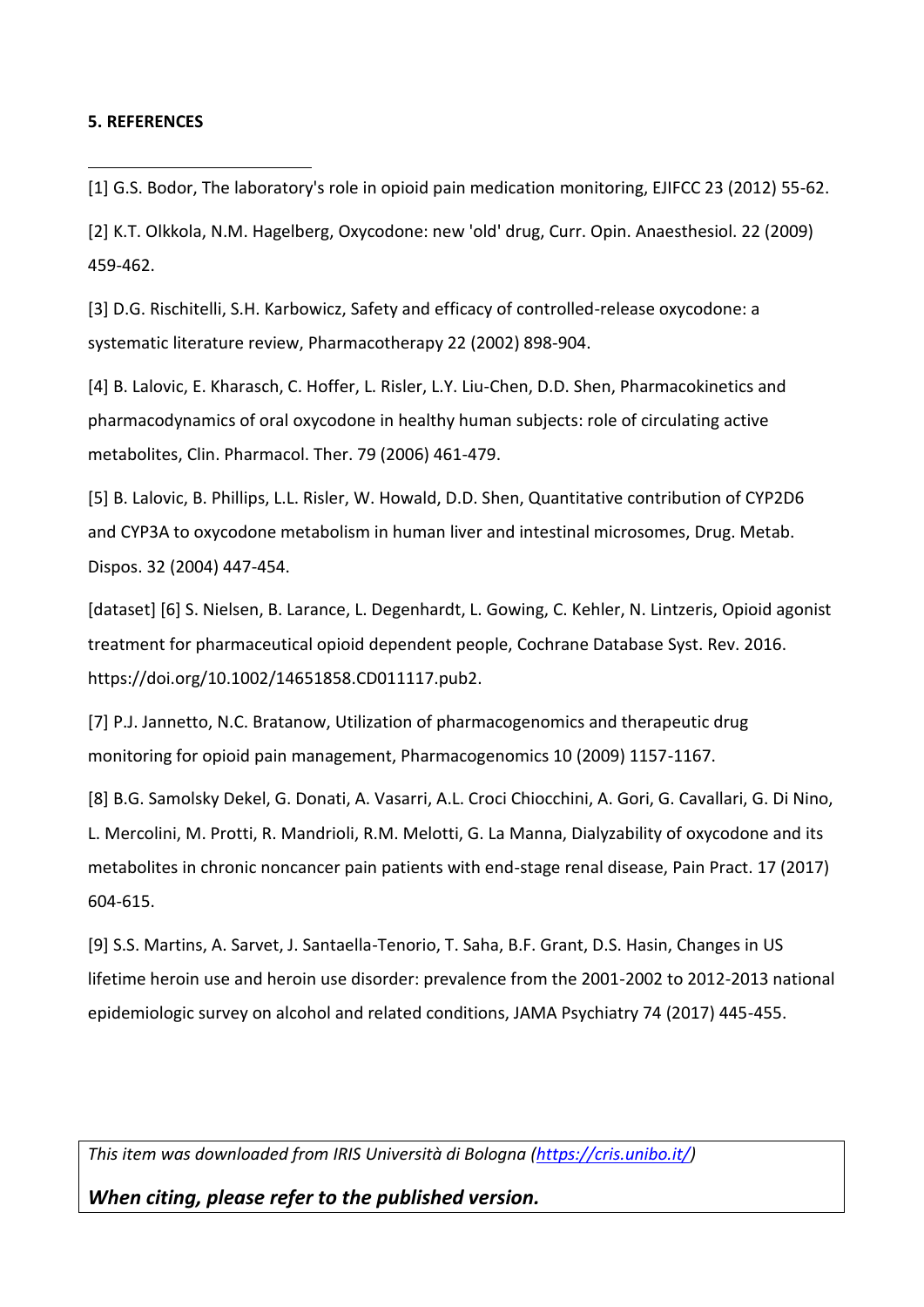[10] S.W. Patrick, C.E. Fry, T.F. Jones, M.B. Buntin, Implementation of prescription drug monitoring programs associated with reductions in opioid-related death rates, Health Aff. (Millwood) 35 (2016) 1324-1332.

<u>.</u>

[11] L. Mercolini, M.A. Saracino, M. Protti, Current advances in biosampling for therapeutic drug monitoring of psychiatric CNS drugs, Bioanalysis. 7 (2015) 1925-1942.

[12] L. Mercolini, M. Protti, Biosampling strategies for emerging drugs of abuse: towards the future of toxicological and forensic analysis, J. Pharm. Biomed. Anal. 130 (2016) 202-219.

[13] M.A. Saracino, M.C. Catapano, R. Iezzi, L. Somaini, G. Gerra, L. Mercolini, Analysis of γ-hydroxy butyrate by combining capillary electrophoresis-indirect detection and wall dynamic coating: application to dried matrices, Anal. Bioanal. Chem. 407 (2015) 8893-8901.

[14] P. Denniff, N. Spooner, Volumetric absorptive microsampling: a dried sample collection technique for quantitative bioanalysis, Anal. Chem. 86 (2014) 8489-8495.

[15] M. Protti, J. Rudge, A.E. Sberna, G. Gerra, L. Mercolini, Dried haematic microsamples and LC-MS/MS for the analysis of natural and synthetic cannabinoids, J. Chromatogr. B. 1044-1045 (2017) 77-86.

[16] L. Mercolini, M. Protti, M.C. Catapano, J. Rudge, A.E. Sberna, LC-MS/MS and volumetric absorptive microsampling for quantitative bioanalysis of cathinone analogues in dried urine, plasma and oral fluid samples. J. Pharm. Biomed. Anal. 123 (2016) 186-194.

[17] R. Verplaetse, J. Henion, Quantitative determination of opioids in whole blood using fully automated dried blood spot desorption coupled to on-line SPE-LC-MS/MS, Drug Test. Anal. 8 (2016) 30-38.

[18] K. Eckart, J. Rohrich, D. Breitmeier, M. Ferner, R. Laufenberg-Feldmann, R. Urban, Development of a new multi-analyte assay for the simultaneous detection of opioids in serum and other body fluids using liquid chromatography-tandem mass spectrometry, J. Chromatogr. B 1001 (2015) 1-8.

*This item was downloaded from IRIS Università di Bologna [\(https://cris.unibo.it/\)](https://cris.unibo.it/)*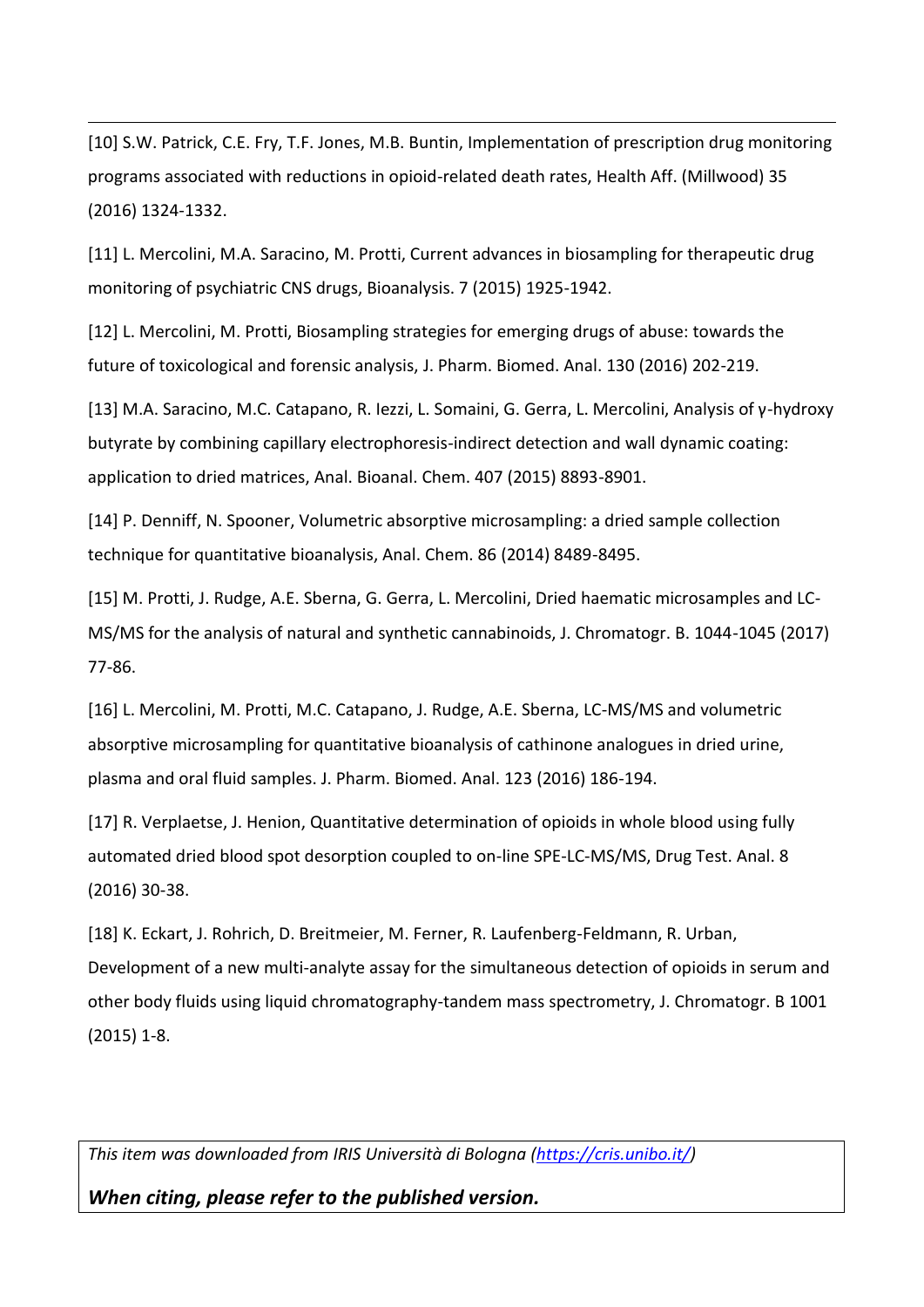[19] C. Feliu, H. Millart, H. Guillemin, D. Vautier, L. Binet, A. Fouley, Z. Djerada, Validation of a fast UPLC-MS/MS method for quantitative analysis of opioids, cocaine, amphetamines (and their derivatives) in human whole blood, Bioanalysis 7 (2015) 2685-2700.

<u>.</u>

[20] A.E. Steuer, A.M. Forss, A.M. Dally, T. Kraemer, Method development and validation for simultaneous quantification of 15 drugs of abuse and prescription drugs and 7 of their metabolites in whole blood relevant in the context of driving under the influence of drugs--Usefulness of multianalyte calibration, Forensic Sci. Int. 244 (2014) 92-101.

[21] K.V. Moy, J.D. Ma, C.M. Morello, R.S. Atayee, B.M. Best, Monitoring oxycodone use in patients with chronic pain: analysis of oxycodone and metabolite excretion in saliva and urine, J. Opioid Manag. 10 (2014) 47-56.

[22] M.D.R. Fernandez, F. Van Durme, S.M.R. Wille, V. di Fazio, N. Kummer, N. Samyn, Validation of an automated solid-phase extraction method for the analysis of 23 opioids, cocaine, and metabolites in urine with ultra-performance liquid chromatography-tandem mass spectrometry, J. Anal Toxicol. 38 (2014) 280-288.

[23] J. Wang, Z. Yang, J. Lechago, Rapid and simultaneous determination of multiple classes of abused drugs and metabolites in human urine by a robust LC-MS/MS method - application to urine drug testing in pain clinics, J. Chromatogr. B 27 (2013) 1463-1480.

[24] C. Yuan, C. Heideloff, M. Kozak, S.H. Wang, Simultaneous quantification of 19 drugs/metabolites in urine important for pain management by liquid chromatography-tandem mass spectrometry, Clin. Chem. Lab. Med. 50 (2012) 95-103.

[25] C. Aurand, K. Brown, Using UHPLC/MS (TOF) for detection of drugs and metabolites in urine following optimized enzymatic hydrolysis conditions, Reporter US 33.2 (2015) 20-24. https://www.sigmaaldrich.com/technical-documents/articles/analytical/bioanalytical/uhplcanalysis-drugs-glucuronidase.html (last access January 2017)

[26] European Medicines Agency, Guideline on Bioanalytical Method Validation (2011) http://www.ema.europa.eu/docs/en\_GB/document\_library/Scientific\_guideline/2011/08/WC500 109686.pdf (last access April 2017).

*This item was downloaded from IRIS Università di Bologna [\(https://cris.unibo.it/\)](https://cris.unibo.it/)*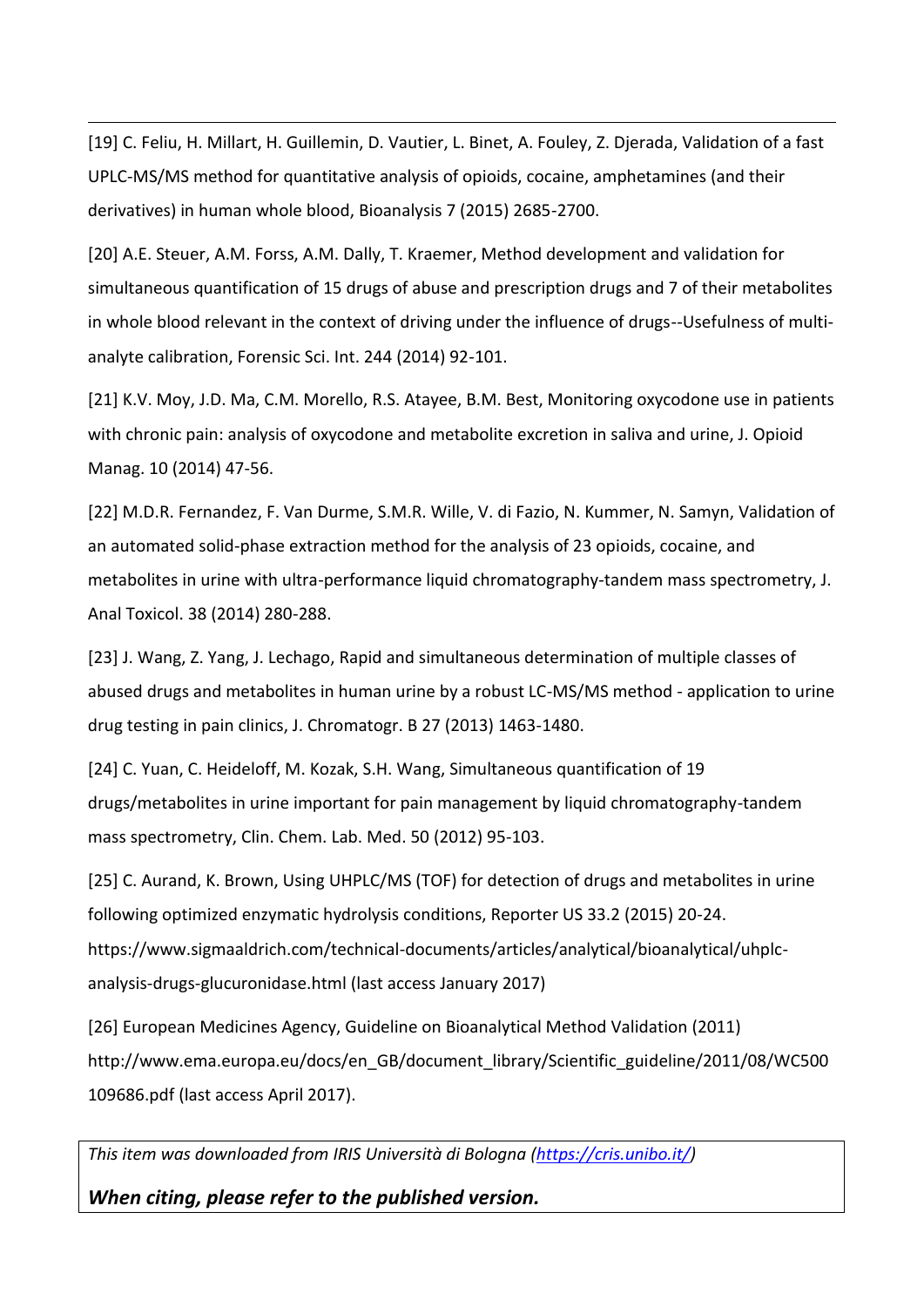[27] R. ter Heine, H. Rosing, E.C.M. van Gorp, J.W. Mulder, W.A. van der Steeg, J.H. Beijnen, A.D.R. Huitema, Quantification of protease inhibitors and non-nucleoside reverse transcriptase inhibitors in dried blood spots by liquid chromatography-triple quadrupole mass spectrometry, J. Chromatogr. B, 867 (2008) 205-212.

<u>.</u>

[28] M.A Saracino, L. Mercolini, G. Carbini, V. Volterra, A.L. Quarta, M. Amore, M.A. Raggi, Multimatrix assay of the first melatonergic antidepressant agomelatine by combined liquid chromatography-fluorimetric detection and microextraction by packed sorbent, J. Pharm. Biomed. Anal. 95 (2014) 61-67.

[29] R. Jantos, Comparison of the determination of drugs with influence on driving performance in serum, whole blood and dried blood spots, Toxichem. Krimtech. 80 (2013) 49-59.

*This item was downloaded from IRIS Università di Bologna [\(https://cris.unibo.it/\)](https://cris.unibo.it/)*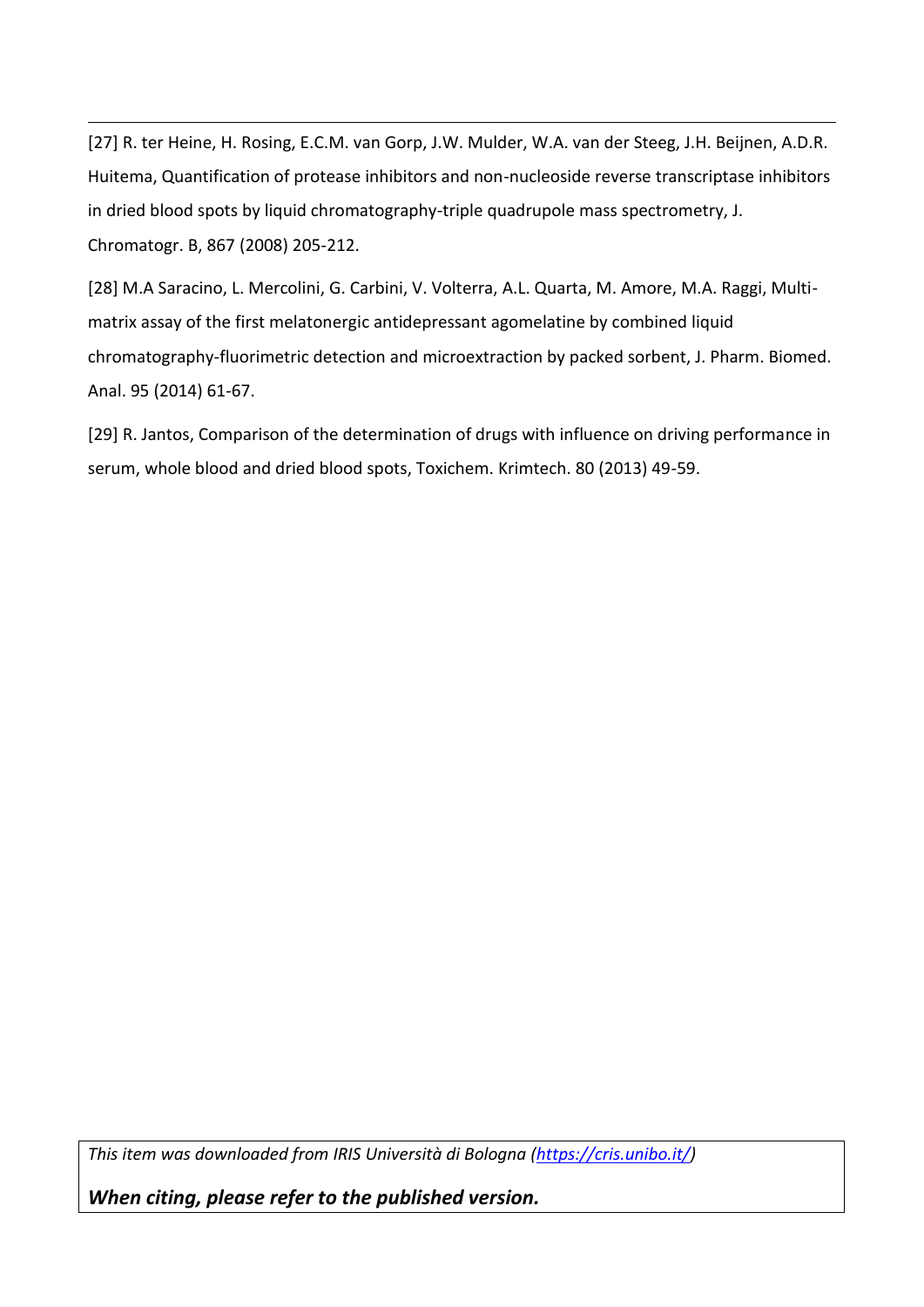**Supplementary Material for** 

# **Determination of oxycodone and its major metabolites in haematic and urinary matrices: comparison of traditional and miniaturised sampling approaches**

Michele Protti<sup>1,</sup>\*, Maria Carmen Catapano<sup>1,2</sup>, Boaz Gedaliahu Samolsky Dekel<sup>3</sup>, James Rudge<sup>4</sup>,

Gilberto Gerra<sup>5</sup>, Lorenzo Somaini<sup>6</sup>, Roberto Mandrioli<sup>7</sup>, Laura Mercolini<sup>1</sup>

1  *Pharmaco-Toxicological Analysis Laboratory, Department of Pharmacy and Biotechnology, Alma Mater Studiorum - University of Bologna, Bologna, Italy.* 

- 2  *Department of Pharmacology and Toxicology, Charles University, Hradec Králové, Czech Republic.*
- <sup>3</sup>*Department of Medicine and Surgery Sciences, Alma Mater Studiorum University of Bologna, Bologna, Italy.*
- <sup>4</sup>*Neoteryx LLC, Torrance, CA, USA.*
- <sup>5</sup>*Drug Prevention and Health Branch, Division for Operations, United Nation Office on Drugs and Crime, Vienna, Austria.*
- <sup>6</sup>*Addiction Treatment Centre, Local Health Service, Cossato, Biella, Italy.*
- 7 *Department for Life Quality Studies, Alma Mater Studiorum University of Bologna, Rimini, Italy.*

\* CORRESPONDING AUTHOR: Dr. Michele Protti, Ph.D. Pharmaco-Toxicological Analysis Laboratory (PTA Lab) Department of Pharmacy and Biotechnology (FaBiT) Alma Mater Studiorum - University of Bologna Via Belmeloro 6, 40126 Bologna, Italy Tel&Fax: +39 0512099740 E-mail: [michele.protti2@unibo.it](mailto:michele.protti2@unibo.it)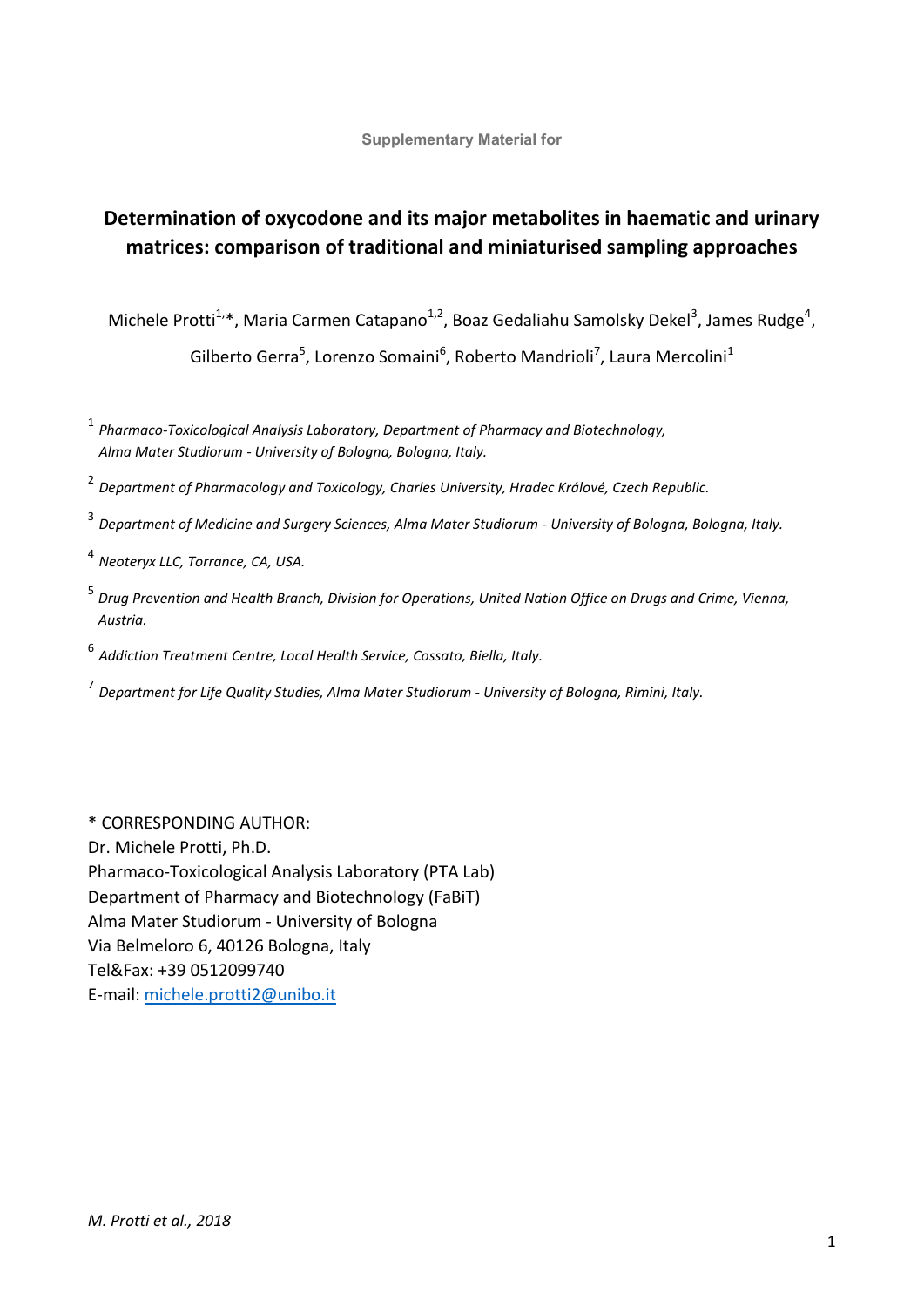#### **Supplementary Material Legend**

- **Table S1.** Matrix effect and stability **Table S2.** Sample analysis results on blood-based matrices
- **Table S3.** Sample analysis results on urine-based matrices
- **Table S4.** Accuracy assay results
- Table S5. Result comparison linearity
- Figure S1. Statistical correlation plots for the following result comparison: plasma vs DBS (a), plasma vs DPS (b), urine vs DUS (c), urine vs VAMS (d).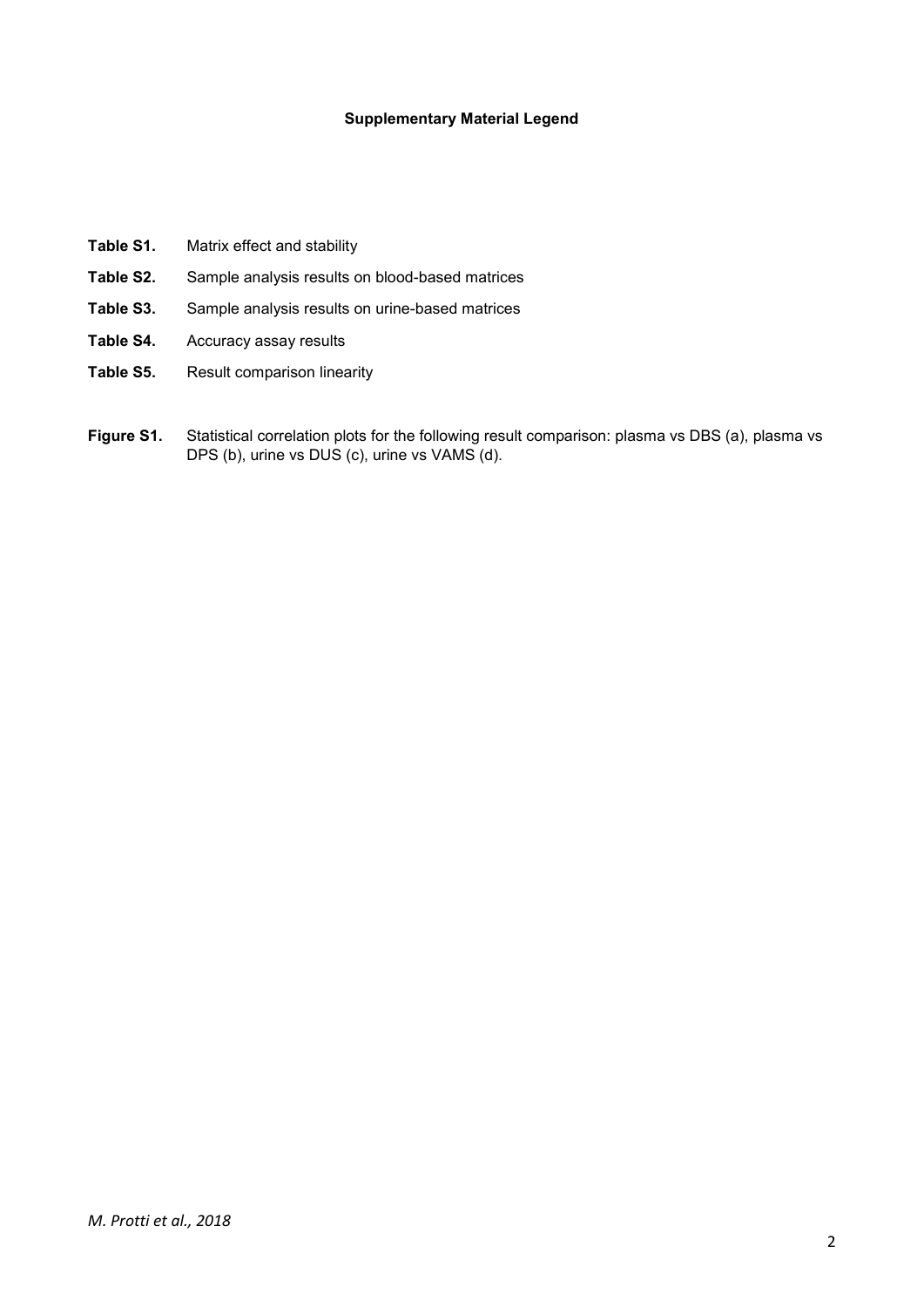**Table S1.** Matrix effect and stability.

| Analyte<br>OXC<br><b>NOC</b> | Concentration      |                                                                                                                                                                                                                                                                                                                                                                                                                                                                                                                                                                                                                                |     |                                                                                                                                                                                                                                                                                                                                                  | Stability, % Recovery <sup>b,c</sup>                         |  |  |  |
|------------------------------|--------------------|--------------------------------------------------------------------------------------------------------------------------------------------------------------------------------------------------------------------------------------------------------------------------------------------------------------------------------------------------------------------------------------------------------------------------------------------------------------------------------------------------------------------------------------------------------------------------------------------------------------------------------|-----|--------------------------------------------------------------------------------------------------------------------------------------------------------------------------------------------------------------------------------------------------------------------------------------------------------------------------------------------------|--------------------------------------------------------------|--|--|--|
|                              | level <sup>a</sup> |                                                                                                                                                                                                                                                                                                                                                                                                                                                                                                                                                                                                                                |     | 1 week                                                                                                                                                                                                                                                                                                                                           | 2 months                                                     |  |  |  |
|                              |                    | Plasma                                                                                                                                                                                                                                                                                                                                                                                                                                                                                                                                                                                                                         | 4.0 | 98.4                                                                                                                                                                                                                                                                                                                                             | 96.5                                                         |  |  |  |
|                              |                    | <b>DBS</b>                                                                                                                                                                                                                                                                                                                                                                                                                                                                                                                                                                                                                     | 4.2 | 98.6                                                                                                                                                                                                                                                                                                                                             | 94.3                                                         |  |  |  |
|                              |                    | <b>DPS</b>                                                                                                                                                                                                                                                                                                                                                                                                                                                                                                                                                                                                                     | 3.7 | 98.9                                                                                                                                                                                                                                                                                                                                             | 94.7                                                         |  |  |  |
|                              |                    | Urine                                                                                                                                                                                                                                                                                                                                                                                                                                                                                                                                                                                                                          | 5.1 | 100.4                                                                                                                                                                                                                                                                                                                                            | 98.1                                                         |  |  |  |
|                              |                    | <b>DUS</b>                                                                                                                                                                                                                                                                                                                                                                                                                                                                                                                                                                                                                     | 3.4 | 97.9                                                                                                                                                                                                                                                                                                                                             | 95.1                                                         |  |  |  |
|                              |                    | <b>VAMS</b>                                                                                                                                                                                                                                                                                                                                                                                                                                                                                                                                                                                                                    | 3.0 | 98.0                                                                                                                                                                                                                                                                                                                                             | 97.2                                                         |  |  |  |
|                              |                    | Matrix effect, %RE <sup>b</sup><br>Matrix<br>5.8<br>Plasma<br><b>DBS</b><br>6.0<br><b>DPS</b><br>5.2<br>Urine<br>6.6<br><b>DUS</b><br>4.0<br>3.6<br><b>VAMS</b><br>6.7<br>Plasma<br>6.7<br><b>DBS</b><br><b>DPS</b><br>5.9<br>Urine<br>7.4<br>4.2<br><b>DUS</b><br><b>VAMS</b><br>4.0<br>Plasma<br>4.4<br>DBS<br>4.3<br><b>DPS</b><br>3.6<br>Urine<br>5.2<br><b>DUS</b><br>3.6<br><b>VAMS</b><br>3.6<br>Plasma<br>6.3<br><b>DBS</b><br>$6.0\,$<br><b>DPS</b><br>5.9<br>Urine<br>7.4<br><b>DUS</b><br>5.4<br><b>VAMS</b><br>4.9<br>Plasma<br>7.6<br><b>DBS</b><br>6.9<br><b>DPS</b><br>6.2<br>Urine<br>7.8<br><b>DUS</b><br>6.0 |     | 98.2                                                                                                                                                                                                                                                                                                                                             | 94.0                                                         |  |  |  |
|                              |                    |                                                                                                                                                                                                                                                                                                                                                                                                                                                                                                                                                                                                                                |     | 98.3<br>93.3<br>98.7<br>94.0<br>101.1<br>97.3<br>98.1<br>96.0<br>98.6<br>97.5<br>97.6<br>92.8<br>98.0<br>95.6<br>99.0<br>96.0<br>102.6<br>97.0<br>98.0<br>96.3<br>98.3<br>97.1<br>97.8<br>95.4<br>94.1<br>97.0<br>96.9<br>96.0<br>101.4<br>97.1<br>95.3<br>97.4<br>96.8<br>97.3<br>98.1<br>94.8<br>95.3<br>97.5<br>96.0<br>97.3<br>102.1<br>96.8 |                                                              |  |  |  |
|                              |                    |                                                                                                                                                                                                                                                                                                                                                                                                                                                                                                                                                                                                                                |     |                                                                                                                                                                                                                                                                                                                                                  | 95.3<br>95.9<br>95.6<br>94.4<br>95.1<br>96.1<br>94.9<br>97.0 |  |  |  |
|                              | Intermediate       |                                                                                                                                                                                                                                                                                                                                                                                                                                                                                                                                                                                                                                |     |                                                                                                                                                                                                                                                                                                                                                  |                                                              |  |  |  |
|                              |                    |                                                                                                                                                                                                                                                                                                                                                                                                                                                                                                                                                                                                                                |     |                                                                                                                                                                                                                                                                                                                                                  |                                                              |  |  |  |
|                              |                    | <b>VAMS</b>                                                                                                                                                                                                                                                                                                                                                                                                                                                                                                                                                                                                                    |     |                                                                                                                                                                                                                                                                                                                                                  |                                                              |  |  |  |
|                              |                    |                                                                                                                                                                                                                                                                                                                                                                                                                                                                                                                                                                                                                                |     |                                                                                                                                                                                                                                                                                                                                                  |                                                              |  |  |  |
|                              |                    |                                                                                                                                                                                                                                                                                                                                                                                                                                                                                                                                                                                                                                |     |                                                                                                                                                                                                                                                                                                                                                  |                                                              |  |  |  |
|                              |                    |                                                                                                                                                                                                                                                                                                                                                                                                                                                                                                                                                                                                                                |     |                                                                                                                                                                                                                                                                                                                                                  |                                                              |  |  |  |
|                              | High               |                                                                                                                                                                                                                                                                                                                                                                                                                                                                                                                                                                                                                                |     |                                                                                                                                                                                                                                                                                                                                                  |                                                              |  |  |  |
|                              |                    |                                                                                                                                                                                                                                                                                                                                                                                                                                                                                                                                                                                                                                |     |                                                                                                                                                                                                                                                                                                                                                  |                                                              |  |  |  |
|                              |                    |                                                                                                                                                                                                                                                                                                                                                                                                                                                                                                                                                                                                                                |     |                                                                                                                                                                                                                                                                                                                                                  |                                                              |  |  |  |
| Low<br>Low                   |                    |                                                                                                                                                                                                                                                                                                                                                                                                                                                                                                                                                                                                                                |     |                                                                                                                                                                                                                                                                                                                                                  |                                                              |  |  |  |
|                              |                    |                                                                                                                                                                                                                                                                                                                                                                                                                                                                                                                                                                                                                                |     |                                                                                                                                                                                                                                                                                                                                                  |                                                              |  |  |  |
|                              |                    |                                                                                                                                                                                                                                                                                                                                                                                                                                                                                                                                                                                                                                |     |                                                                                                                                                                                                                                                                                                                                                  |                                                              |  |  |  |
|                              |                    |                                                                                                                                                                                                                                                                                                                                                                                                                                                                                                                                                                                                                                |     |                                                                                                                                                                                                                                                                                                                                                  |                                                              |  |  |  |
|                              |                    |                                                                                                                                                                                                                                                                                                                                                                                                                                                                                                                                                                                                                                |     |                                                                                                                                                                                                                                                                                                                                                  |                                                              |  |  |  |
|                              |                    |                                                                                                                                                                                                                                                                                                                                                                                                                                                                                                                                                                                                                                |     |                                                                                                                                                                                                                                                                                                                                                  |                                                              |  |  |  |
|                              |                    |                                                                                                                                                                                                                                                                                                                                                                                                                                                                                                                                                                                                                                |     |                                                                                                                                                                                                                                                                                                                                                  |                                                              |  |  |  |
|                              |                    |                                                                                                                                                                                                                                                                                                                                                                                                                                                                                                                                                                                                                                |     |                                                                                                                                                                                                                                                                                                                                                  |                                                              |  |  |  |
|                              | Intermediate       |                                                                                                                                                                                                                                                                                                                                                                                                                                                                                                                                                                                                                                |     |                                                                                                                                                                                                                                                                                                                                                  |                                                              |  |  |  |
|                              |                    |                                                                                                                                                                                                                                                                                                                                                                                                                                                                                                                                                                                                                                |     |                                                                                                                                                                                                                                                                                                                                                  |                                                              |  |  |  |
|                              |                    |                                                                                                                                                                                                                                                                                                                                                                                                                                                                                                                                                                                                                                |     | 96.9                                                                                                                                                                                                                                                                                                                                             |                                                              |  |  |  |
|                              |                    |                                                                                                                                                                                                                                                                                                                                                                                                                                                                                                                                                                                                                                |     | 97.2                                                                                                                                                                                                                                                                                                                                             |                                                              |  |  |  |
|                              |                    |                                                                                                                                                                                                                                                                                                                                                                                                                                                                                                                                                                                                                                |     | 96.2                                                                                                                                                                                                                                                                                                                                             |                                                              |  |  |  |
|                              |                    |                                                                                                                                                                                                                                                                                                                                                                                                                                                                                                                                                                                                                                |     | 96.9                                                                                                                                                                                                                                                                                                                                             |                                                              |  |  |  |
|                              |                    |                                                                                                                                                                                                                                                                                                                                                                                                                                                                                                                                                                                                                                |     | 97.0                                                                                                                                                                                                                                                                                                                                             |                                                              |  |  |  |
|                              | High               |                                                                                                                                                                                                                                                                                                                                                                                                                                                                                                                                                                                                                                |     | 102.3                                                                                                                                                                                                                                                                                                                                            |                                                              |  |  |  |
|                              |                    |                                                                                                                                                                                                                                                                                                                                                                                                                                                                                                                                                                                                                                |     | 96.2                                                                                                                                                                                                                                                                                                                                             |                                                              |  |  |  |
|                              |                    |                                                                                                                                                                                                                                                                                                                                                                                                                                                                                                                                                                                                                                | 5.5 | 97.6                                                                                                                                                                                                                                                                                                                                             |                                                              |  |  |  |

*(continues on next page)*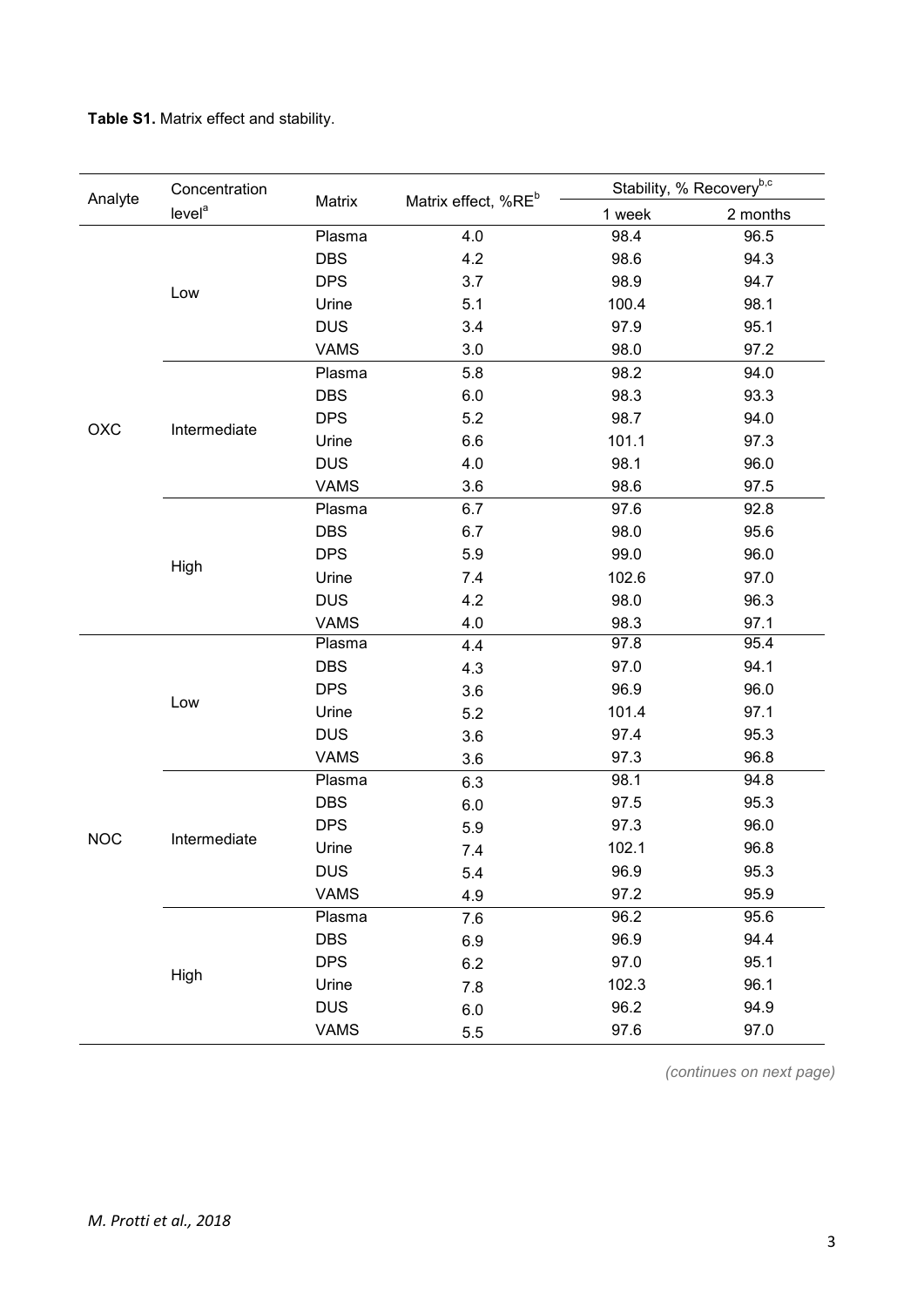|            |              | Plasma      | 4.5 | 96.0  | 92.2 |
|------------|--------------|-------------|-----|-------|------|
|            |              | <b>DBS</b>  | 4.0 | 96.3  | 94.5 |
|            | Low          | <b>DPS</b>  | 3.7 | 97.0  | 95.2 |
|            |              | Urine       | 5.7 | 100.6 | 97.6 |
|            |              | <b>DUS</b>  | 5.6 | 96.0  | 95.4 |
|            |              | <b>VAMS</b> | 4.8 | 95.9  | 95.1 |
|            |              | Plasma      | 6.6 | 96.4  | 93.5 |
|            | Intermediate | <b>DBS</b>  | 6.1 | 96.5  | 94.2 |
|            |              | <b>DPS</b>  | 5.5 | 96.5  | 94.9 |
| <b>OMR</b> |              | Urine       | 7.1 | 101.0 | 97.2 |
|            |              | <b>DUS</b>  | 5.6 | 97.3  | 95.8 |
|            |              | <b>VAMS</b> | 5.0 | 97.5  | 96.0 |
|            |              | Plasma      | 7.5 | 95.8  | 93.7 |
|            |              | <b>DBS</b>  | 6.9 | 97.1  | 93.9 |
|            |              | <b>DPS</b>  | 6.9 | 97.2  | 94.8 |
|            | High         | Urine       | 8.0 | 102.0 | 95.9 |
|            |              | <b>DUS</b>  | 6.2 | 96.6  | 94.7 |
|            |              | <b>VAMS</b> | 6.0 | 97.0  | 94.9 |

<sup>a</sup> For each matrix, "Low", "Intermediate" and "High" correspond to the LOQ value, an intermediate point and the upper limit of the linearity curves, respectively.

 $<sup>b</sup>$   $n = 6$ , mean value.</sup>

*c* Percentage recovery vs the same spiked samples analysed immediately.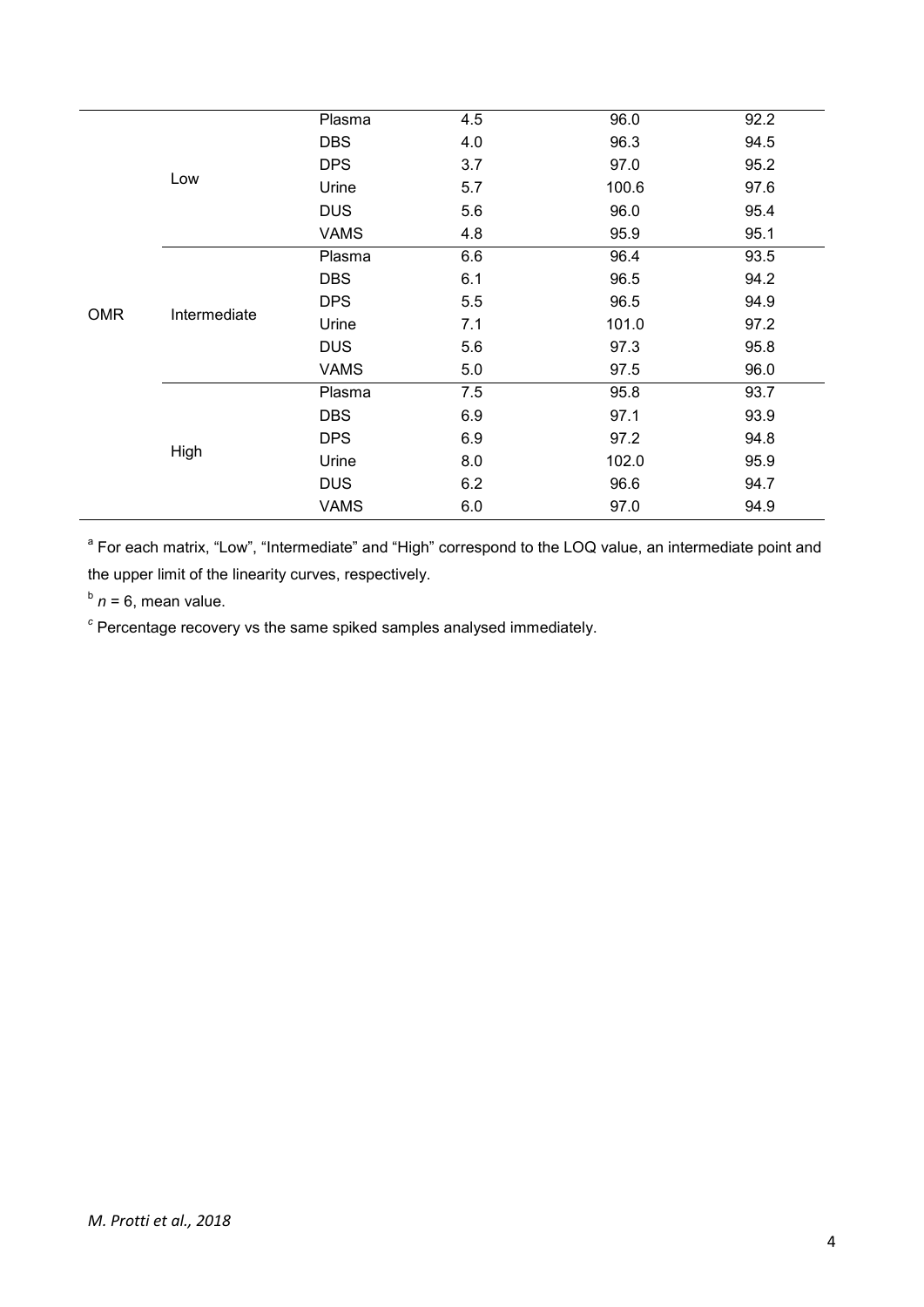|                 | Found concentration, ng/mL |                |                |                |                |                |               |               |               |  |  |
|-----------------|----------------------------|----------------|----------------|----------------|----------------|----------------|---------------|---------------|---------------|--|--|
| Sample n°       |                            | <b>OXC</b>     |                |                | <b>NOC</b>     |                |               | <b>OMR</b>    |               |  |  |
|                 | Plasma                     | <b>DBS</b>     | <b>DPS</b>     | Plasma         | <b>DBS</b>     | <b>DPS</b>     | Plasma        | <b>DBS</b>    | <b>DPS</b>    |  |  |
| 1               | $4.9 \pm 0.6$              | $4.5 \pm 0.2$  | $4.6 \pm 0.2$  | $2.4 \pm 0.3$  | $3.1 \pm 0.2$  | $2.3 \pm 0.1$  | $0.7 \pm 0.2$ | $1.0 \pm 0.2$ | $0.9 \pm 0.1$ |  |  |
| $\overline{2}$  | $5.6 \pm 0.7$              | $5.8 \pm 0.3$  | $5.6 \pm 0.2$  | $10.3 \pm 1.3$ | $10.0 \pm 0.5$ | $10.5 \pm 0.5$ | $0.5 \pm 0.2$ | $0.7 \pm 0.1$ | $0.5 \pm 0.1$ |  |  |
| 3               | $9.9 \pm 1.2$              | $10.1 \pm 0.5$ | $9.8 \pm 0.4$  | $7.3 \pm 0.9$  | $6.7 \pm 0.3$  | $7.2 \pm 0.3$  | $0.4 \pm 0.1$ | $0.7 \pm 0.1$ | $0.5 \pm 0.1$ |  |  |
| 4               | $1.2 \pm 0.2$              | $1.8 \pm 0.1$  | $1.5 \pm 0.1$  | $4.6 \pm 0.6$  | $4.8 \pm 0.2$  | $4.5 \pm 0.2$  | $0.7 \pm 0.2$ | $0.9 \pm 0.2$ | $0.7 \pm 0.2$ |  |  |
| 5               | $15.9 \pm 1.9$             | $16.4 \pm 0.8$ | $15.5 \pm 0.7$ | $13.1 \pm 1.6$ | $12.5 \pm 0.6$ | $13.5 \pm 0.5$ | $2.3 \pm 0.5$ | $2.6 \pm 0.3$ | $2.2\pm0.2$   |  |  |
| $6\phantom{.0}$ | $5.7 \pm 0.7$              | $6.0 \pm 0.3$  | $5.6 \pm 0.2$  | $16.2 \pm 2.0$ | $15.9 \pm 0.8$ | $16.0 \pm 0.7$ | $1.0 \pm 0.3$ | $0.8 \pm 0.2$ | $1.1 \pm 0.2$ |  |  |
| $\overline{7}$  | $14.8 \pm 1.8$             | $14.2 \pm 0.7$ | $15.5 \pm 0.6$ | $31.8 \pm 3.9$ | $30.9 \pm 1.5$ | $31.5 \pm 1.3$ | $2.6 \pm 0.5$ | $3.0 \pm 0.4$ | $2.5 \pm 0.3$ |  |  |
| 8               | $4.6 \pm 0.6$              | $4.0 \pm 0.2$  | $4.9 \pm 0.2$  | $6.1 \pm 0.8$  | $5.9 \pm 0.3$  | $6.0 \pm 0.3$  | $0.9 \pm 0.3$ | $1.2 \pm 0.2$ | $1.1 \pm 0.1$ |  |  |
| 9               | $33.7 \pm 4.1$             | $34.3 \pm 1.7$ | $33.8 \pm 1.5$ | $31.2 \pm 3.9$ | $30.8 \pm 1.5$ | $31.4 \pm 1.3$ | $1.9 \pm 0.4$ | $2.0 \pm 0.4$ | $1.9 \pm 0.3$ |  |  |
| $10$            | $5.9 \pm 0.7$              | $6.3 \pm 0.3$  | $6.1 \pm 0.2$  | $14.4 \pm 1.8$ | $14.2 \pm 0.7$ | $14.4 \pm 0.6$ | $1.6 \pm 0.4$ | $2.1 \pm 0.3$ | $1.5 \pm 0.2$ |  |  |
| 11              | $3.4 \pm 0.4$              | $3.6 \pm 0.2$  | $3.4 \pm 0.1$  | $7.4 \pm 0.9$  | $7.2 \pm 0.3$  | $7.5 \pm 0.3$  | $0.7\pm0.2$   | $0.8 \pm 0.2$ | $0.7 \pm 0.1$ |  |  |
| 12              | $3.5 \pm 0.4$              | $4.0 \pm 0.2$  | $3.8 \pm 0.2$  | $9.0 \pm 1.1$  | $8.7 \pm 0.4$  | $9.2 \pm 0.4$  | $0.8 \pm 0.3$ | $0.7 \pm 0.2$ | $1.1 \pm 0.2$ |  |  |
| 13              | $12.7 \pm 1.5$             | $12.3 \pm 0.6$ | $12.8 \pm 0.5$ | $9.5 \pm 1.2$  | $10.2 \pm 0.5$ | $10.0 \pm 0.4$ | $0.6 \pm 0.2$ | $1.0 \pm 0.2$ | $0.8 \pm 0.1$ |  |  |
| 14              | $18.3 \pm 2.2$             | $18.9 \pm 1.0$ | $18.3 \pm 0.8$ | $23.2 \pm 2.9$ | $22.5 \pm 1.1$ | $23.5 \pm 0.9$ | $2.2 \pm 0.5$ | $2.5 \pm 0.4$ | $2.4 \pm 0.3$ |  |  |
| 15              | $4.9 \pm 0.6$              | $5.6 \pm 0.3$  | $4.7 \pm 0.2$  | $7.0 \pm 0.9$  | $6.7 \pm 0.3$  | $7.2 \pm 0.3$  | $0.8 \pm 0.3$ | $1.1 \pm 0.1$ | $1.0 \pm 0.1$ |  |  |
| 16              | $1.4 \pm 0.2$              | $1.6 \pm 0.1$  | $1.4 \pm 0.1$  | $1.0 \pm 0.2$  | $1.2 \pm 0.1$  | $1.0 \pm 0.1$  | $0.4 \pm 0.1$ | $0.7 \pm 0.1$ | $0.5 \pm 0.1$ |  |  |
| 17              | $32.5 \pm 4.0$             | $32.9 \pm 1.7$ | $32.4 \pm 1.4$ | $25.7 \pm 3.2$ | $26.4 \pm 1.3$ | $25.8 \pm 1.1$ | $2.8 \pm 0.6$ | $2.2 \pm 0.4$ | $2.5 \pm 0.3$ |  |  |
| 18              | $9.8 \pm 1.2$              | $10.3 \pm 0.5$ | $10.1 \pm 0.4$ | $8.7 \pm 1.1$  | $9.3 \pm 0.5$  | $9.0 \pm 0.4$  | $0.7 \pm 0.3$ | $1.1 \pm 0.3$ | $0.9 \pm 0.2$ |  |  |

*n* = 3, mean value.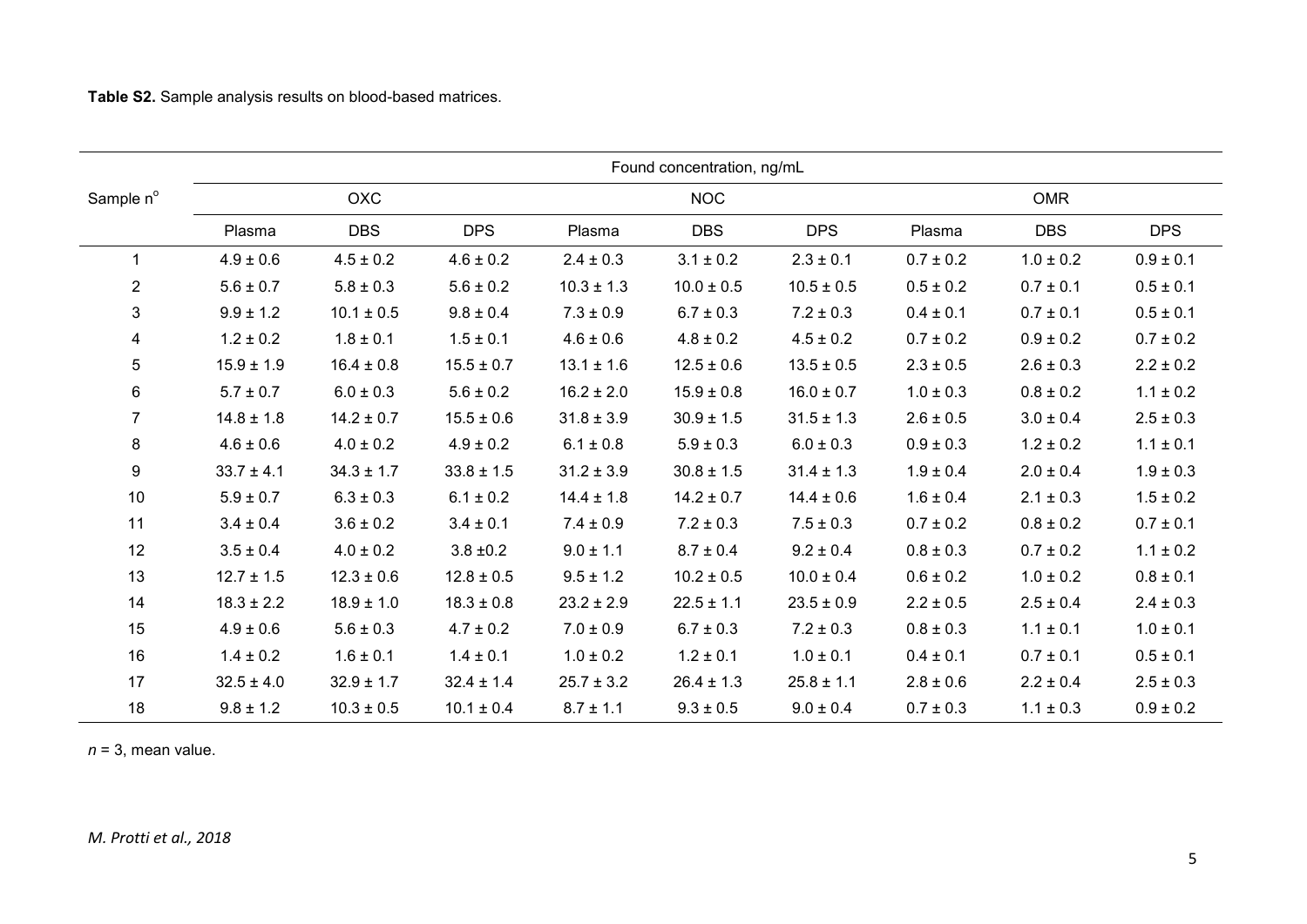|                  | Found concentration, ng/mL |                  |                  |                  |                  |                  |                  |                  |                  |  |
|------------------|----------------------------|------------------|------------------|------------------|------------------|------------------|------------------|------------------|------------------|--|
| Sample n°        |                            | OXC              |                  |                  | <b>NOC</b>       |                  | <b>OMR</b>       |                  |                  |  |
|                  | Urine                      | <b>DUS</b>       | <b>VAMS</b>      | Urine            | <b>DUS</b>       | <b>VAMS</b>      | Urine            | <b>DUS</b>       | <b>VAMS</b>      |  |
| 1                | $240.6 \pm 9.6$            | $244.6 \pm 8.6$  | $238.5 \pm 4.3$  | $312.9 \pm 21.9$ | $315.9 \pm 8.8$  | $310.3 \pm 7.1$  | $68.2 \pm 5.4$   | $65.3 \pm 3.4$   | $66.6 \pm 2.5$   |  |
| $\overline{2}$   | $321.4 \pm 12.9$           | $315.2 \pm 11.0$ | $319.7 \pm 6.4$  | $223.9 \pm 15.3$ | $225.3 \pm 6.3$  | $222.7 \pm 4.5$  | $84.8 \pm 6.7$   | $86.1 \pm 4.4$   | $85.0 \pm 3.3$   |  |
| 3                | $908.2 \pm 36.3$           | $916.4 \pm 28.4$ | $905.3 \pm 15.8$ | $612.4 \pm 41.6$ | $618.3 \pm 17.3$ | $615.0 \pm 13.5$ | $317.6 \pm 25.1$ | $312.1 \pm 17.2$ | $320.2 \pm 12.8$ |  |
| 4                | $112.9 \pm 4.5$            | $107.4 \pm 3.9$  | $110.9 \pm 2.2$  | $130.2 \pm 9.1$  | $133.9 \pm 3.7$  | $130.5 \pm 2.6$  | $59.2 \pm 4.7$   | $55.7 \pm 3.0$   | $60.3 \pm 2.3$   |  |
| 5                | $216.8 \pm 8.7$            | $220.2 \pm 7.5$  | $215.4 \pm 5.0$  | $112.0 \pm 7.7$  | $111.1 \pm 3.1$  | $116.9 \pm 2.2$  | $30.2 \pm 2.4$   | $32.3 \pm 1.6$   | $30.5 \pm 1.2$   |  |
| 6                | $385.4 \pm 16.2$           | $374.9 \pm 13.1$ | $389.7 \pm 9.4$  | $237.1 \pm 16.4$ | $240.9 \pm 7.2$  | $235.6 \pm 4.9$  | $134.5 \pm 10.6$ | $130.1 \pm 6.8$  | $135.7 \pm 5.4$  |  |
| $\overline{7}$   | $184.9 \pm 7.6$            | $190.3 \pm 6.1$  | $185.5 \pm 4.3$  | $160.9 \pm 11.3$ | $163.9 \pm 4.8$  | $160.5 \pm 3.0$  | $66.2 \pm 5.2$   | $67.9 \pm 3.7$   | $65.3 \pm 2.5$   |  |
| 8                | $478.6 \pm 20.6$           | $468.3 \pm 15.0$ | $475.0 \pm 9.5$  | $456.7 \pm 31.0$ | $467.9 \pm 14.0$ | $452.5 \pm 8.6$  | $200.7 \pm 15.8$ | $197.9 \pm 10.5$ | $198.5 \pm 7.7$  |  |
| $\boldsymbol{9}$ | $98.7 \pm 4.0$             | $102.3 \pm 3.4$  | $100.2 \pm 2.1$  | $202.6 \pm 14.0$ | $196.7 \pm 5.1$  | $200.2 \pm 4.2$  | $74.6 \pm 5.9$   | $76.8 \pm 4.1$   | $75.9 \pm 3.0$   |  |
| 10               | $106.3 \pm 4.5$            | $108.9 \pm 3.5$  | $105.6 \pm$      | $190.3 \pm 12.9$ | $201.0 \pm 6.0$  | $195.4 \pm 3.5$  | $36.3 \pm 2.9$   | $32.9 \pm 1.6$   | $35.9 \pm 1.3$   |  |
| 11               | $160.8 \pm 6.6$            | $163.9 \pm 5.6$  | 162.5 $\pm$      | $108.4 \pm 7.4$  | $112.3 \pm 3.3$  | $105.6 \pm 2.1$  | $53.6 \pm 4.2$   | $56.2 \pm 3.0$   | $55.0 \pm 2.2$   |  |
| 12               | $212.3 \pm 8.7$            | $205.4 \pm 6.6$  | $207.5 \pm$      | $185.9 \pm 13.0$ | $187.3 \pm 5.2$  | $185.5 \pm 3.9$  | $60.8 \pm 4.8$   | $59.3 \pm 3.1$   | $60.9 \pm 2.4$   |  |

*n* = 3, mean value.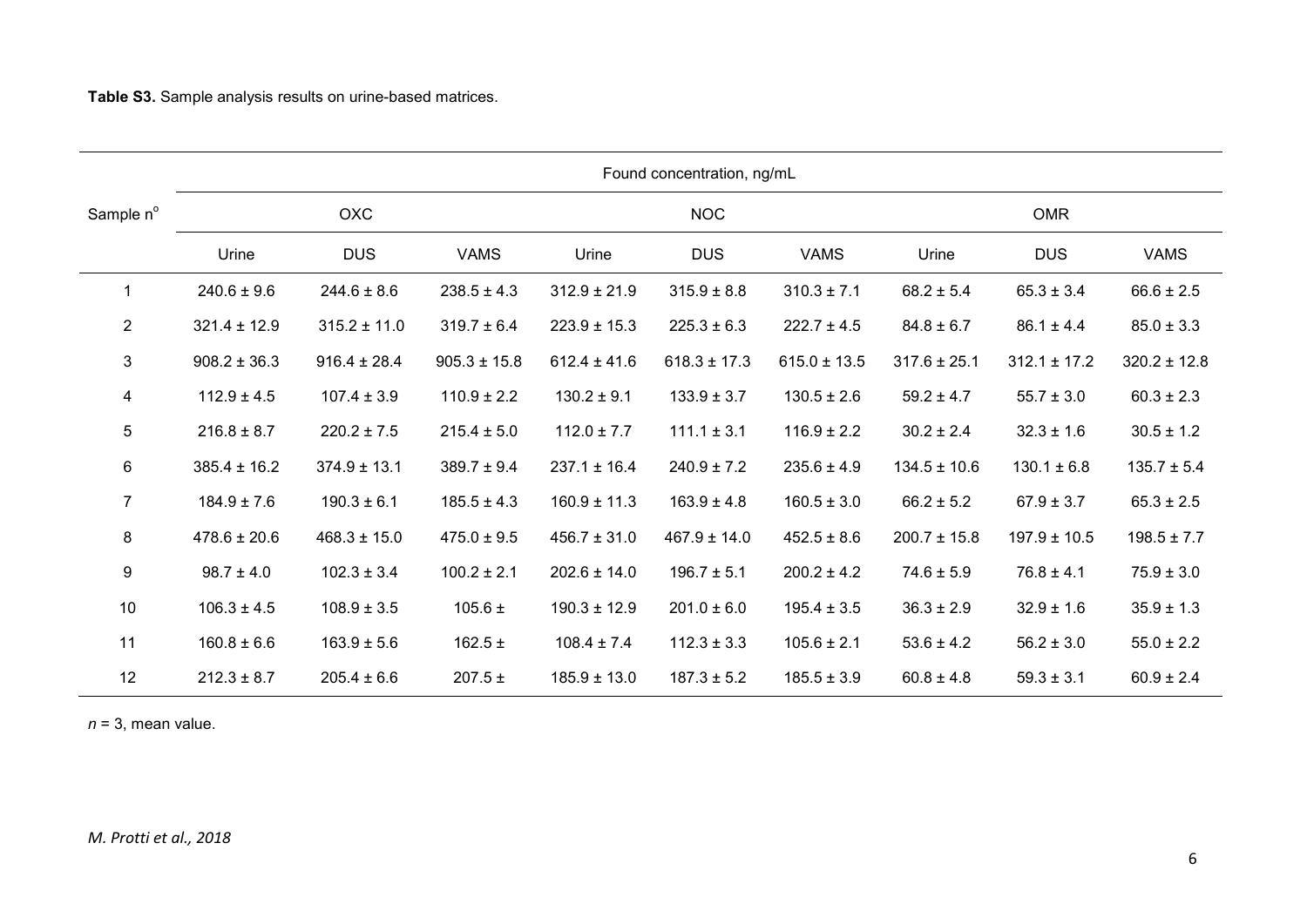# **Table S4.** Accuracy assay results.

|            | Concentration<br>level <sup>a</sup> | Accuracy (Mean % Recovery) <sup>b</sup> |            |            |       |            |             |  |  |  |  |
|------------|-------------------------------------|-----------------------------------------|------------|------------|-------|------------|-------------|--|--|--|--|
| Analyte    |                                     | Plasma                                  | <b>DBS</b> | <b>DPS</b> | Urine | <b>DUS</b> | <b>VAMS</b> |  |  |  |  |
| OXC        | Low                                 | 83                                      | 80         | 82         | 84    | 84         | 86          |  |  |  |  |
|            | Intermediate                        | 87                                      | 84         | 88         | 86    | 87         | 87          |  |  |  |  |
|            | High                                | 93                                      | 85         | 90         | 90    | 92         | 94          |  |  |  |  |
|            | Low                                 | 79                                      | 80         | 82         | 77    | 80         | 83          |  |  |  |  |
| <b>NOC</b> | Intermediate                        | 85                                      | 87         | 84         | 82    | 84         | 86          |  |  |  |  |
|            | High                                | 88                                      | 89         | 89         | 86    | 88         | 90          |  |  |  |  |
| <b>OMR</b> | Low                                 | 80                                      | 74         | 79         | 74    | 75         | 79          |  |  |  |  |
|            | Intermediate                        | 84                                      | 77         | 81         | 80    | 83         | 84          |  |  |  |  |
|            | High                                | 87                                      | 83         | 86         | 83    | 85         | 87          |  |  |  |  |

<sup>a</sup> For each matrix, "Low", "Intermediate" and "High" correspond to the LOQ value, an intermediate point and the upper limit of the linearity curves, respectively.

 $^{b}$   $n = 3$ .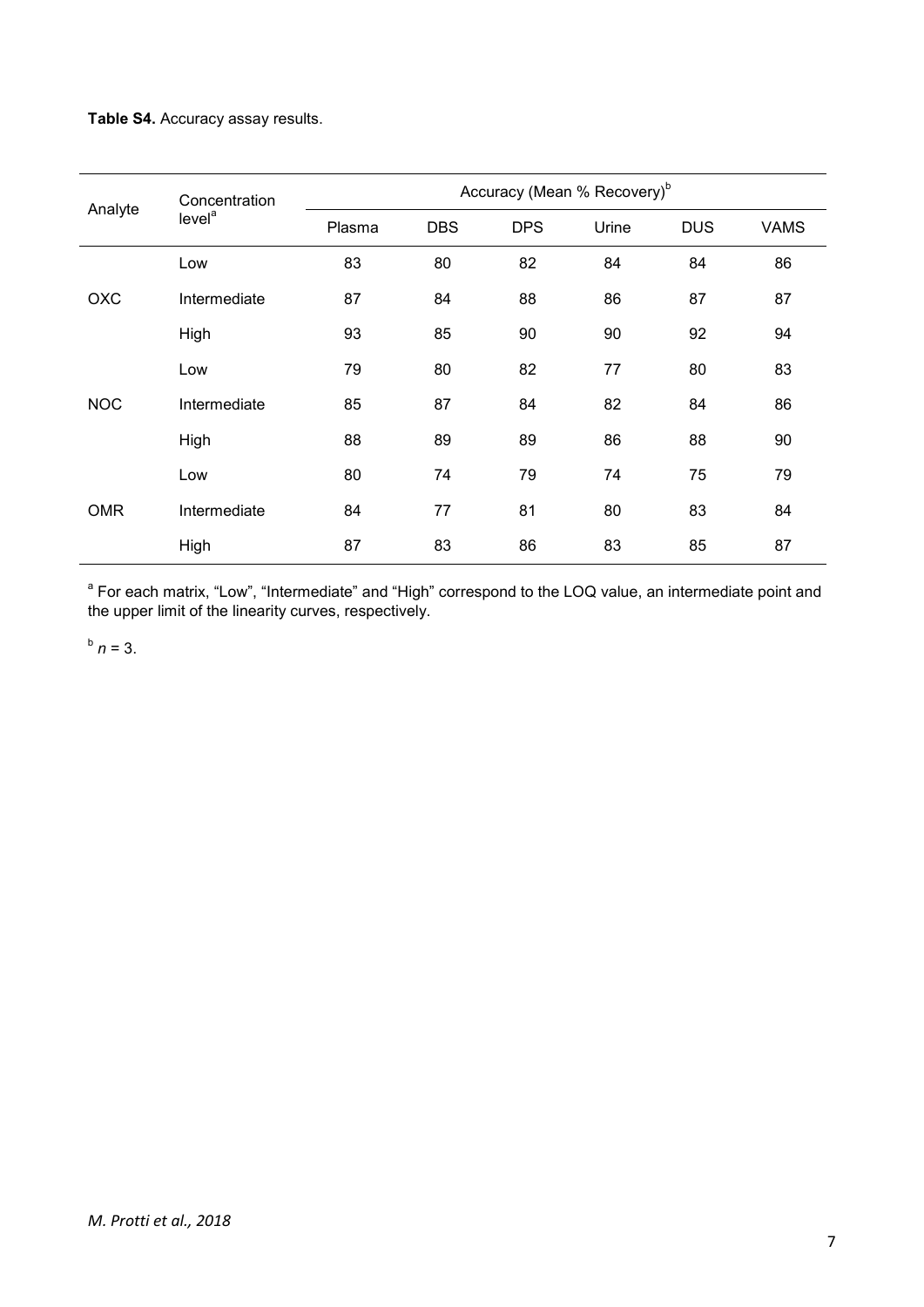**Table S5.** Result comparison linearity.

|            | <b>OXC</b> |           |        |        |        | <b>NOC</b> |        |        |        | <b>OMR</b> |        |        |  |
|------------|------------|-----------|--------|--------|--------|------------|--------|--------|--------|------------|--------|--------|--|
|            | Slope      | Intercept | ≁      | $S^a$  | Slope  | Intercept  | ≁      | $S^a$  | Slope  | Intercept  | ŕ      | $S^a$  |  |
| Plasma-DBS | 1.0067     | 0.2013    | 0.9986 | 0.3724 | 0.9989 | 0.1454     | 0.9966 | 0.4768 | 0.8916 | 0.0245     | 0.8456 | 0.2441 |  |
| Plasma-DPS | 1.0033     | $-0.0518$ | 0.9995 | 0.2227 | 0.9950 | $-0.0657$  | 0.9993 | 0.2148 | 0.8124 | 0.3786     | 0.8584 | 0.2338 |  |
| Urine-DUS  | 1.0014     | $-1.1682$ | 0.9992 | 6.8999 | 1.0128 | 0.3040     | 0.9992 | 4.3385 | 0.9798 | 0.8243     | 0.9991 | 2.5986 |  |
| Urine-VAMS | 1.0028     | 0.1227    | 0.9999 | 2.5956 | 1.0016 | $-01758$   | 0.9996 | 3.1252 | 0.9955 | 0.1890     | 0.9997 | 1.3859 |  |

<sup>a</sup> Standard error of the regression.